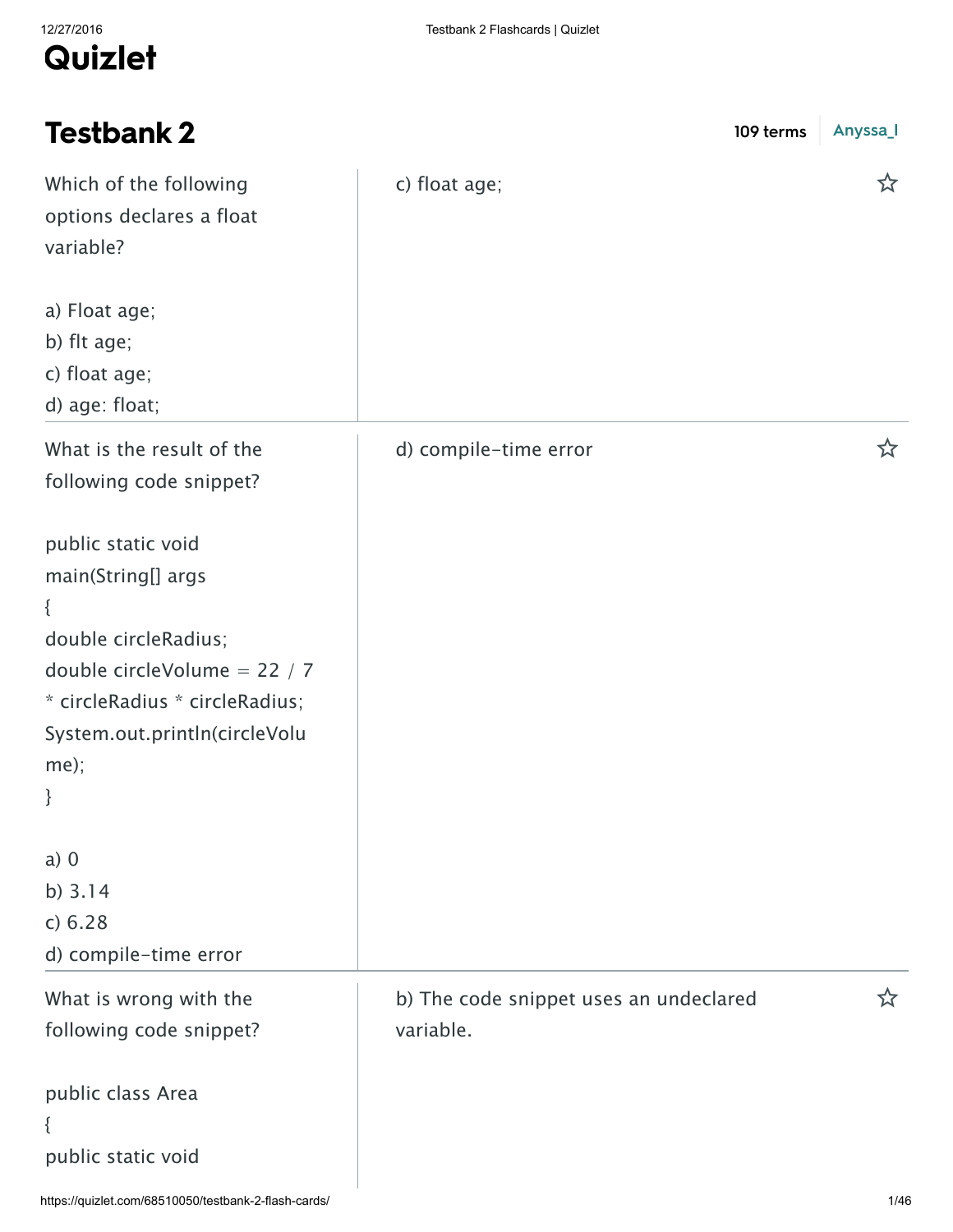```
main(String[] args)
{
int width = 10;
height = 20.00;
System.out.println("area = " +(width * height));
}
}
```
a) The code snippet uses an uninitialized variable. b) The code snippet uses an undeclared variable.

c) The code snippet attempts to assign a decimal value to an integer variable.

d) The code snippet attempts

to add a number to a string

What is wrong with the following code snippet?

int average;

variable.

average  $= 78A$ ;

a) The average variable is never initialized. b) The data type for the

average variable is not specified.

c) The average variable is never assigned a value.

d) The average variable is assigned a non-numeric

value.

numeric value.

d) The average variable is assigned a non-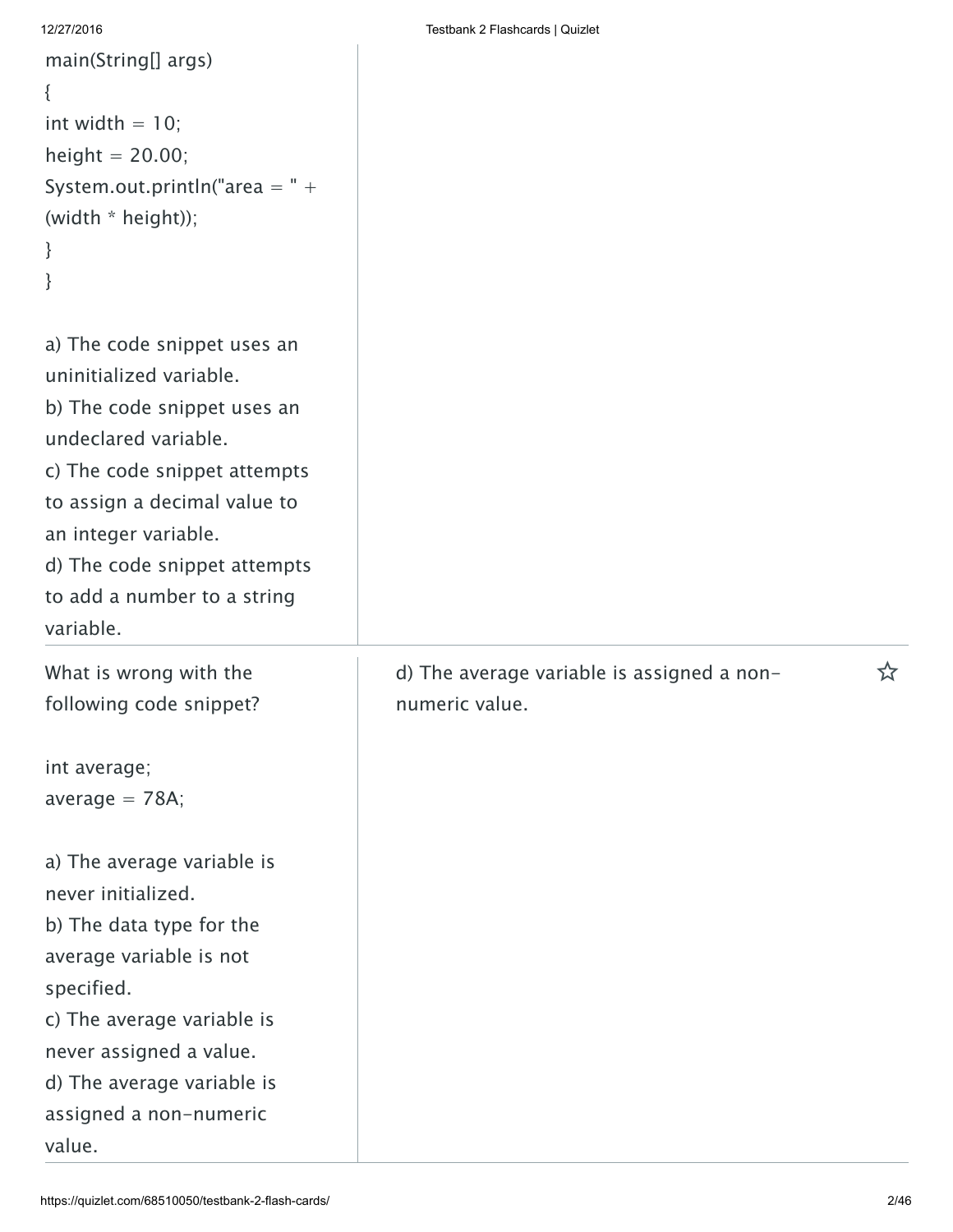| 12/27/2016                                                                                                                                                                                                             | Testbank 2 Flashcards   Quizlet |   |
|------------------------------------------------------------------------------------------------------------------------------------------------------------------------------------------------------------------------|---------------------------------|---|
| Which of the following<br>guidelines will make code<br>more explanatory for others?                                                                                                                                    | b) Add comments to source code. | ☆ |
| a) Use more statements in<br>source code.<br>b) Add comments to source<br>code.<br>c) Avoid usage of complex<br>calculations in source code.<br>d) Always enclose the<br>statements in curly braces in<br>source code. |                                 |   |
| What will be the value stored<br>in the variable x after the<br>execution of the following<br>code snippet?                                                                                                            | b) $2$                          | ☆ |
| int $a = 10$ ;<br>int $b = 20$ ;<br>int $c = 2$ ;<br>int $x = b / a / c^*c^*$ ;                                                                                                                                        |                                 |   |
| a) 1<br>b) $2$<br>$c)$ 4<br>d) The code has a syntax<br>error                                                                                                                                                          |                                 |   |
| Which of the following<br>statements with comments<br>is(are) valid?                                                                                                                                                   | c) II and III are valid         | ☆ |
| I. int cnt = 0; $/*$ Set count to<br>$\overline{0}$<br>II. int cnt = 0; $/*$ Set count to                                                                                                                              |                                 |   |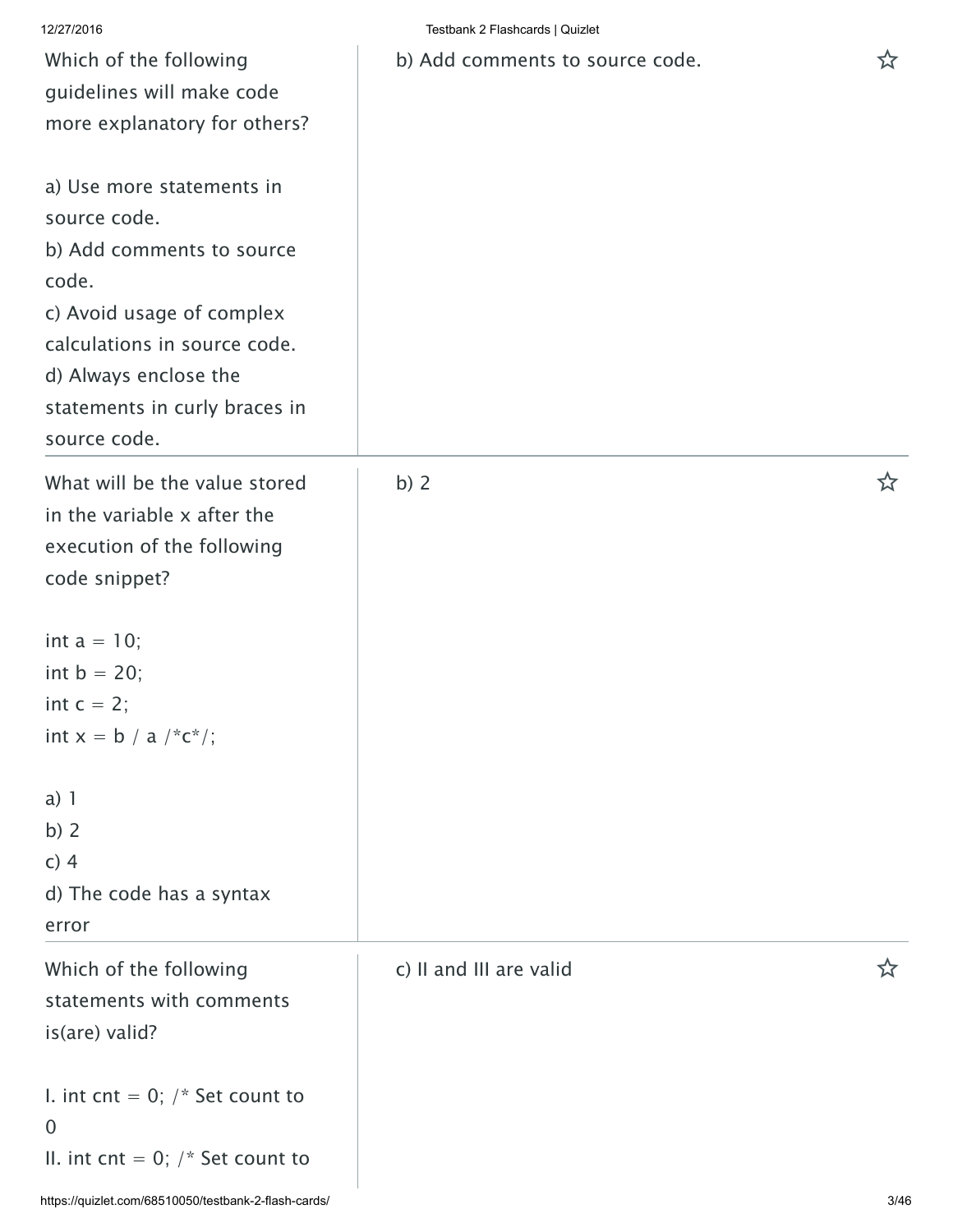| 12/27/2016                          | Testbank 2 Flashcards   Quizlet |   |
|-------------------------------------|---------------------------------|---|
| $0 * /$                             |                                 |   |
| III. int cnt = 0; $//$ Set count to |                                 |   |
| $\overline{0}$                      |                                 |   |
|                                     |                                 |   |
| a) Only I is valid                  |                                 |   |
| b) I and II are valid               |                                 |   |
| c) II and III are valid             |                                 |   |
| d) Only III is valid                |                                 |   |
|                                     |                                 |   |
| What is wrong with the              | c) Integer overflow             | ☆ |
| following code?                     |                                 |   |
|                                     |                                 |   |
| int count = $2000 * 3000 *$         |                                 |   |
| 4000;                               |                                 |   |
|                                     |                                 |   |
| a) Wrong data type                  |                                 |   |
| b) Variable is undefined            |                                 |   |
| c) Integer overflow                 |                                 |   |
| d) Illegal expression               |                                 |   |
| Which one of the following          | c) double salary $2 = 0$ ;      | ☆ |
| variables is assigned with          | salary2 = $2.96E-2$ ;           |   |
| valid literals?                     |                                 |   |
|                                     |                                 |   |
| a) int salary $= 0$ ;               |                                 |   |
| salary = $5000.50$ ;                |                                 |   |
| b) int salary $1 = 0$ ;             |                                 |   |
| salary $1 = 1.2E6$ ;                |                                 |   |
| c) double salary $2 = 0$ ;          |                                 |   |
| salary2 = $2.96E-2$ ;               |                                 |   |
| d) long salary $3 = 0$ ;            |                                 |   |
| salary $3 = 1E-6$ ;                 |                                 |   |
|                                     |                                 |   |
| What will be the value inside       | c) $a = 16$ , $b = 15$          | ☆ |
| the variables a and b after the     |                                 |   |
| given set of assignments?           |                                 |   |
| int $a = 20$ :                      |                                 |   |
|                                     |                                 |   |

int  $a = 20$ ;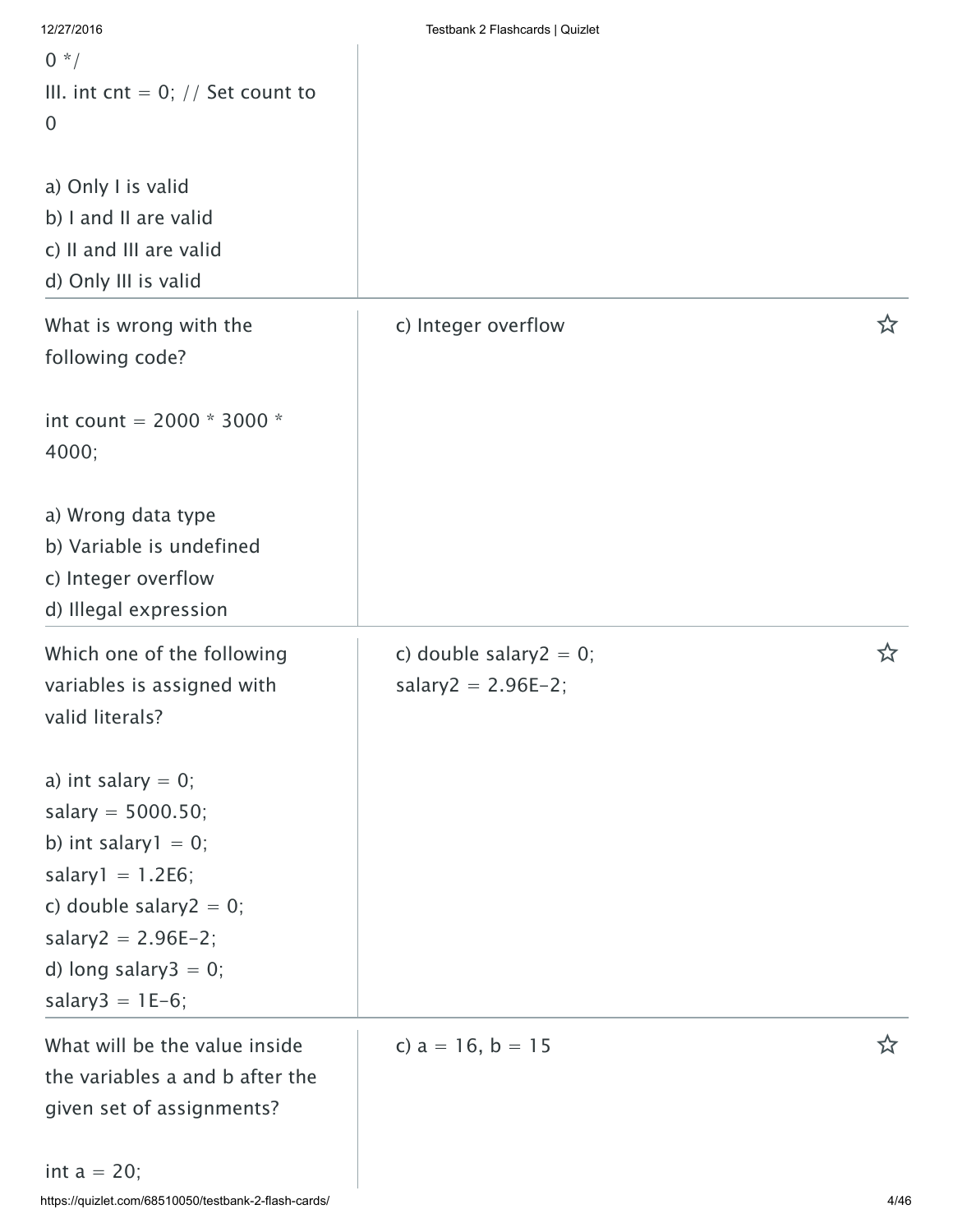|  |  | 12/27/2016 |  |
|--|--|------------|--|
|  |  |            |  |

| int $b = 10$ ;<br>$a = (a + b) / 2;$<br>$b = a$ ;<br>$a_{++}$ ;                                                        |                                      |   |
|------------------------------------------------------------------------------------------------------------------------|--------------------------------------|---|
| a) $a = 15$ , $b = 16$<br>b) $a = 16$ , $b = 16$<br>c) $a = 16$ , $b = 15$<br>d) $a = 15$ , $b = 15$                   |                                      |   |
| What is the value inside the<br>value variable at the end of<br>the given code snippet?                                | $a) -2$                              | ☆ |
| public static void<br>main(String[] args)<br>₹<br>int value $= 3$ ;<br>value = value - $2 *$ value;<br>$value++;$<br>} |                                      |   |
| $a) -2$<br>b)0<br>c) $2$<br>$d)$ 4                                                                                     |                                      |   |
| What are the values of num1<br>and num2 after this snippet<br>executes?                                                | b) num $1 = 4.20$ and num $2 = 47.0$ | ざ |
| double $num1 = 4.20$ ;<br>double num2 = $num1 * 10 +$<br>5.0;                                                          |                                      |   |
| a) $num1 = 4.20$ and $num2 =$<br>42.0                                                                                  |                                      |   |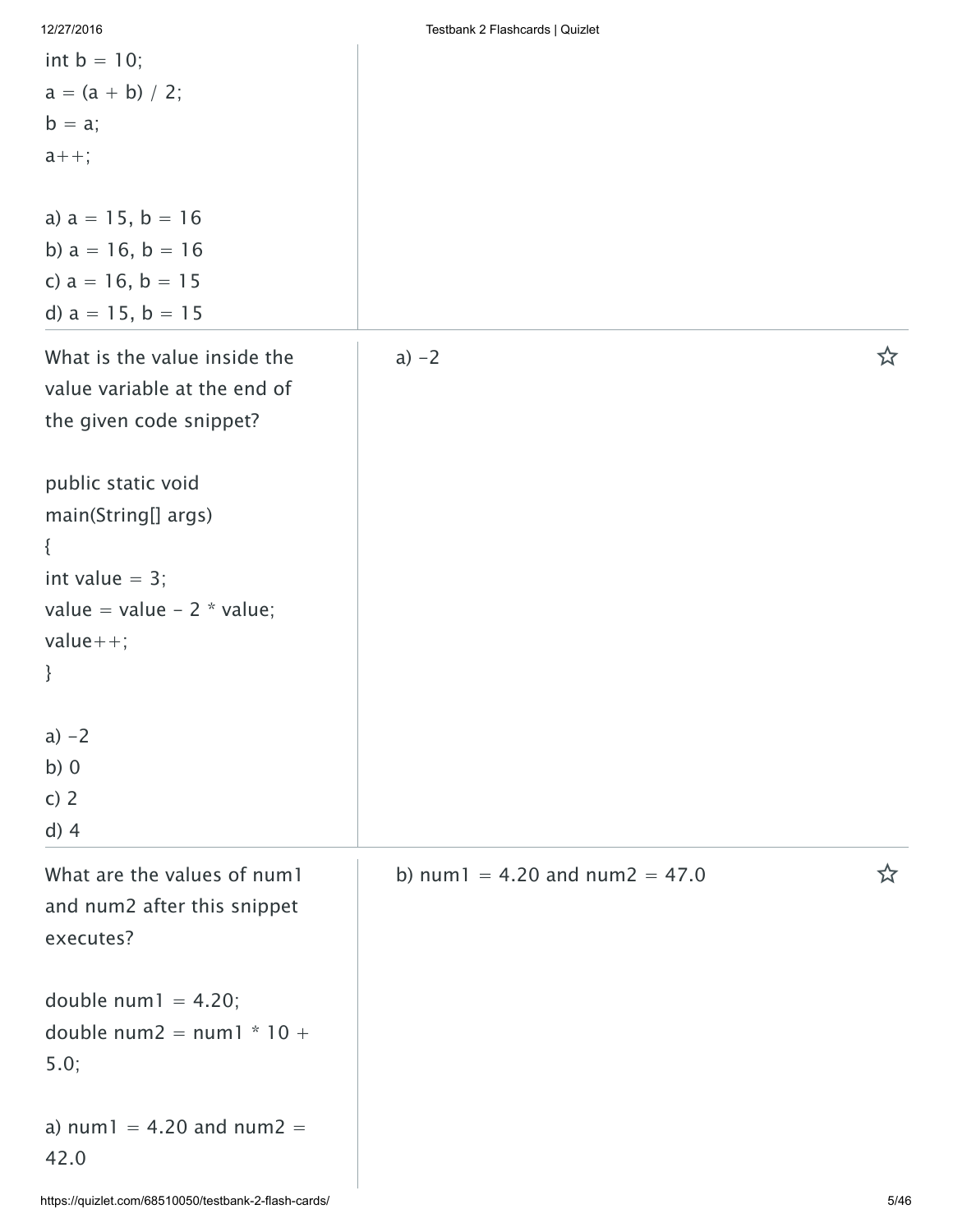| 12/27/2016                                           | Testbank 2 Flashcards   Quizlet |   |
|------------------------------------------------------|---------------------------------|---|
| b) $num1 = 4.20$ and $num2 =$<br>47.0                |                                 |   |
| c) $num1 = 42.0$ and $num2 =$                        |                                 |   |
| 42.0                                                 |                                 |   |
| d) $num1 = 42.0$ and $num2 =$<br>47.0                |                                 |   |
| What is the result of the<br>following expression?   | b) $6.25$                       | ☆ |
| double $d = 2.5 + 4 * -1.5 -$<br>$(2.5 + 4) * -1.5;$ |                                 |   |
| a) 24.375                                            |                                 |   |
| b) $6.25$                                            |                                 |   |
| c) 12.375                                            |                                 |   |
| d) 6                                                 |                                 |   |
| What is the output of the                            | $c)$ 4                          | ☆ |
| following code snippet?                              |                                 |   |
| public static void                                   |                                 |   |
| main(String[] args)                                  |                                 |   |
| $\{$                                                 |                                 |   |
| int value $= 3$ ;                                    |                                 |   |
| $value++;$                                           |                                 |   |
| System.out.println(value);                           |                                 |   |
| }                                                    |                                 |   |
| a) 2                                                 |                                 |   |
| b)3                                                  |                                 |   |
| $c)$ 4                                               |                                 |   |
| d) No output due to syntax                           |                                 |   |
| error                                                |                                 |   |
| What is the output of the                            | $c)$ 49                         | ☆ |
| following code snippet?                              |                                 |   |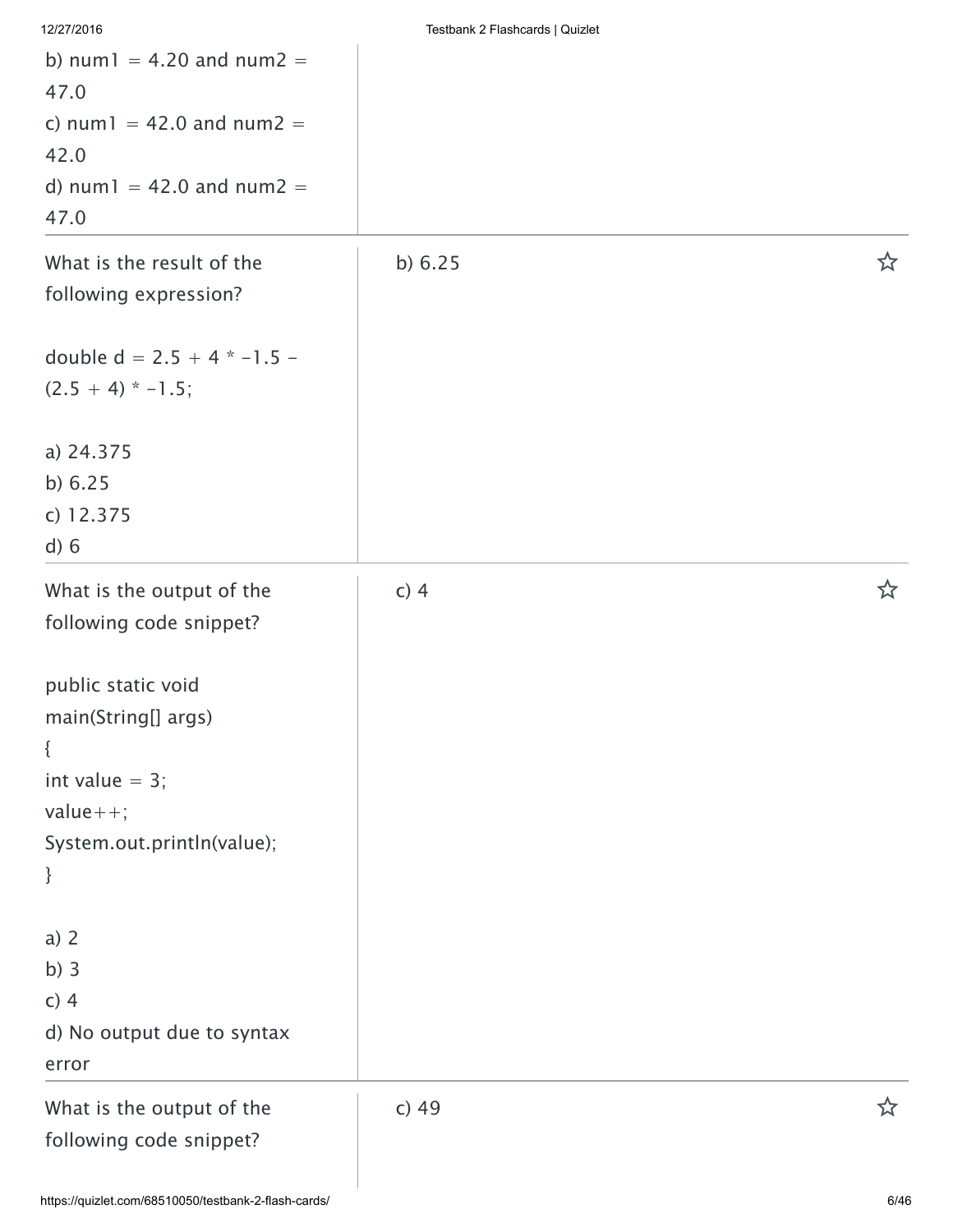| 12/27/2016                     | Testbank 2 Flashcards   Quizlet |   |
|--------------------------------|---------------------------------|---|
| public static void             |                                 |   |
| main(String[] args)            |                                 |   |
| $\{$                           |                                 |   |
| int value $= 25$ ;             |                                 |   |
| value = value $*$ 2;           |                                 |   |
| value $--;$                    |                                 |   |
| System.out.println(value);     |                                 |   |
| }                              |                                 |   |
|                                |                                 |   |
| a) $25$                        |                                 |   |
| $b)$ 50                        |                                 |   |
| $c)$ 49                        |                                 |   |
| $d)$ 26                        |                                 |   |
| Assuming that the user inputs  | c) The new price is 22.5        | ☆ |
| a value of 25 for the price    |                                 |   |
| and 10 for the discount rate   |                                 |   |
| in the following code snippet, |                                 |   |
| what is the output?            |                                 |   |
|                                |                                 |   |
| public static void             |                                 |   |
| main(String[] args)            |                                 |   |
| $\{$                           |                                 |   |
| Scanner in $=$ new             |                                 |   |
| Scanner(System.in);            |                                 |   |
| System.out.print("Enter the    |                                 |   |
| price: ");                     |                                 |   |
| double price $=$               |                                 |   |
| in.nextDouble();               |                                 |   |
| System.out.print("Enter the    |                                 |   |
| discount rate: ");             |                                 |   |
| double discount $=$            |                                 |   |
| in.nextDouble();               |                                 |   |
| System.out.println("The new    |                                 |   |
| price is $" +$                 |                                 |   |
| price - price * (discount /    |                                 |   |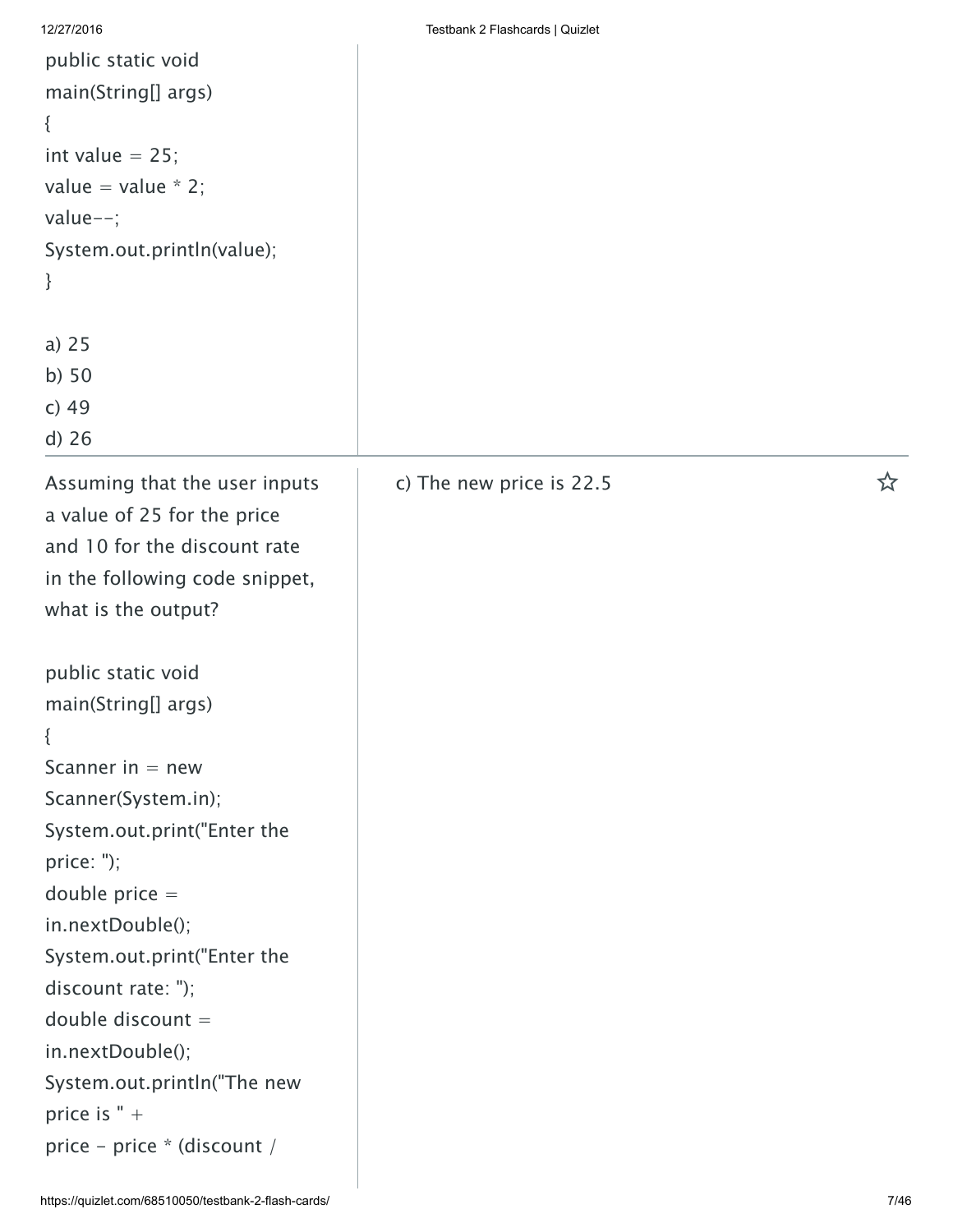| 12/27/2016                     | Testbank 2 Flashcards   Quizlet              |   |
|--------------------------------|----------------------------------------------|---|
| $100.0$ );                     |                                              |   |
| }                              |                                              |   |
|                                |                                              |   |
| a) The new price is 25         |                                              |   |
| b) The new price is 15         |                                              |   |
| c) The new price is 22.5       |                                              |   |
| d) The new price is 20.0       |                                              |   |
| Which of the following         |                                              | ☆ |
| statements is correct about    | c) You can make a variable constant by using |   |
|                                | the final reserved word when declaring it.   |   |
| constants?                     |                                              |   |
| a) Constants are written using |                                              |   |
| capital letters because the    |                                              |   |
| compiler ignores constants     |                                              |   |
| declared in small letters.     |                                              |   |
| b) The data stored inside a    |                                              |   |
|                                |                                              |   |
| constant can be changed        |                                              |   |
| using an assignment            |                                              |   |
| statement.                     |                                              |   |
| c) You can make a variable     |                                              |   |
| constant by using the final    |                                              |   |
| reserved word when declaring   |                                              |   |
| it.                            |                                              |   |
| d) Constant variables can only |                                              |   |
| be changed through the Math    |                                              |   |
| library.                       |                                              |   |
| Which one of the following     | b) $%$                                       | ☆ |
| operators computes the         |                                              |   |
| remainder of an integer        |                                              |   |
| division?                      |                                              |   |
|                                |                                              |   |
| a) $/$                         |                                              |   |
| b) $%$                         |                                              |   |
| $c)$ $\langle$                 |                                              |   |
| $d)$ !                         |                                              |   |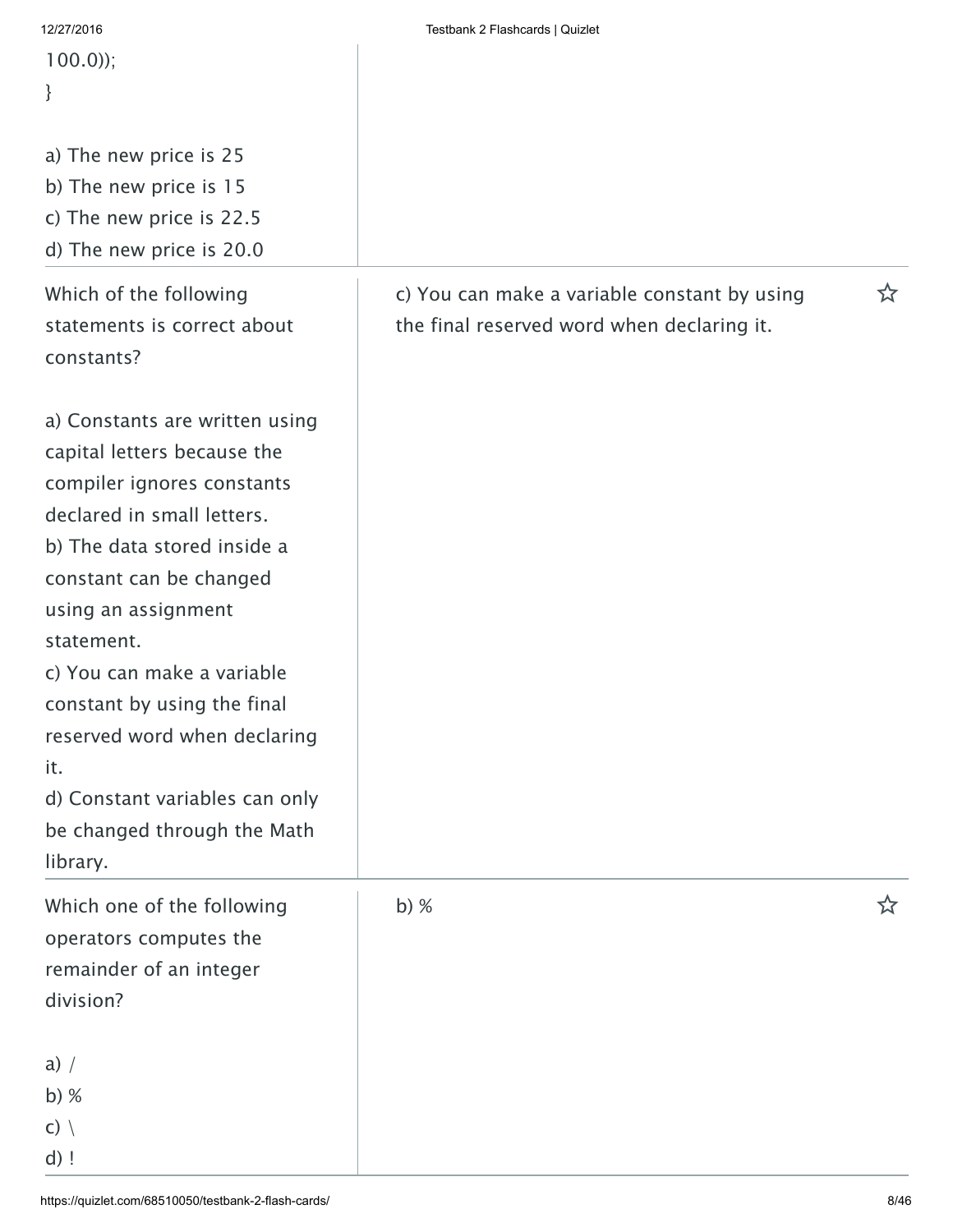| 12/27/2016                                           | Testbank 2 Flashcards   Quizlet                 |      |
|------------------------------------------------------|-------------------------------------------------|------|
| What is the value of                                 | b)9                                             | ☆    |
| Math.pow(3, 2)?                                      |                                                 |      |
|                                                      |                                                 |      |
| a) 6                                                 |                                                 |      |
| b)9                                                  |                                                 |      |
| c) 8                                                 |                                                 |      |
| $d)$ 5                                               |                                                 |      |
|                                                      |                                                 |      |
| What is the output of the                            | c) 7.0                                          | ☆    |
| following code snippet?                              |                                                 |      |
|                                                      |                                                 |      |
| public static void                                   |                                                 |      |
| main(String[] args)                                  |                                                 |      |
| {                                                    |                                                 |      |
| double a;                                            |                                                 |      |
| $a = Math.sqrt(9.0) +$                               |                                                 |      |
| Math.sqrt(16.0);                                     |                                                 |      |
| System.out.println(a);                               |                                                 |      |
| }                                                    |                                                 |      |
|                                                      |                                                 |      |
| a) $25.0$                                            |                                                 |      |
| b) 337.0                                             |                                                 |      |
| c) 7.0                                               |                                                 |      |
| d) 19.0                                              |                                                 |      |
| Which is the Java equivalent                         | c) $c = Math.sqrt(Math.pow(a, 2) + Math.pow(b,$ | ☆    |
| of the following mathematical                        | $2)$ ;                                          |      |
| expression?                                          |                                                 |      |
|                                                      |                                                 |      |
| $c = \sqrt{(a2 + b2)}$                               |                                                 |      |
|                                                      |                                                 |      |
| a) $c = Math.sqrt(a * 2 + b * )$                     |                                                 |      |
| 2);                                                  |                                                 |      |
| b) $c = Math.sqrt(a * 2) +$                          |                                                 |      |
| Math.sqrt( $b * 2$ );                                |                                                 |      |
| c) $c = Math.sqrt(Math.pow(a,$                       |                                                 |      |
| $2) + Math.pow(b, 2);$                               |                                                 |      |
| https://quizlet.com/68510050/testbank-2-flash-cards/ |                                                 | 9/46 |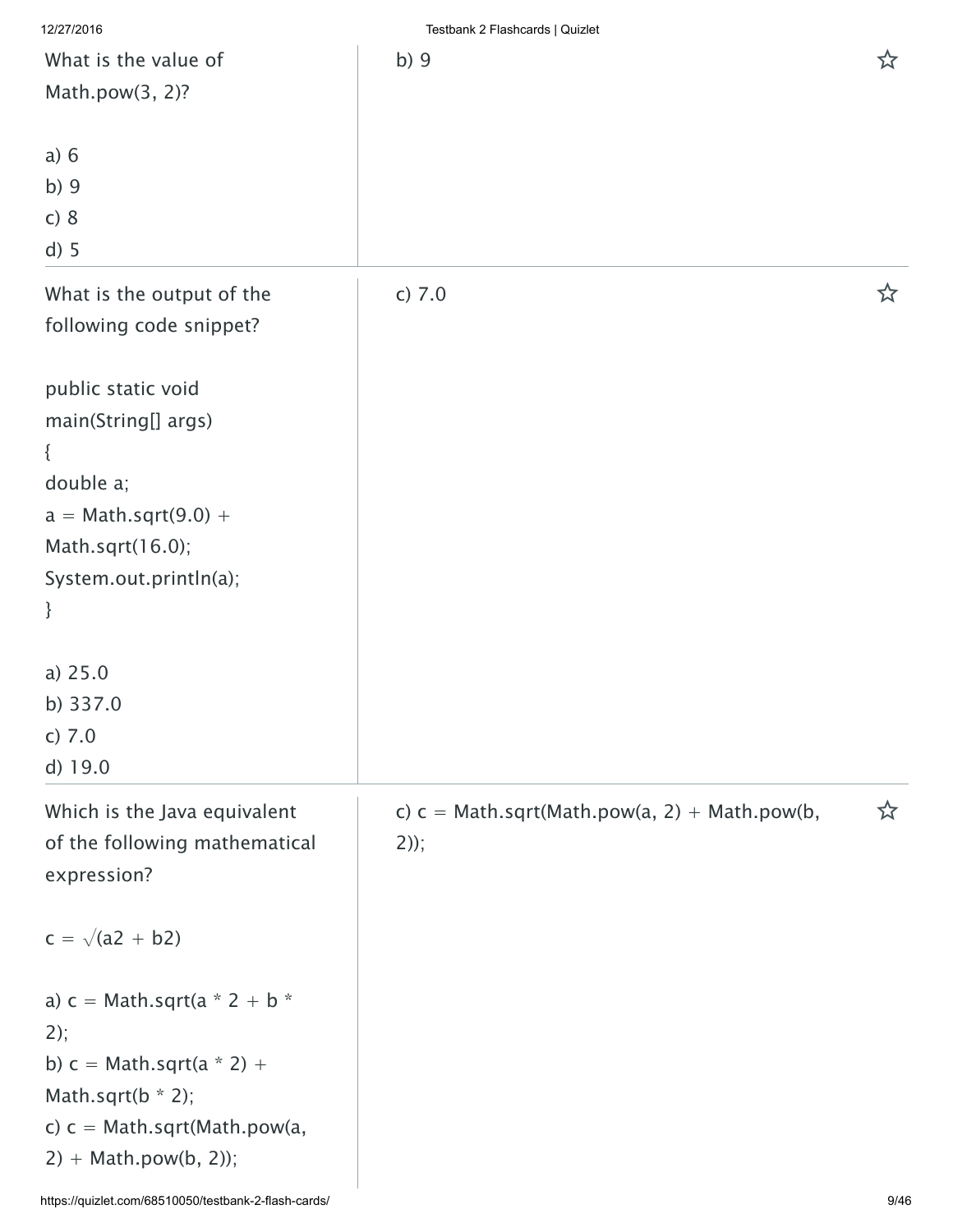| 12/27/2016<br>d) $c = Math.sqrt(Math.pow(a,$<br>$2)$ ) + Math.sqrt(Math.pow(b,<br>$2))$ ;                                                                                | Testbank 2 Flashcards   Quizlet                               |   |
|--------------------------------------------------------------------------------------------------------------------------------------------------------------------------|---------------------------------------------------------------|---|
| Which one of the following is<br>a correct representation of<br>the given mathematical<br>expression in Java?                                                            | d) $(a+b) / 2$                                                | ☆ |
| $a + b$<br>2                                                                                                                                                             |                                                               |   |
| a) $a + b$ % 2<br>b) $a + b / 2$<br>c) $a + (b / 2)$<br>d) $(a + b) / 2$                                                                                                 |                                                               |   |
| Which of the following is the<br>Java equivalent of the<br>following mathematical<br>expression?                                                                         | d) $c = 2$ * Math.PI * radius;                                | ☆ |
| $c = 2$ radius                                                                                                                                                           |                                                               |   |
| a) $c = 2$ * Math.Pl * radius * 2;<br>b) $c = 2$ * Math.Pl *<br>Math.pow(2, radius);<br>c) $c = 2$ * Math.PI *<br>Math.pow(radius, 2);<br>d) $c = 2$ * Math.PI * radius; |                                                               |   |
| What is the result of the<br>following statement?                                                                                                                        | d) The string s has the following value:<br>"Youhadmeathello" | ☆ |
| String $s = "You" + "had" +$<br>"me" + "at" + "hello";                                                                                                                   |                                                               |   |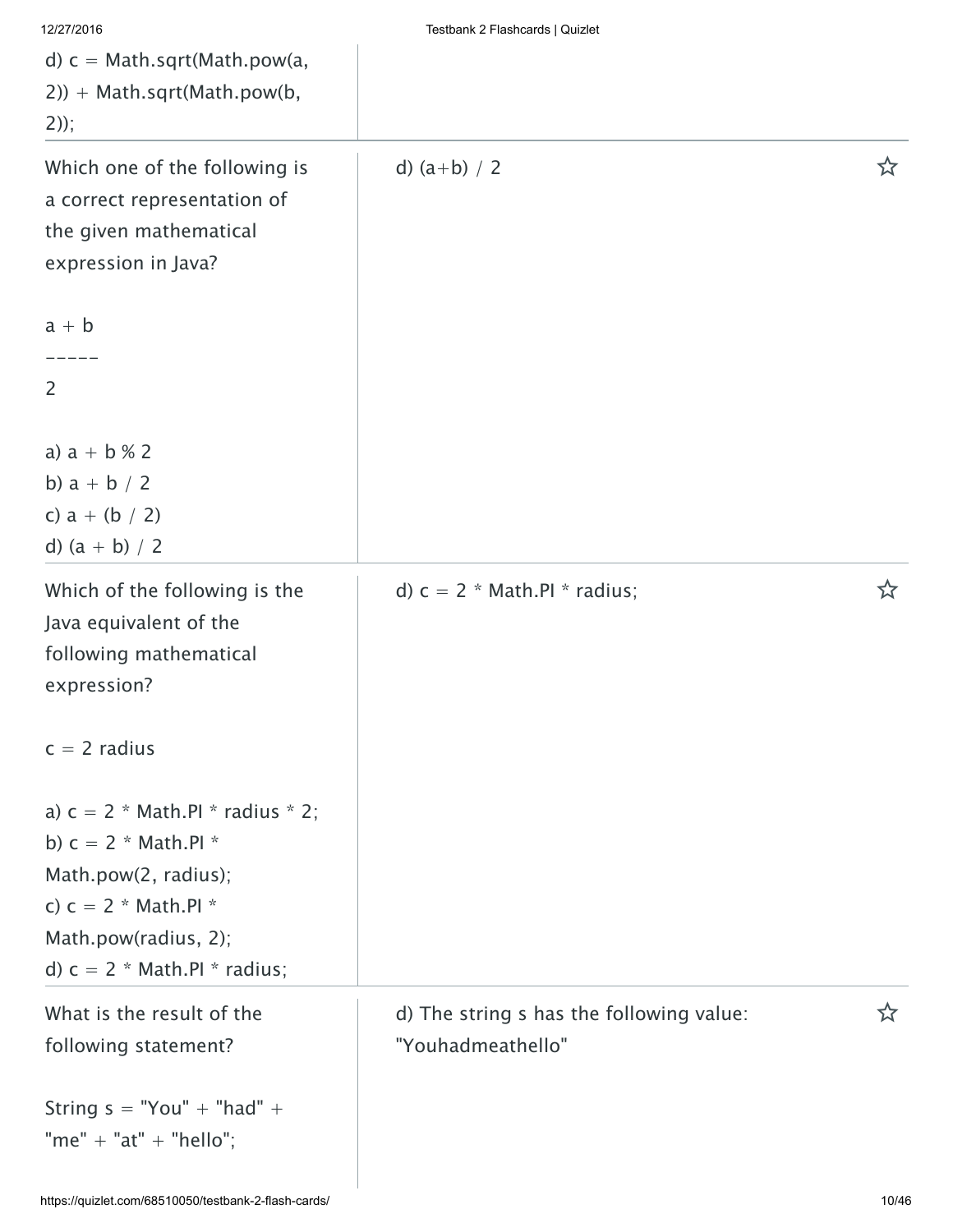| a) The string s has the<br>following value: "You had me<br>at "hello"<br>b) The statement results in an<br>error because the $+$ operator<br>can be used only with<br>numbers<br>c) The statement results in an<br>error because the $+$ operation<br>cannot be performed on<br>string literals<br>d) The string s has the<br>following value:<br>"Youhadmeathello" |          |   |
|---------------------------------------------------------------------------------------------------------------------------------------------------------------------------------------------------------------------------------------------------------------------------------------------------------------------------------------------------------------------|----------|---|
| Which operator is used to<br>concatenate two or more<br>strings?                                                                                                                                                                                                                                                                                                    | $a) +$   | ☆ |
| $a) +$<br>$b)$ %<br>$c)$ &<br>$d) \wedge$                                                                                                                                                                                                                                                                                                                           |          |   |
| What output is produced by<br>these statements?                                                                                                                                                                                                                                                                                                                     | $d)$ 11  | な |
| String name $=$ "Joanne Hunt";<br>System.out.println(name.lengt<br>$h()$ ;                                                                                                                                                                                                                                                                                          |          |   |
| a) 8<br>b) $10$<br>c)9<br>$d)$ 11                                                                                                                                                                                                                                                                                                                                   |          |   |
| What is the output of the<br>following code snippet?                                                                                                                                                                                                                                                                                                                | d) VE MY | ☆ |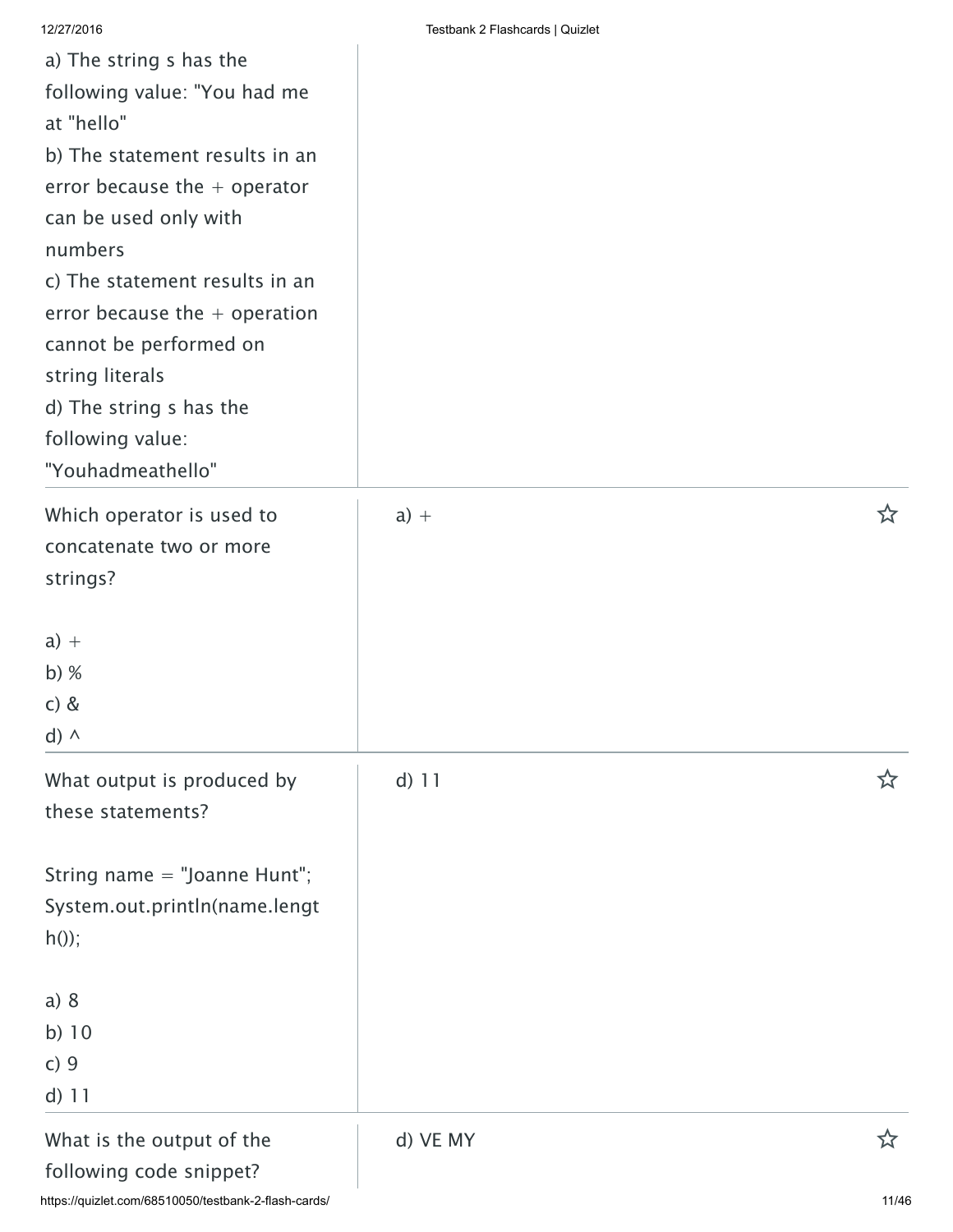| public static void<br>main(String[] args){<br>$\{$<br>String str1;<br>$str1 = "I LOVE MY COUNTRY";$<br>String str2 = str1.substring(4,<br>9);<br>System.out.println(str2);<br>}              |                 |   |
|----------------------------------------------------------------------------------------------------------------------------------------------------------------------------------------------|-----------------|---|
| a) I LOV                                                                                                                                                                                     |                 |   |
| b) OVE M                                                                                                                                                                                     |                 |   |
| c) V<br>d) VE MY                                                                                                                                                                             |                 |   |
| What is the output of the<br>following code snippet?<br>public static void<br>main(String[] args)<br>$\{$<br>int s;<br>double $f = 365.25$ ;<br>$s = f / 10;$<br>System.out.println(s);<br>} | a) $36$         | ☆ |
| a) $36$<br>b) 36.525                                                                                                                                                                         |                 |   |
| c) $37$                                                                                                                                                                                      |                 |   |
| d) No output because the<br>code snippet generates<br>compilation errors                                                                                                                     |                 |   |
| How do you compute the<br>length of the string str?                                                                                                                                          | d) str.length() |   |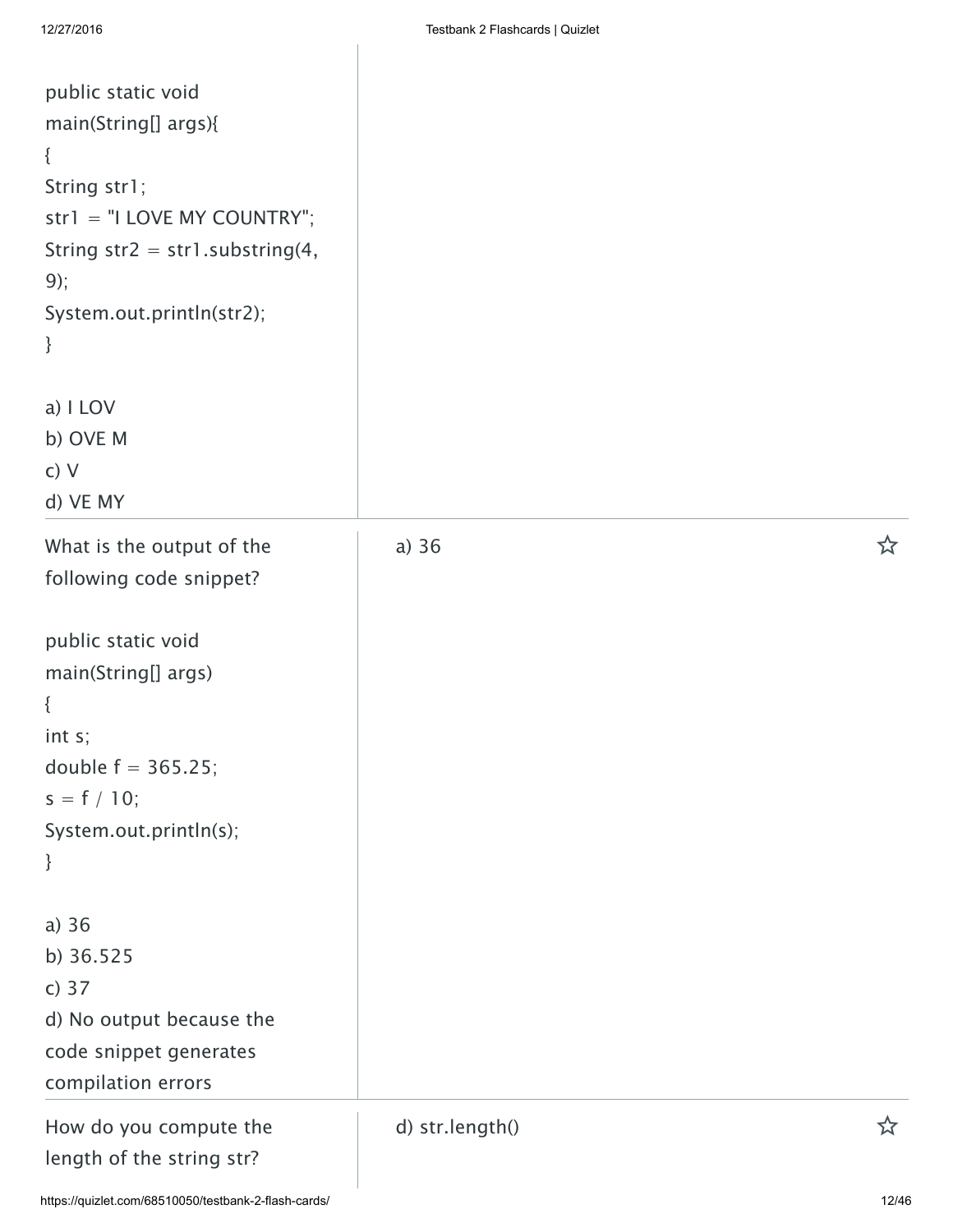$\overline{\phantom{a}}$ 

| a) length(str)<br>b) length.str<br>c) str.length<br>d) str.length()                                                                                                                                                                                 |                      |     |
|-----------------------------------------------------------------------------------------------------------------------------------------------------------------------------------------------------------------------------------------------------|----------------------|-----|
| Assuming that the user inputs<br>"Joe" at the prompt, what is<br>the output of the following<br>code snippet?                                                                                                                                       | b) Joe, Good morning | 5.7 |
| public static void<br>main(String[] args)<br>$\{$<br>System.out.print("Enter your<br>name $"$ );<br>String name;<br>Scanner in $=$ new<br>Scanner(System.in);<br>$name = in.next();$<br>name $+=$ ", Good morning";<br>System.out.print(name);<br>} |                      |     |
| a) The code snippet does not<br>compile because the $+=$<br>operator cannot be used in<br>this context.<br>b) Joe, Good morning<br>c), Good morning<br>d) Joe                                                                                       |                      |     |
| Which one of the following<br>refers to a number constant<br>that appears in code without<br>explanation?                                                                                                                                           | c) Magic number      |     |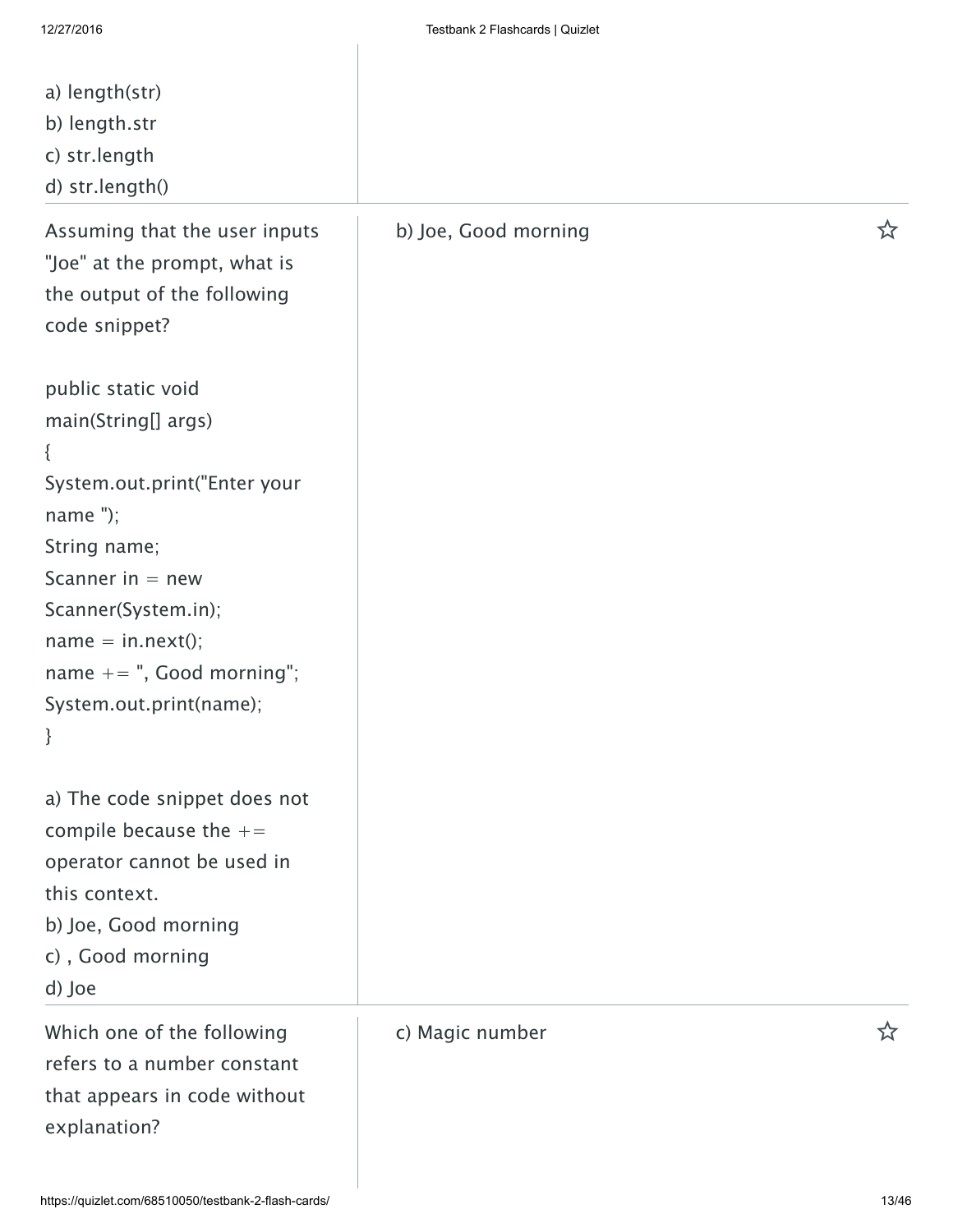- a) Constant
- b) Variable
- c) Magic number
- d) String literal

What happens to the fractional part when a division is performed on two integer variables?

a) The fractional part is rounded off to the nearest integer value. b) The fractional part is

discarded. c) Two integers cannot be

used in division; at least one of the operands should be a floating-point number. d) Instead of using an integer division, you should use the

modulus operator to perform floating-point division. Consider the following

division statements:

I. 22 / 7 II. 22.0 / 7 III. 22 / 7.0

Which of the following is correct?

a) All three statements will return an integer value. b) Only I will return an integer

## b) The fractional part is discarded.  $\hat{X}$

b) Only I will return an integer value.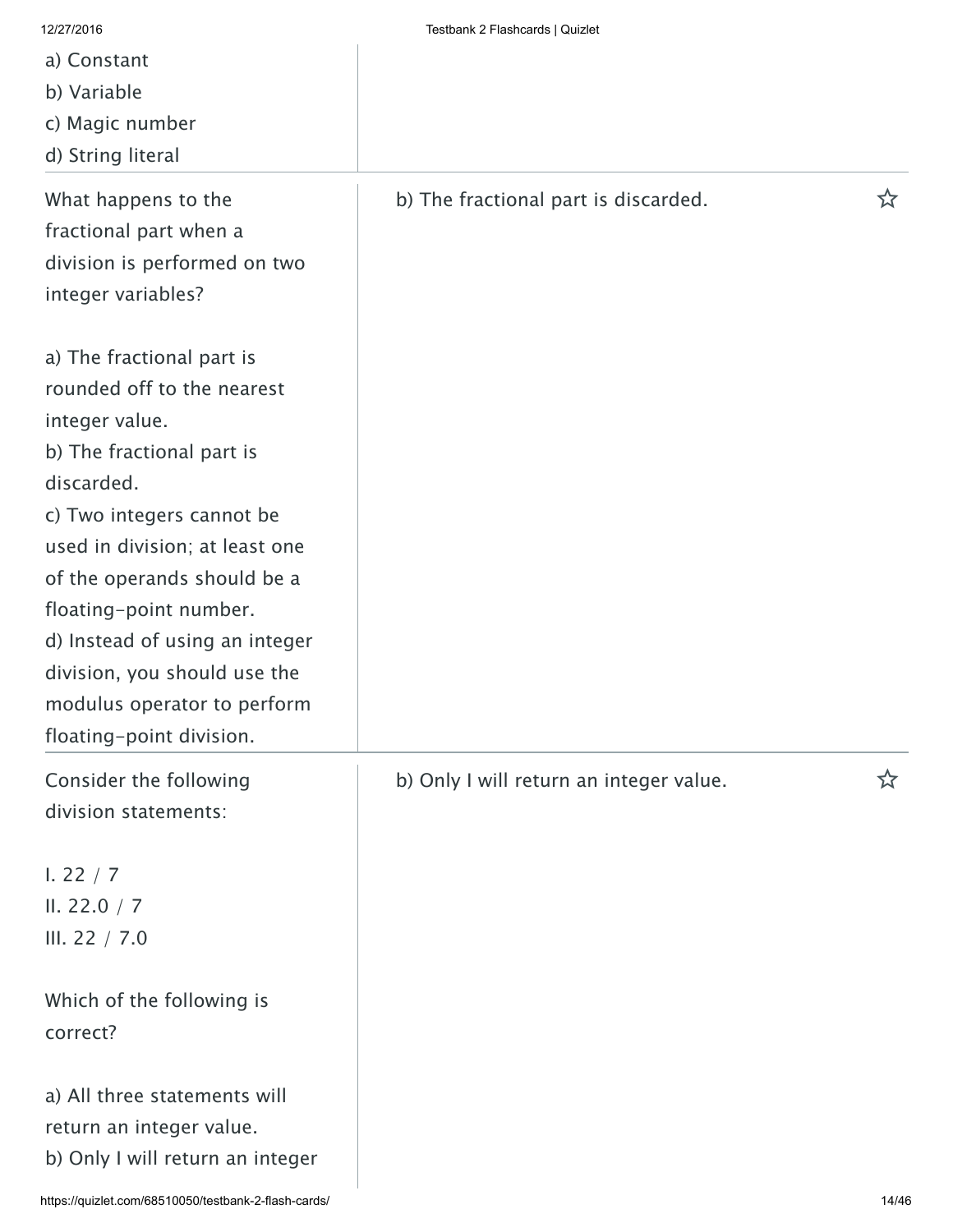| 12/27/2016                       | Testbank 2 Flashcards   Quizlet                  |    |
|----------------------------------|--------------------------------------------------|----|
| value.                           |                                                  |    |
| c) Only I, II will return an     |                                                  |    |
| integer value.                   |                                                  |    |
| d) Only I and III will return an |                                                  |    |
| integer value.                   |                                                  |    |
| Which of the following           | a) The value inside the variable r will be 0.326 | ☆  |
| options is valid with reference  |                                                  |    |
| to the code snippet?             |                                                  |    |
|                                  |                                                  |    |
| public static void               |                                                  |    |
| main(String[] args)              |                                                  |    |
| {                                |                                                  |    |
| double $d = 45.326$ ;            |                                                  |    |
| double $r = d \times 9.0$ ;      |                                                  |    |
| System.out.println(r);           |                                                  |    |
| }                                |                                                  |    |
|                                  |                                                  |    |
| a) The value inside the          |                                                  |    |
| variable r will be 0.326         |                                                  |    |
| b) The value inside the          |                                                  |    |
| variable r will be 5.036         |                                                  |    |
| c) Variable r has to be defined  |                                                  |    |
| as an integer because the %      |                                                  |    |
| operator always returns an       |                                                  |    |
| integer                          |                                                  |    |
| d) The initialization of         |                                                  |    |
| variable r is wrong, because     |                                                  |    |
| the % operator expects           |                                                  |    |
| integer values as operands       |                                                  |    |
| What is the output of the        | d) There will be no output due to a run-time     | ኢን |
| following code snippet?          | error.                                           |    |
|                                  |                                                  |    |
| public static void               |                                                  |    |
| main(String[] args)              |                                                  |    |
| {                                |                                                  |    |
|                                  |                                                  |    |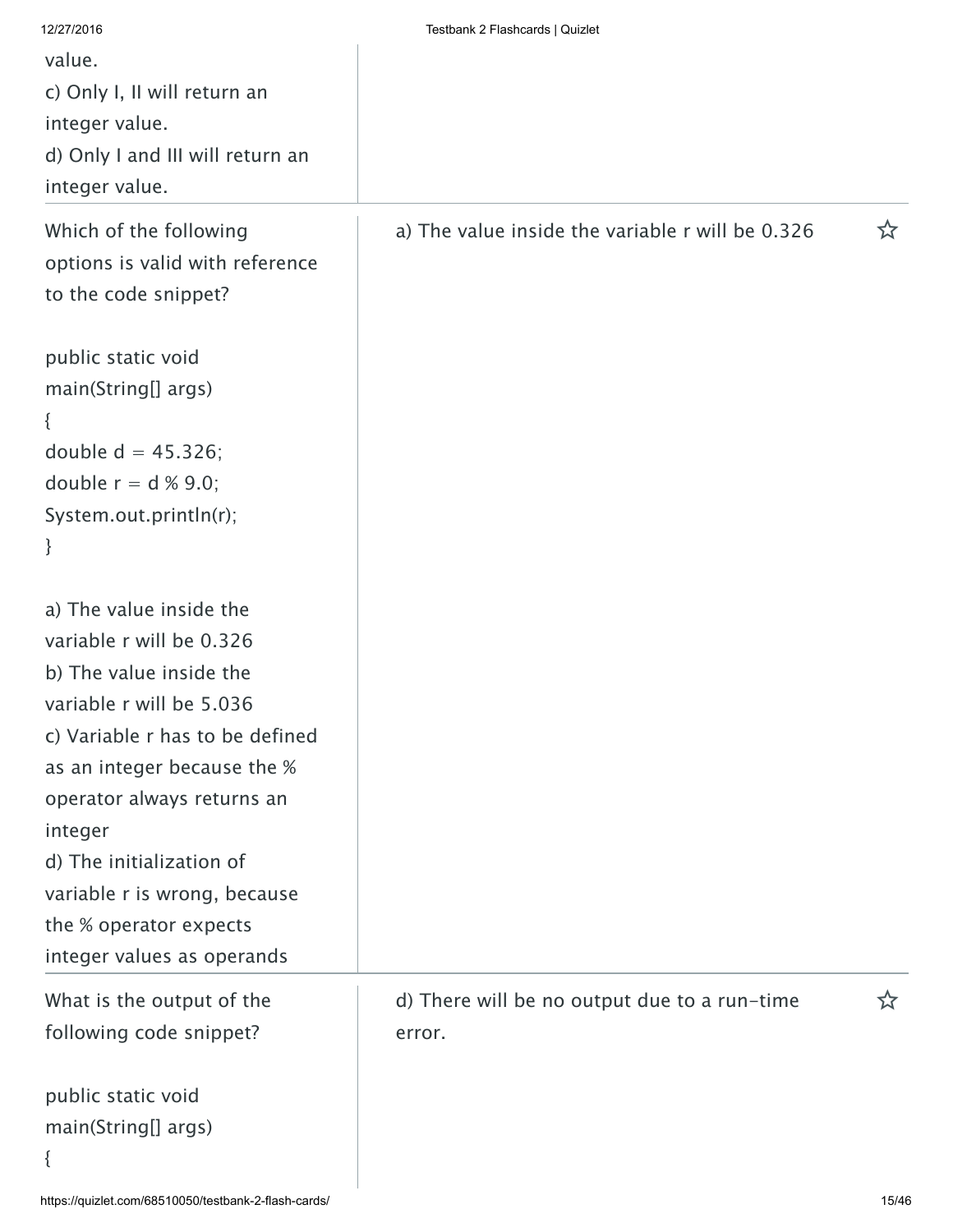|  |  | 12/27/2016 |  |
|--|--|------------|--|

| int var $1 = 10$ ;<br>int var $2 = 2$ ;<br>int var $3 = 20$ ;<br>$var3 = var3 / (var1 % var2);$<br>System.out.println(var3);<br>}                                        |                 |   |
|--------------------------------------------------------------------------------------------------------------------------------------------------------------------------|-----------------|---|
| $a)$ 0<br>$b)$ 4<br>c) $20$<br>d) There will be no output<br>due to a run-time error.                                                                                    |                 |   |
| Which one of the following<br>statements gives the absolute<br>value of the floating-point<br>number $x = -25.50$ ?                                                      | b) Math.abs(x); | ☆ |
| a) $abs(x)$ ;<br>b) Math.abs $(x)$ ;<br>$c)$ x.abs();<br>d) x.absolute();                                                                                                |                 |   |
| Assuming that the user enters<br>45 and 62 as inputs for n1<br>and n2, respectively, what is<br>the output of the following<br>code snippet?                             | ÷.<br>d) 4562   | ☆ |
| public static void<br>main(String[] args)<br>$\{$<br>System.out.print("Enter a<br>$number:$ ");<br>Scanner in $=$ new<br>Scanner(System.in);<br>String $nl = in.next();$ |                 |   |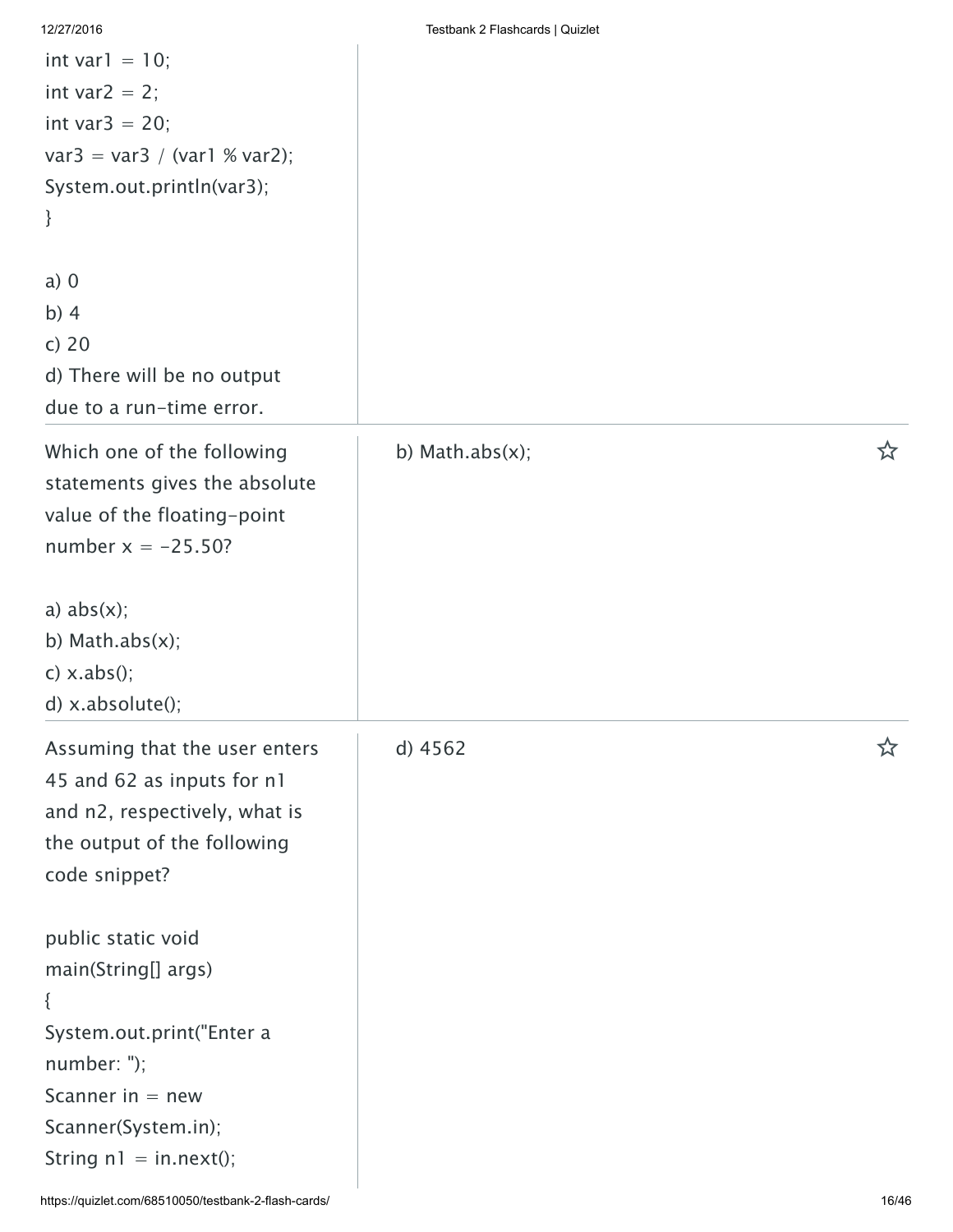| 12/27/2016                                                                                        | Testbank 2 Flashcards   Quizlet                    |   |
|---------------------------------------------------------------------------------------------------|----------------------------------------------------|---|
| System.out.print("Enter                                                                           |                                                    |   |
| another number: ");                                                                               |                                                    |   |
| String $n2 = in.next();$                                                                          |                                                    |   |
| String result = $n1 + n2$ ;                                                                       |                                                    |   |
| System.out.print(result);                                                                         |                                                    |   |
| }                                                                                                 |                                                    |   |
| a) $46$                                                                                           |                                                    |   |
| b) $4662$                                                                                         |                                                    |   |
| c) 107                                                                                            |                                                    |   |
| d) 4562                                                                                           |                                                    |   |
| Which of the methods below<br>are static methods?                                                 | d) Only III and IV                                 | ☆ |
| I. length                                                                                         |                                                    |   |
| II. Substring                                                                                     |                                                    |   |
| III. Pow                                                                                          |                                                    |   |
| IV. sqrt                                                                                          |                                                    |   |
| a) All the methods are static<br>b) Only I, II and III<br>c) Only II and IV<br>d) Only III and IV |                                                    |   |
| Which one of the following                                                                        | a) str.substring(str.length() $-$ 5, str.length()) | ☆ |
| statements can be used to                                                                         |                                                    |   |
| extract the last five characters                                                                  |                                                    |   |
| from any string variable str?                                                                     |                                                    |   |
| a) str.substring(str.length() -                                                                   |                                                    |   |
| 5, str.length())                                                                                  |                                                    |   |
| b) str.substring(5, 5)                                                                            |                                                    |   |
| c) str.substring(str.length() -                                                                   |                                                    |   |
| 4, 5)                                                                                             |                                                    |   |
| d) str.substring(str.length() -                                                                   |                                                    |   |
| 5, 5)                                                                                             |                                                    |   |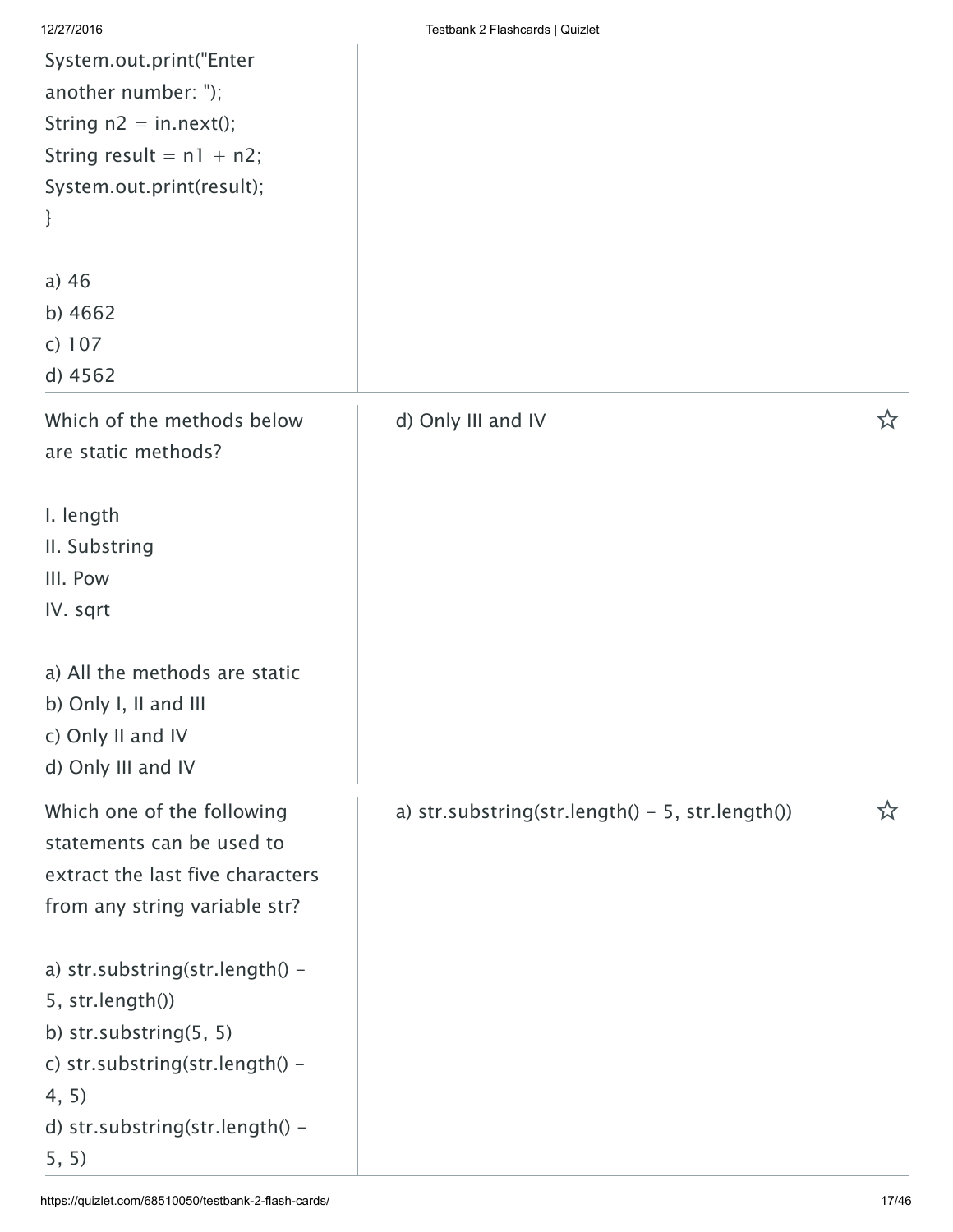Assuming that the user inputs a value of 25000 for the pay and 10 for the bonus rate in the following code snippet, what is the output?

public static void main(String[] args) { Scanner in  $=$  new Scanner(System.in); System.out.print("Enter the pay: "); double pay  $=$  in.nextDouble(); System.out.print("Enter the bonus rate: "); double bonus = in.nextDouble();

```
System.out.println("The new
pay is " +(pay + pay * (bonus /
100.0)));
```
}

a) The new pay is 25000 b) The new pay is 25100

c) The new pay is 27500 d) The new pay is 30000

What is the value of Math.abs $(-2)$ ?

 $a) -2$ 

b) 0

c) The new pay is 27500

c) <sup>2</sup>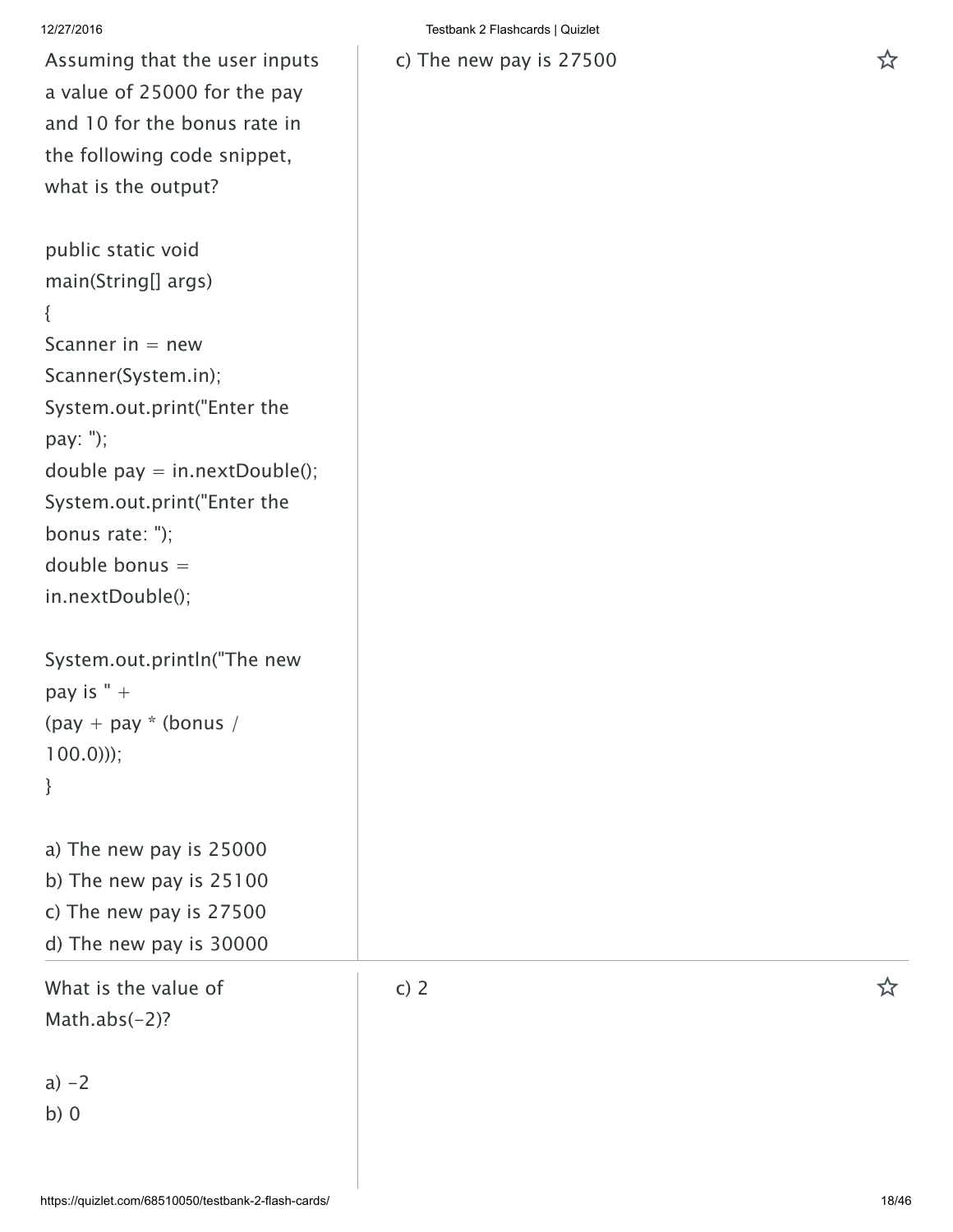| 12/27/2016                                                                                                                                                                                                            | Testbank 2 Flashcards   Quizlet                         |   |
|-----------------------------------------------------------------------------------------------------------------------------------------------------------------------------------------------------------------------|---------------------------------------------------------|---|
| c) $2$                                                                                                                                                                                                                |                                                         |   |
| $d)$ 4                                                                                                                                                                                                                |                                                         |   |
| What is the output of the<br>following code snippet?                                                                                                                                                                  | a) 25.0                                                 | 饮 |
| public static void<br>main(String[] args)<br>$\{$<br>double x;<br>$x = Math.pow(3.0, 2.0) +$<br>Math.pow(4.0, 2.0);<br>System.out.println(x);<br>}                                                                    |                                                         |   |
| a) 25.0<br>b) $34$<br>c) 7.0<br>$d)$ 14                                                                                                                                                                               |                                                         |   |
| Which is the Java equivalent<br>of the following mathematical<br>expression?<br>$c = (\sqrt{a} + \sqrt{b})2$                                                                                                          | d) $c = Math.pow((Math.sqrt(a) + Math.sqrt(b)),$<br>2); | ☆ |
| a) $c = Math.sqrt(a * 2 + b * )$<br>2);<br>b) $c = Math.sqrt(a * 2) +$<br>Math.sqrt( $b * 2$ );<br>c) $c = Math.sqrt(pow(a, 2) +$<br>Math.pow $(b, 2)$ ;<br>d) $c = Math.pow((Math.sqrt(a)$<br>$+ Math.sqrt(b)), 2);$ |                                                         |   |
| Which of the following is the<br>Java equivalent of the<br>following mathematical<br>expression?                                                                                                                      | c) $p = 2$ * Math.PI * Math.pow(radius, 3);             | ☆ |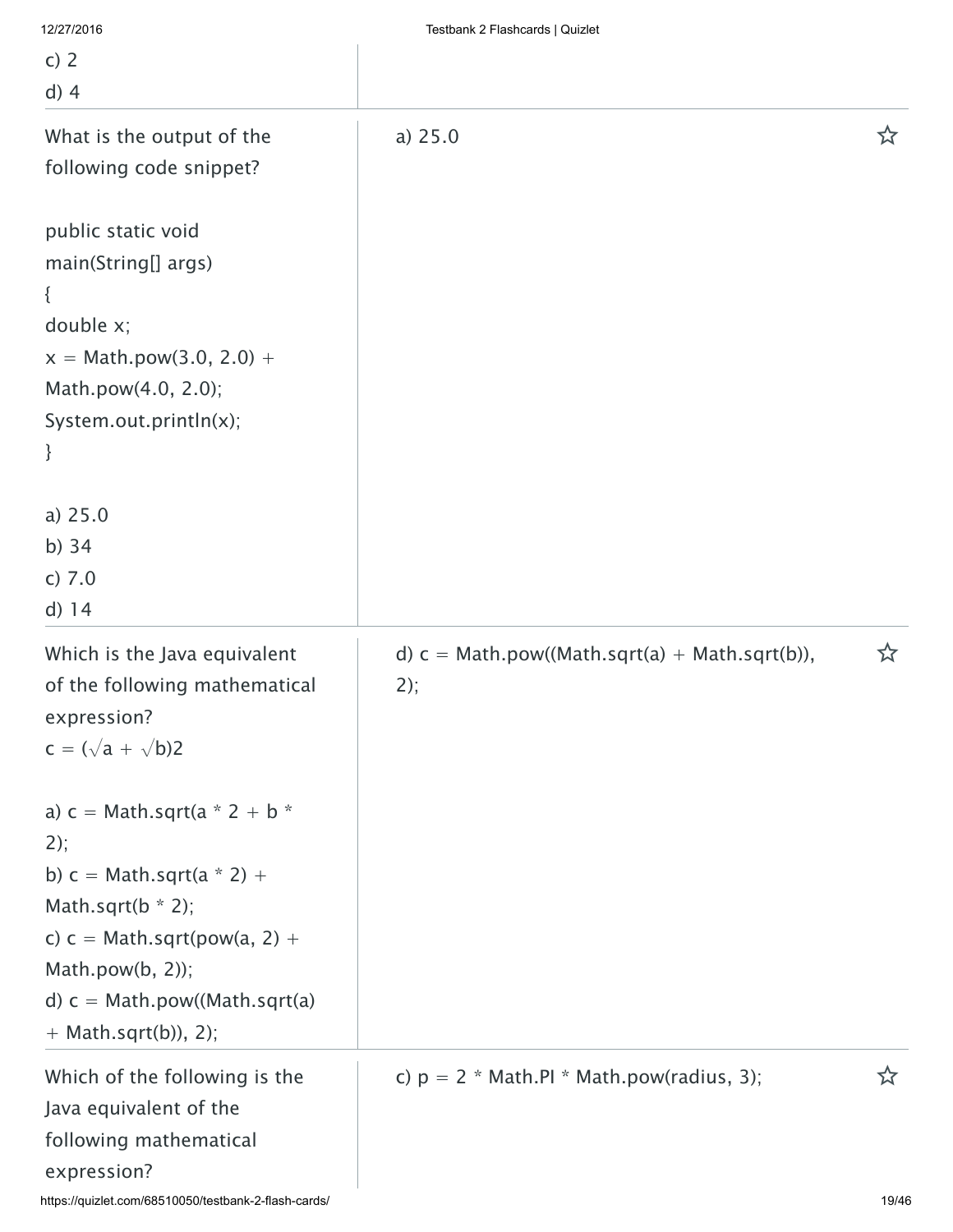| $p = 2$ (radius)3                                                                                                                                                                         |                                     |   |
|-------------------------------------------------------------------------------------------------------------------------------------------------------------------------------------------|-------------------------------------|---|
| a) $p = 2$ * Math.Pl * (radius *<br>3);<br>b) $p = Math.PI * Math.pow(3,$<br>radius);<br>c) $p = 2 * Math.PI *$<br>Math.pow(radius, 3);<br>d) $p = 2$ * Math.pow(Math.PI *<br>radius, 3); |                                     |   |
| How do you extract the first 5<br>characters from the string<br>str?                                                                                                                      | d) str.substring(0, 5)              | ☆ |
| a) substring(str, 5)<br>b) substring.str(0, 5)<br>c) str.substring(5)<br>d) str.substring(0, 5)                                                                                           |                                     |   |
| Which of the given<br>System.out.print statements<br>generates the following<br>output?                                                                                                   | a) System.out.println("ABCDE\"\\"); | ☆ |
| ABCDE''                                                                                                                                                                                   |                                     |   |
| a)<br>System.out.println("ABCDE\"\<br>$\langle$ ");<br>b)<br>System.out.println("ABCDE"\")<br>$\pmb{\jmath}$<br>$\mathsf{C}$<br>System.out.println("ABCDE"\);                             |                                     |   |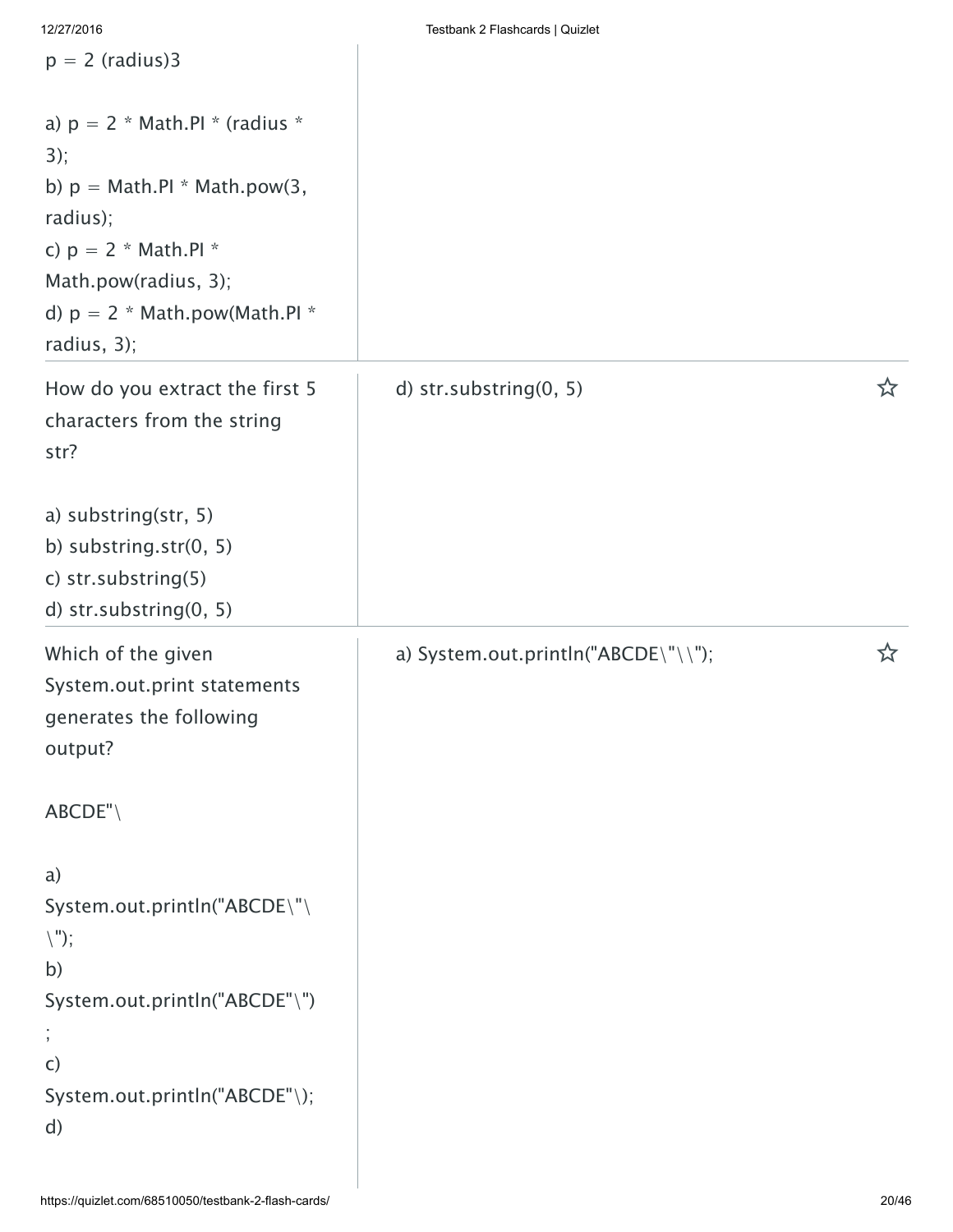| 12/27/2016                                                                                                                                                                     | Testbank 2 Flashcards   Quizlet      |   |
|--------------------------------------------------------------------------------------------------------------------------------------------------------------------------------|--------------------------------------|---|
| System.out.println("ABCDE\"\"                                                                                                                                                  |                                      |   |
| $)$                                                                                                                                                                            |                                      |   |
| Which of the given statements<br>generates the following<br>output?                                                                                                            | b) System.out.println("\\\\\\\"//"); | ☆ |
| $\left\langle \left\langle \left\langle \left\langle \left\langle \cdot \right\rangle \right\rangle \right\rangle ^{n}\right\rangle /\left\langle \right\rangle \right\rangle$ |                                      |   |
| a)                                                                                                                                                                             |                                      |   |
| System.out.println("\\\"//");<br>b)                                                                                                                                            |                                      |   |
| System.out.println("\\\\\\\"/<br>$//$ ");                                                                                                                                      |                                      |   |
| $\mathsf{C}$<br>System.out.println("\\\\\\""//<br>$//$ / $'$ );                                                                                                                |                                      |   |
| $\mathsf{d}$<br>System.out.println("\\\"///");                                                                                                                                 |                                      |   |
| What will be the value inside<br>the variables $x$ and $y$ after the<br>given set of assignments?                                                                              | b) $x = 20, y = 10$                  | ☆ |
| int $x = 20$ ;<br>int $y = 10$ ;<br>$x = (x - y) * 2;$<br>$y = x / 2;$                                                                                                         |                                      |   |
| a) $x = 40$ , $y = 20$<br>b) $x = 20, y = 10$<br>c) $x = 10, y = 20$<br>d) $x = 20, y = 20$                                                                                    |                                      |   |
| What is the value inside the<br>var variable at the end of the<br>given code snippet?                                                                                          | $d)$ 31                              | ☆ |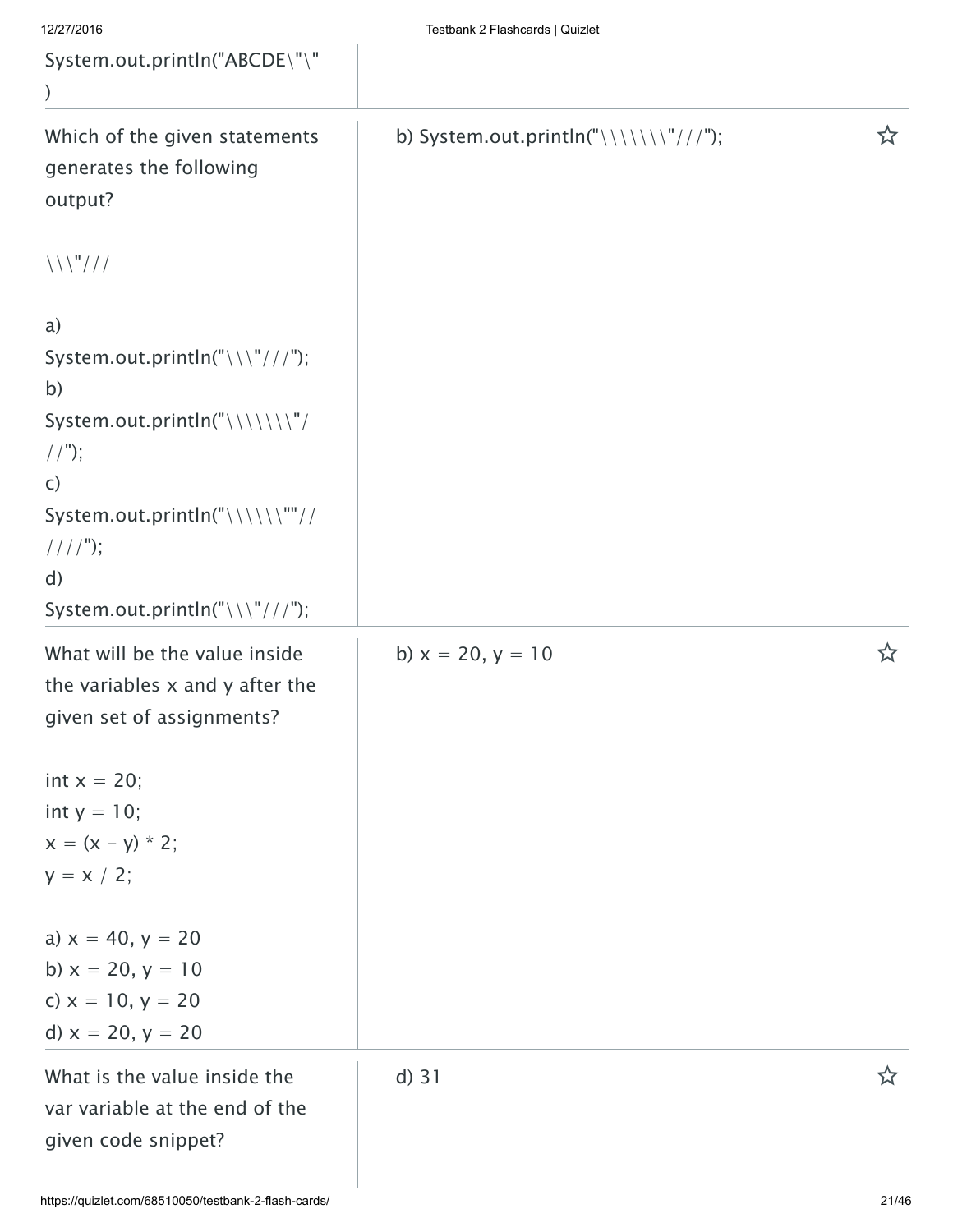| 12/27/2016 | Testbank 2 Flashcards   Quizlet |  |
|------------|---------------------------------|--|

| public static void<br>main(String[] args)<br>{<br>int var $=$ 30;<br>$var = var + 2 / var;$<br>$var++;$<br>}<br>$a)$ 0 |         |   |
|------------------------------------------------------------------------------------------------------------------------|---------|---|
| b) 1                                                                                                                   |         |   |
| $c)$ 30                                                                                                                |         |   |
| d) 31                                                                                                                  |         |   |
| What is the output of the<br>following code snippet?                                                                   | $a)$ 0  | ☆ |
| public static void                                                                                                     |         |   |
| main(String[] args)                                                                                                    |         |   |
| {<br>int num $1 = 10$ ;                                                                                                |         |   |
| int num $2 = 5$ ;                                                                                                      |         |   |
| int num $3 = 200$ ;                                                                                                    |         |   |
| $num3 = num3 % (num1 * )$<br>num2);                                                                                    |         |   |
| System.out.println(num3);                                                                                              |         |   |
| }                                                                                                                      |         |   |
| $a)$ 0                                                                                                                 |         |   |
| b) $4$                                                                                                                 |         |   |
| $c)$ 10<br>d) 250                                                                                                      |         |   |
|                                                                                                                        |         |   |
| Assuming that the user enters<br>23 and 45 as inputs for num1                                                          | d) 2345 | ☆ |
| and num2, respectively, what                                                                                           |         |   |
| is the output of the following                                                                                         |         |   |
| code snippet?                                                                                                          |         |   |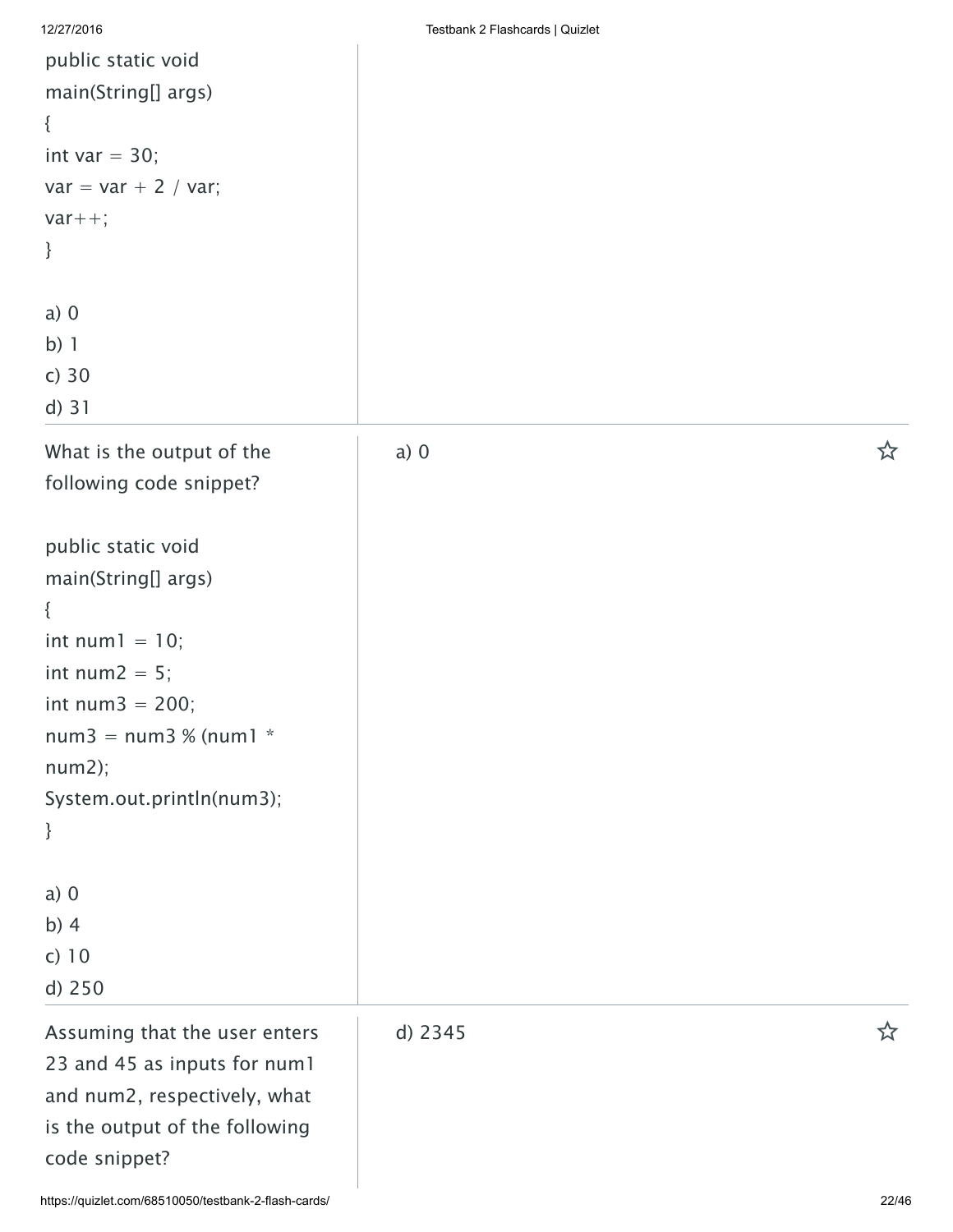| public static void              |                                                      |   |
|---------------------------------|------------------------------------------------------|---|
| main(String[] args)             |                                                      |   |
| $\{$                            |                                                      |   |
| Scanner in $=$ new              |                                                      |   |
| Scanner(System.in);             |                                                      |   |
| System.out.print("Enter a       |                                                      |   |
| $number:$ ");                   |                                                      |   |
| String $num1 = in.next();$      |                                                      |   |
| System.out.print("Enter         |                                                      |   |
| another number: ");             |                                                      |   |
| String $num2 = in.next();$      |                                                      |   |
| System.out.println(num1 +       |                                                      |   |
| num2);                          |                                                      |   |
| }                               |                                                      |   |
|                                 |                                                      |   |
| a) $23$                         |                                                      |   |
| b) 4523                         |                                                      |   |
| c) 68                           |                                                      |   |
| d) 2345                         |                                                      |   |
| Which one of the following      | a) str.substring(str.length() - $10$ , str.length()) | ☆ |
| statements can be used to       |                                                      |   |
| extract the last 10 characters  |                                                      |   |
| from the string variable str?   |                                                      |   |
|                                 |                                                      |   |
| a) str.substring(str.length() - |                                                      |   |
| 10, str.length())               |                                                      |   |
| b) str.substring(10,            |                                                      |   |
| str.length())                   |                                                      |   |
| c) str.substring(str.length() - |                                                      |   |
| 9, 10)                          |                                                      |   |
| d) str.substring(0, 10)         |                                                      |   |
| Which one of the following      | c) double $n = Double.parseDouble(str)$ ;            |   |
| statements can be used to       |                                                      |   |
|                                 |                                                      |   |
| convert a string str to a       |                                                      |   |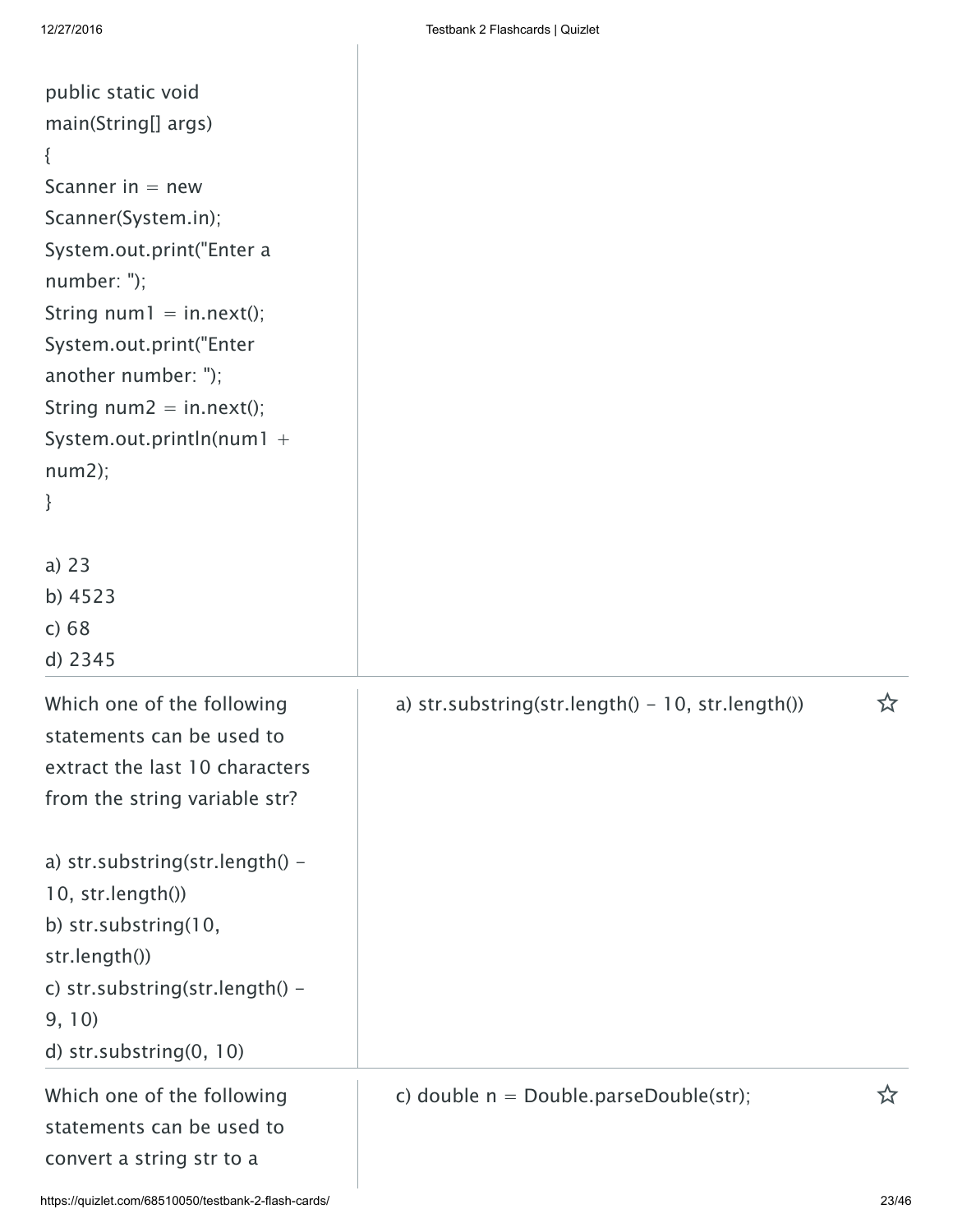| 12/27/2010<br>double?                                                                                                                                                               | <b>ICOLUGHIN Z I IGOHCATUS   QUIZICI</b> |    |
|-------------------------------------------------------------------------------------------------------------------------------------------------------------------------------------|------------------------------------------|----|
| a) double $n =$<br>str.parseDouble();<br>b) double $n =$<br>Integer.parseDouble(str);<br>c) double $n =$<br>Double.parseDouble(str);<br>d) double $n =$<br>double.parseDouble(str); |                                          |    |
| Which one of the following<br>statements can be used to get<br>the fifth character from a<br>string str?<br>a) char $c = str.charAt(5)$ ;                                           | b) char $c = str.charAt(4)$ ;            | ☆  |
| b) char $c = str.charAt(4)$ ;<br>c) char $c = str[5]$ ;<br>d) char $c = str[4]$ ;                                                                                                   |                                          |    |
| Which one of the following<br>statements displays the<br>output as 54321.00?                                                                                                        | a) System.out.printf("%8.2f", 54321.0);  | ☆  |
| a) System.out.printf("%8.2f",<br>$54321.0$ ;                                                                                                                                        |                                          |    |
| b) System.out.printf("%8,2f",<br>$54321.0$ ;                                                                                                                                        |                                          |    |
| c) System.out.printf(",8.2f",<br>$54321.0$ ;                                                                                                                                        |                                          |    |
| d) System.out.printf("%8.00f",<br>$54321.0$ ;                                                                                                                                       |                                          |    |
| Which one of the following<br>statements displays the<br>output as $(1.23e+02)?$                                                                                                    | a) System.out.printf("%(5.2e", -123.0);  | ኢን |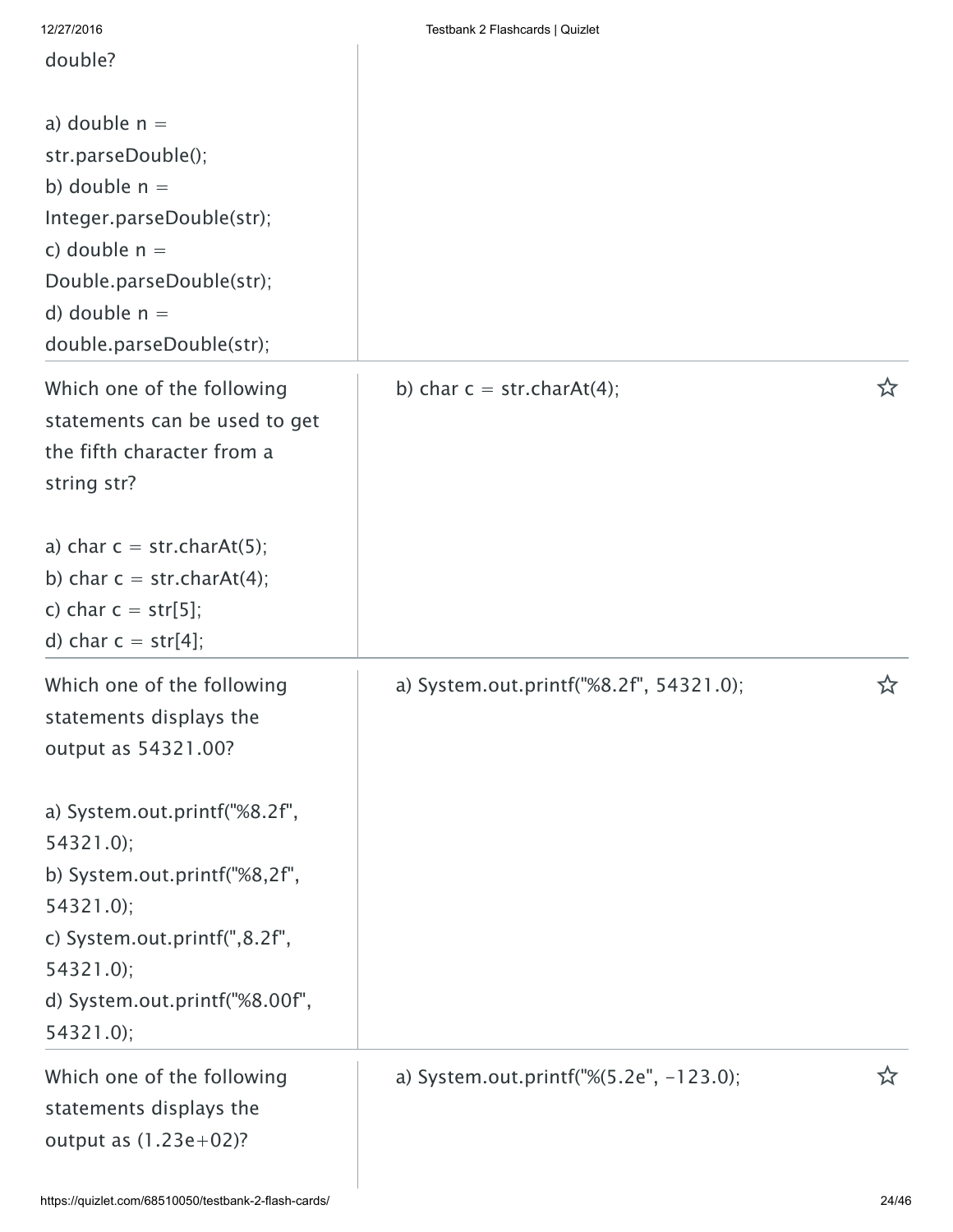| 12/27/2016                        | Testbank 2 Flashcards   Quizlet         |   |
|-----------------------------------|-----------------------------------------|---|
| a) System.out.printf("%(5.2e",    |                                         |   |
| $-123.0$ ;                        |                                         |   |
| b) System.out.printf("%5.2e",     |                                         |   |
| $-123.0$ ;                        |                                         |   |
| c) System.out.printf("^5.2e",     |                                         |   |
| $-123.0$ ;                        |                                         |   |
| d) System.out.printf("%5.2E",     |                                         |   |
| $-123.0$ ;                        |                                         |   |
| Which one of the following        | a) final int $MY\_CONST = 123$ ;        | ☆ |
| statements defines a constant     |                                         |   |
| with the value 123?               |                                         |   |
| a) final int $MY\_CONST = 123$ ;  |                                         |   |
| b) const int MY_CONST =           |                                         |   |
| 123;                              |                                         |   |
| c) final int MY_CONST;            |                                         |   |
| $MY\_CONST = 123;$                |                                         |   |
| d) static int $MY\_CONST =$       |                                         |   |
| 123:                              |                                         |   |
| Which one of the following        | a) System.out.printf("+%09.2f", 321.0); | ☆ |
| statements displays the           |                                         |   |
| output as $+00321.00?$            |                                         |   |
| a)                                |                                         |   |
| System.out.printf("+%09.2f",      |                                         |   |
| $321.0$ ;                         |                                         |   |
| b)                                |                                         |   |
| System.out.printf("%009,2f",      |                                         |   |
| $321.0$ ;                         |                                         |   |
| c) System.out.printf(" $+9.2$ f", |                                         |   |
| $321.0$ ;                         |                                         |   |
| $\mathsf{d}$                      |                                         |   |
| System.out.printf("%09.00f",      |                                         |   |
| 321.0;                            |                                         |   |
| One way to avoid round-off        | c) Math.round()                         | ☆ |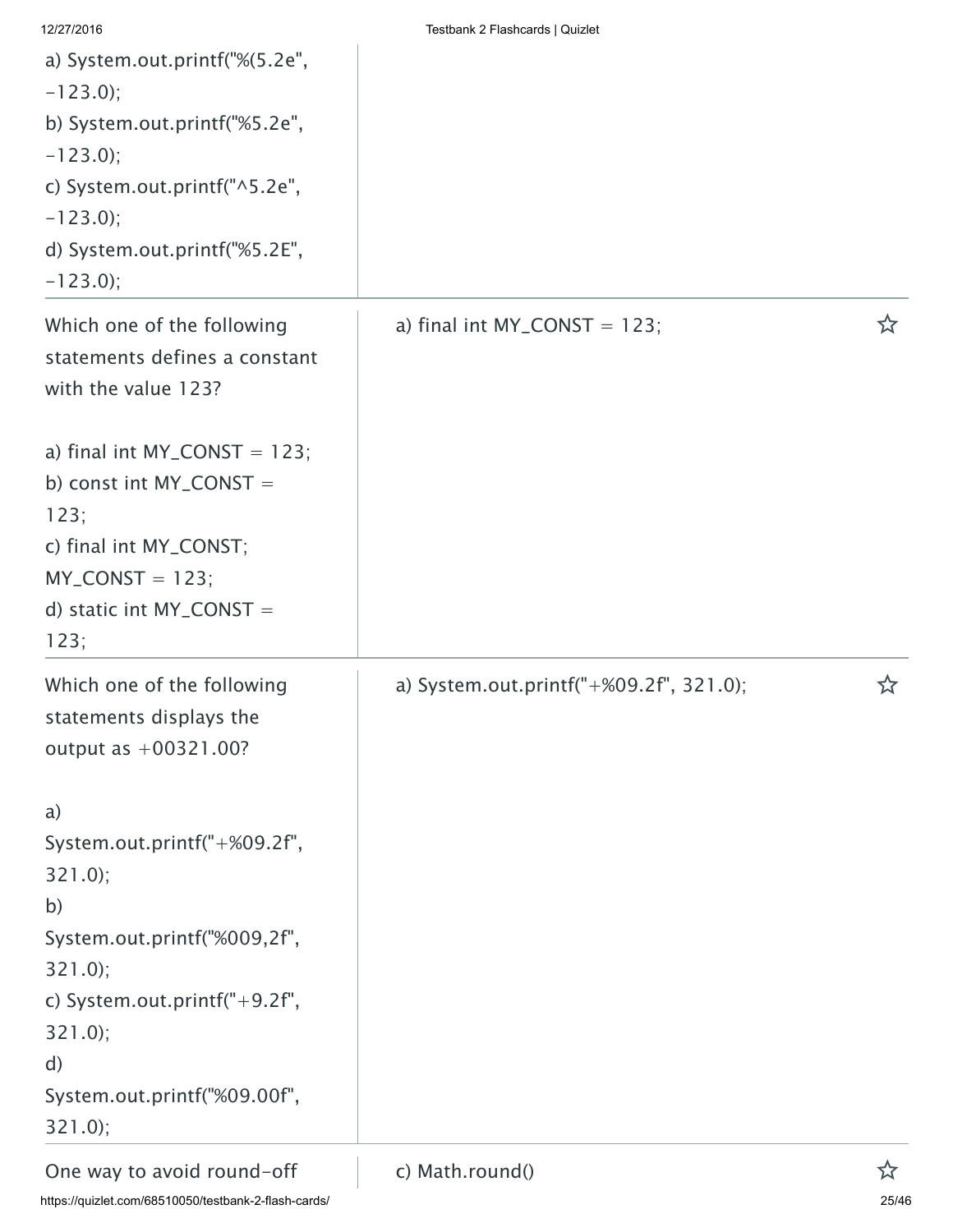| 12/27/2016                     | Testbank 2 Flashcards   Quizlet |   |
|--------------------------------|---------------------------------|---|
| errors is to use:              |                                 |   |
|                                |                                 |   |
| a) Math.sqrt()                 |                                 |   |
| b) Math.pow()                  |                                 |   |
| c) Math.round()                |                                 |   |
| d) Math.truncate()             |                                 |   |
|                                |                                 |   |
| What (if any) type of error    | b) Run-time error               |   |
| occurs with the following      |                                 |   |
| code if the user input is ABC? |                                 |   |
|                                |                                 |   |
| public static void             |                                 |   |
| main(String[] args)            |                                 |   |
| {                              |                                 |   |
| Scanner in $=$ new             |                                 |   |
| Scanner(System.in);            |                                 |   |
|                                |                                 |   |
| System.out.print("Enter a      |                                 |   |
| number: ");                    |                                 |   |
| String $str = in.next();$      |                                 |   |
| $int count =$                  |                                 |   |
| Integer.parseInt(str);         |                                 |   |
| System.out.println("Input is " |                                 |   |
| $+$ count);                    |                                 |   |
| }                              |                                 |   |
|                                |                                 |   |
| a) Compile-time error          |                                 |   |
| b) Run-time error              |                                 |   |
| c) Overflow error              |                                 |   |
| d) Illegal expression          |                                 |   |
| What does the following        | d) Hry                          | ☆ |
|                                |                                 |   |
| statement sequence print?      |                                 |   |
|                                |                                 |   |
| String $str = "Harry";$        |                                 |   |
| int $n = str.length()$ ;       |                                 |   |
| String mystery $=$             |                                 |   |
| str.substring $(0, 1) +$       |                                 |   |
|                                |                                 |   |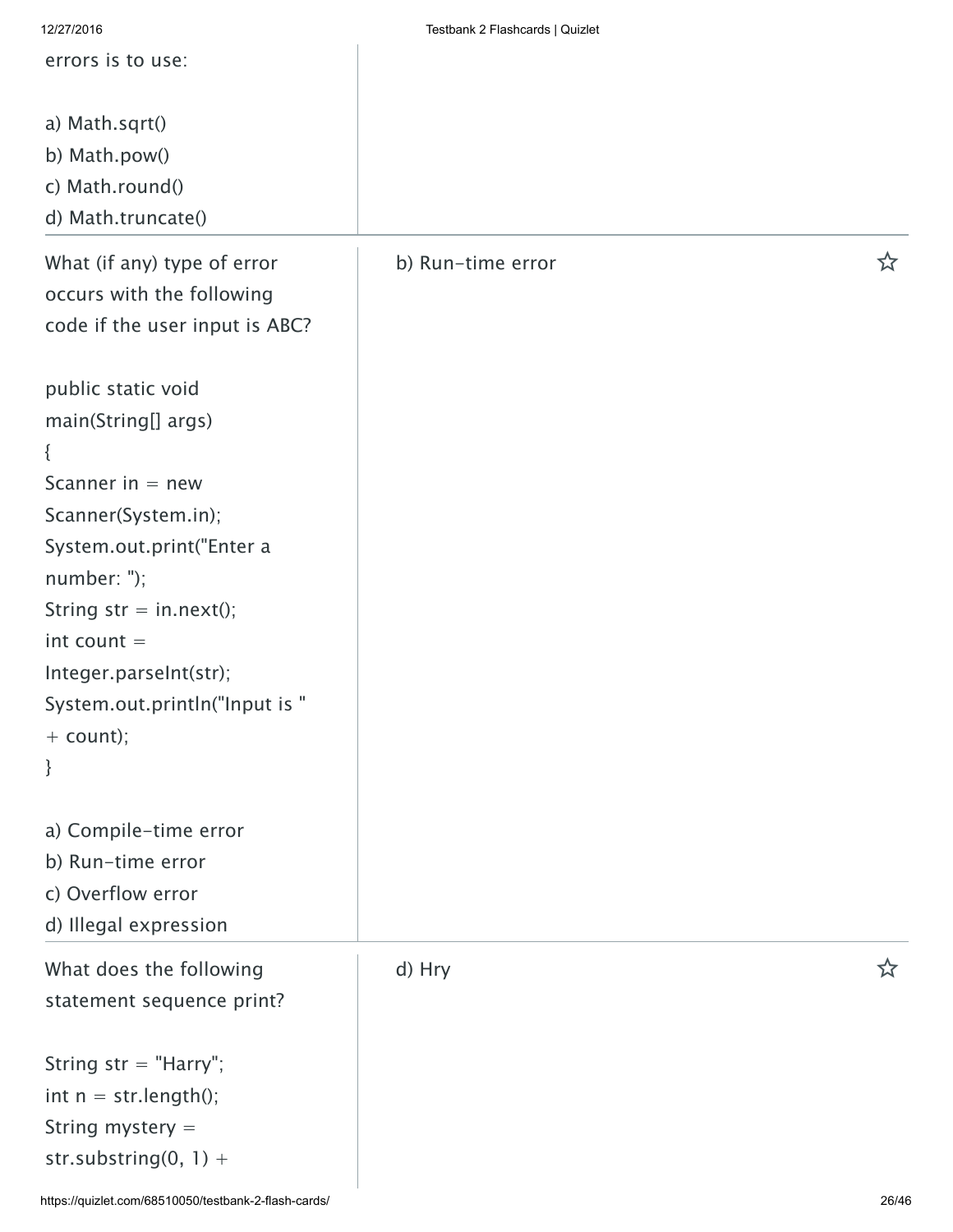| 12/27/2016                       | Testbank 2 Flashcards   Quizlet |   |
|----------------------------------|---------------------------------|---|
| str.substring( $n - 2$ , n);     |                                 |   |
| System.out.println(mystery);     |                                 |   |
| a) Ha                            |                                 |   |
| b) Har                           |                                 |   |
| $c)$ Hy                          |                                 |   |
| d) Hry                           |                                 |   |
| What does the following          | b) Good Java                    | ☆ |
| statement sequence print?        |                                 |   |
| String $str = "Java Is Good";$   |                                 |   |
| int $n = str.length()$ ;         |                                 |   |
| String mystery $=$               |                                 |   |
| str.substring( $n - 4$ , $n$ ) + |                                 |   |
| str.char $At(4) +$               |                                 |   |
| str.substring(0, 4);             |                                 |   |
| System.out.println(mystery);     |                                 |   |
| a) Java                          |                                 |   |
| b) Good Java                     |                                 |   |
| c) Good                          |                                 |   |
| d) Is Good                       |                                 |   |
| What does the following          | d) Nothing; compile-time error  | ☆ |
| statement sequence print?        |                                 |   |
| final String $str = "Java";$     |                                 |   |
| str $+=$ " is powerful";         |                                 |   |
| System.out.println(str);         |                                 |   |
| a) Java is powerful              |                                 |   |
| b) Java $+$ is powerful          |                                 |   |
| c) is powerful                   |                                 |   |
| d) Nothing; compile-time         |                                 |   |
| error                            |                                 |   |
| What does the following          | a) Java is powerful             | ☆ |

https://quizlet.com/68510050/testbank-2-flash-cards/ 27/46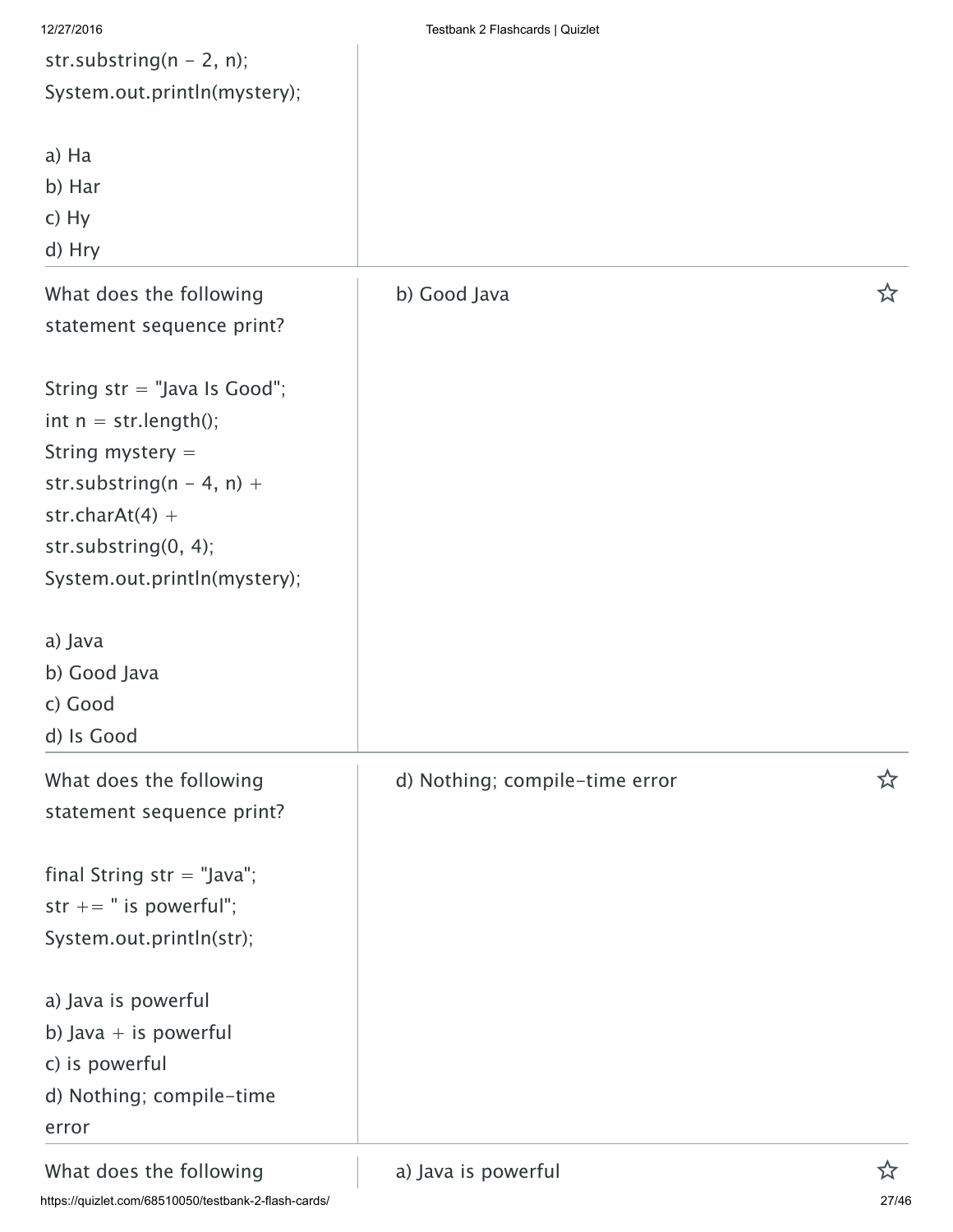| 12/27/2016                                                                                                                                                                                                                 | Testbank 2 Flashcards   Quizlet |   |
|----------------------------------------------------------------------------------------------------------------------------------------------------------------------------------------------------------------------------|---------------------------------|---|
| statement sequence print?                                                                                                                                                                                                  |                                 |   |
| String $str = "Java";$<br>str += $"$ is powerful";<br>System.out.println(str);                                                                                                                                             |                                 |   |
| a) Java is powerful<br>b) Java $+$ is powerful<br>c) is powerful<br>d) Compile-time error                                                                                                                                  |                                 |   |
| What does the following<br>statement sequence print if<br>the user input is 123?                                                                                                                                           | a) 579                          | ☆ |
| public static void<br>main(String[] args)<br>{<br>Scanner in $=$ new<br>Scanner(System.in);<br>System.out.print("Enter a<br>number");<br>int mylnt $=$ in.nextlnt();<br>mylnt $+= 456;$<br>System.out.println(myInt);<br>} |                                 |   |
| a) 579<br>b) Compile-time error<br>c) Run-time error<br>d) 123456                                                                                                                                                          |                                 |   |
| What does the following<br>statement sequence print if<br>the user input is 123?                                                                                                                                           | d) 123456                       | ☆ |
| public static void                                                                                                                                                                                                         |                                 |   |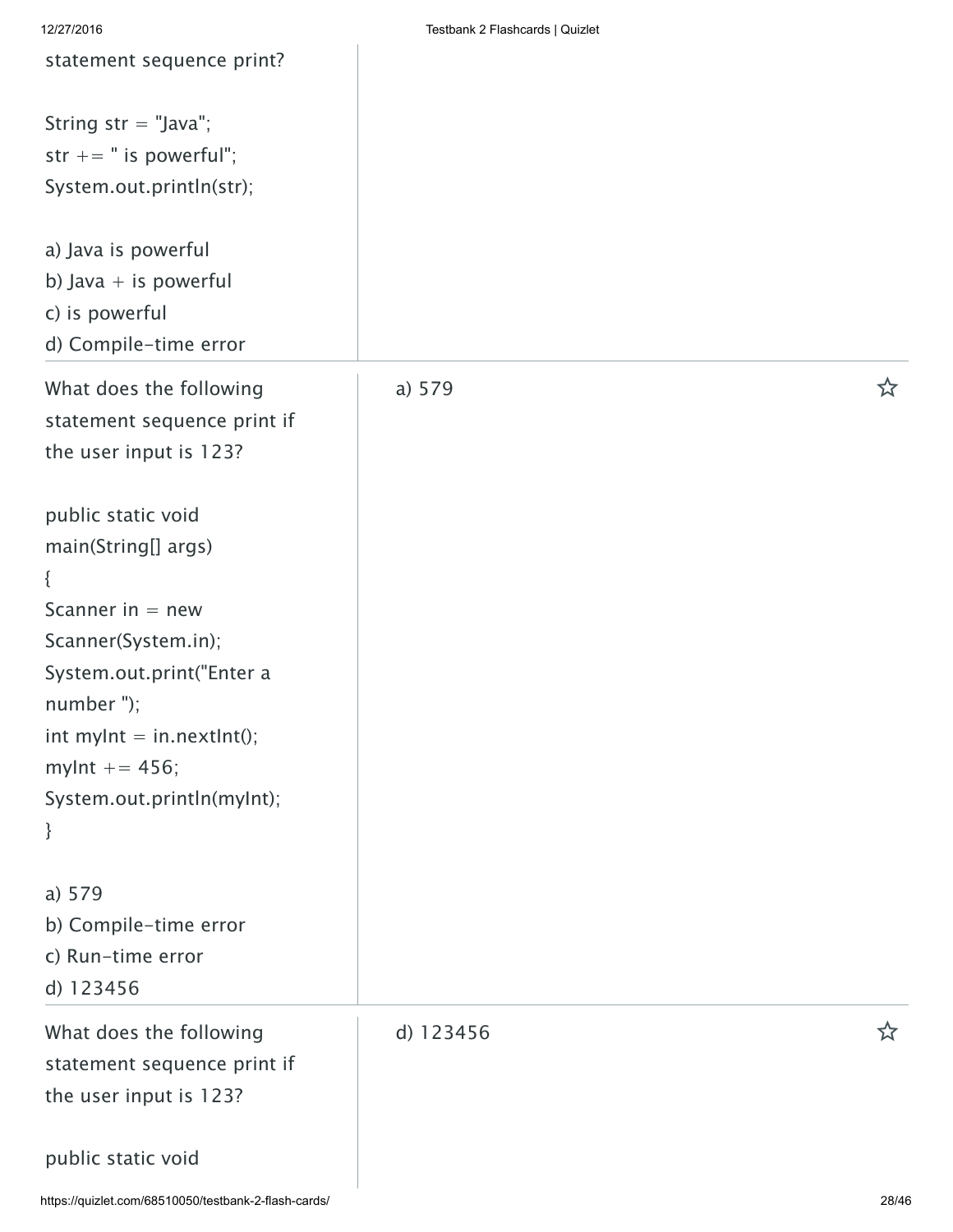| 12/27/2016                     | Testbank 2 Flashcards   Quizlet                    |   |
|--------------------------------|----------------------------------------------------|---|
| main(String[] args)            |                                                    |   |
| ₹                              |                                                    |   |
| Scanner in $=$ new             |                                                    |   |
| Scanner(System.in);            |                                                    |   |
| System.out.print("Enter a      |                                                    |   |
| number: ");                    |                                                    |   |
| String $str = in.next();$      |                                                    |   |
| $str += 456;$                  |                                                    |   |
| System.out.println(str);       |                                                    |   |
| }                              |                                                    |   |
|                                |                                                    |   |
| a) 579                         |                                                    |   |
| b) Compile-time error          |                                                    |   |
| c) Run-time error<br>d) 123456 |                                                    |   |
|                                |                                                    |   |
| What is the output of the      | b) Compile-time error                              | ☆ |
| following statement            |                                                    |   |
| sequence?                      |                                                    |   |
| public static void             |                                                    |   |
| main(String[] args)            |                                                    |   |
| ₹                              |                                                    |   |
| int $x = 100.0 % 6.0;$         |                                                    |   |
| System.out.println(x);         |                                                    |   |
| ł                              |                                                    |   |
|                                |                                                    |   |
| $a)$ 4                         |                                                    |   |
| b) Compile-time error          |                                                    |   |
| c) Run-time error              |                                                    |   |
| d) 16                          |                                                    |   |
| Which statement is true?       | d) It is incorrect to initialize a string variable | ☆ |
|                                | with a number                                      |   |
| a) Variables cannot be         |                                                    |   |
| assigned and declared in the   |                                                    |   |
| same statement                 |                                                    |   |
|                                |                                                    |   |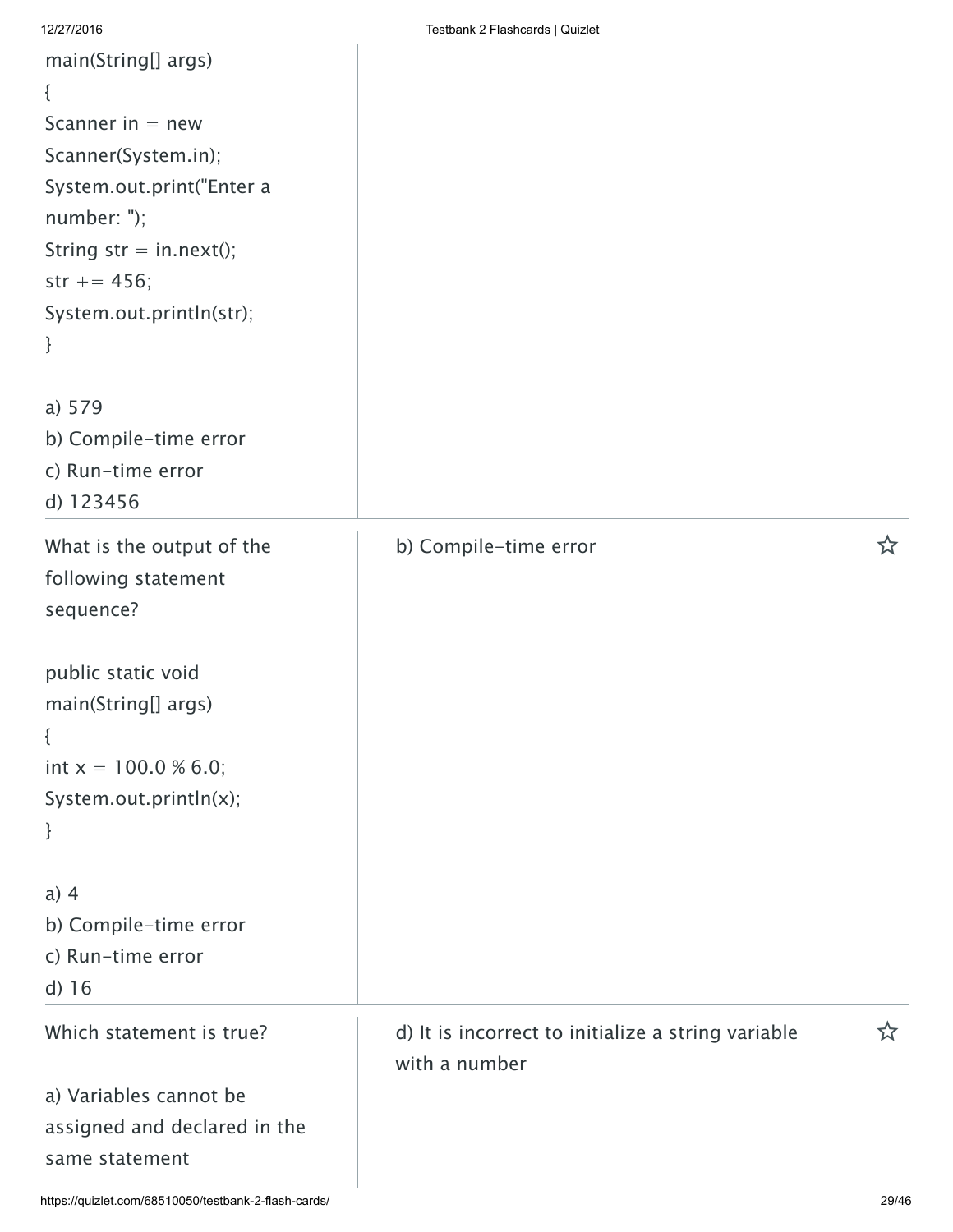| 12/27/2016<br>b) Variable names must<br>contain at least one dollar<br>sign<br>c) Variable names can be no<br>more than 8 characters long<br>d) It is incorrect to initialize a<br>string variable with a number | Testbank 2 Flashcards   Quizlet       |    |
|------------------------------------------------------------------------------------------------------------------------------------------------------------------------------------------------------------------|---------------------------------------|----|
| Which statement about<br>number literals in Java is<br>false?                                                                                                                                                    | c) Integers must be positive          | ኢን |
| a) Numbers in exponential<br>notation always have type<br>double<br>b) Zero is an integer<br>c) Integers must be positive<br>d) An integer with fractional<br>part of .0 has type double.                        |                                       |    |
| Which option represents the<br>best choice for a variable<br>name to represent the<br>average grade of students on<br>an exam?                                                                                   | a) averageGrade                       | ☆  |
| a) averageGrade<br>b) \$averageGrade<br>c) avg<br>d) AveGd                                                                                                                                                       |                                       |    |
| The assignment operator                                                                                                                                                                                          | b) places a new value into a variable | ☆  |
| a) denotes mathematical<br>equality<br>b) places a new value into a<br>variable<br>c) means the same as the                                                                                                      |                                       |    |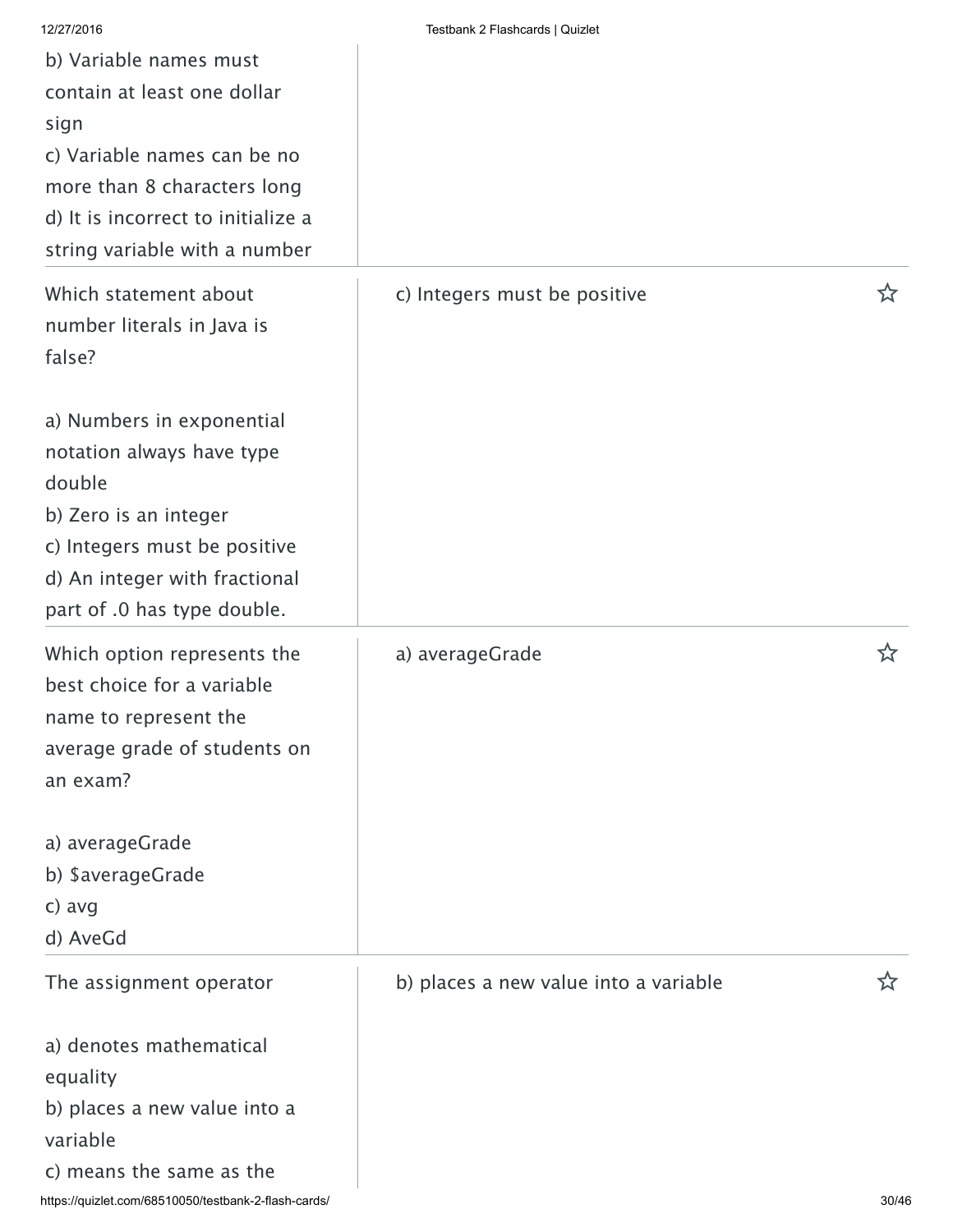| 12/27/2016                     | Testbank 2 Flashcards   Quizlet |   |
|--------------------------------|---------------------------------|---|
| equals sign used in algebra    |                                 |   |
| d) makes it illegal to write a |                                 |   |
| statement like sum = sum +     |                                 |   |
| 4;                             |                                 |   |
| Which of the following         | $c)$ I, III, IV                 | ☆ |
| statements about constants     |                                 |   |
| in Java are true?              |                                 |   |
| I. Although not required,      |                                 |   |
| constants are commonly         |                                 |   |
| named using uppercase          |                                 |   |
| letters                        |                                 |   |
| II. Only integer values can    |                                 |   |
| appear as constants            |                                 |   |
| III. A variable can be defined |                                 |   |
| with an initial value, but the |                                 |   |
| reserved word final prevents   |                                 |   |
| it from being changed          |                                 |   |
| IV. A named constant makes     |                                 |   |
| computations that use it       |                                 |   |
| clearer                        |                                 |   |
| a) I, II, III                  |                                 |   |
| b) II, III, IV                 |                                 |   |
| $c)$ I, III, IV                |                                 |   |
| d) I, II, IV                   |                                 |   |
| What is the output of this     | a) 2424                         |   |
| code snippet?                  |                                 |   |
|                                |                                 |   |
| int sum $= 22$ ;               |                                 |   |
| $sum = sum + 2;$               |                                 |   |
| System.out.print(sum); //      |                                 |   |
| $sum = sum + 4;$               |                                 |   |
| System.out.print(sum);         |                                 |   |
|                                |                                 |   |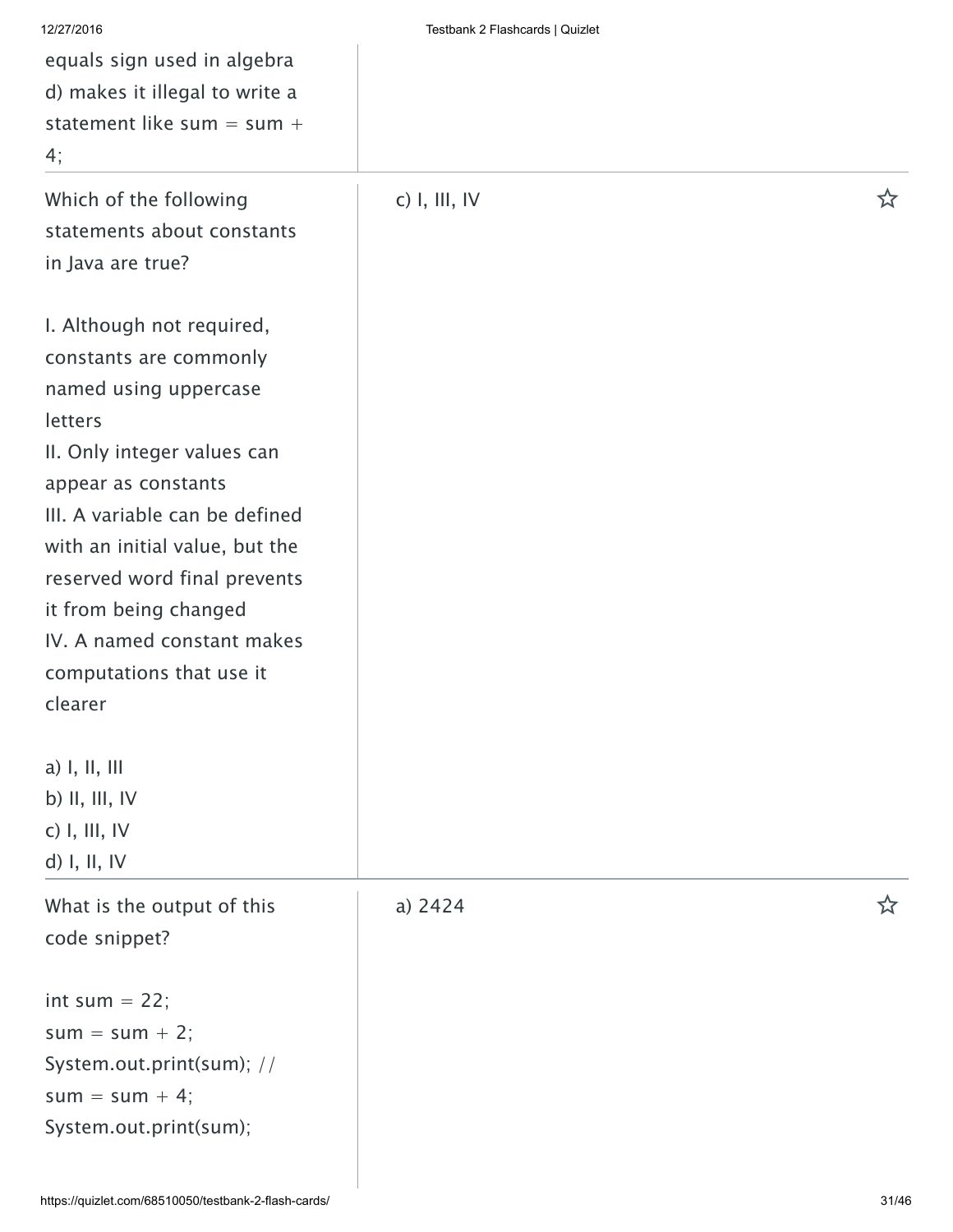| 12/27/2016<br>a) 2424<br>b) 2425<br>c) 2428<br>d) 2528                                                                                                                                               | Testbank 2 Flashcards   Quizlet |   |
|------------------------------------------------------------------------------------------------------------------------------------------------------------------------------------------------------|---------------------------------|---|
| What is the output of this<br>code snippet?                                                                                                                                                          | a) Unpredictable result         | ☆ |
| double average;<br>int grade $1 = 87$ ;<br>int grade $2 = 94$ ;<br>// System.out.print("The<br>average is " + (grade $1 +$<br>grade2) $/ 2.0$ ;<br>System.out.print("The average<br>is " + average); |                                 |   |
| a) Unpredictable result<br>b) The average is 91.5<br>c) The average is 91.5<br>The average is 91.5<br>d) The average is 91.5<br>The average is 0.0                                                   |                                 |   |
| What is the output of the<br>following code snippet?                                                                                                                                                 | c) The code will not compile    | な |
| int counter $= 0$ ;<br>$counter++;$<br>System.out.print("The initial<br>value of the counter is ");<br>System.out.println(count);                                                                    |                                 |   |
| a) The initial value of the<br>counter is 0<br>b) The initial value of the<br>counter is 1                                                                                                           |                                 |   |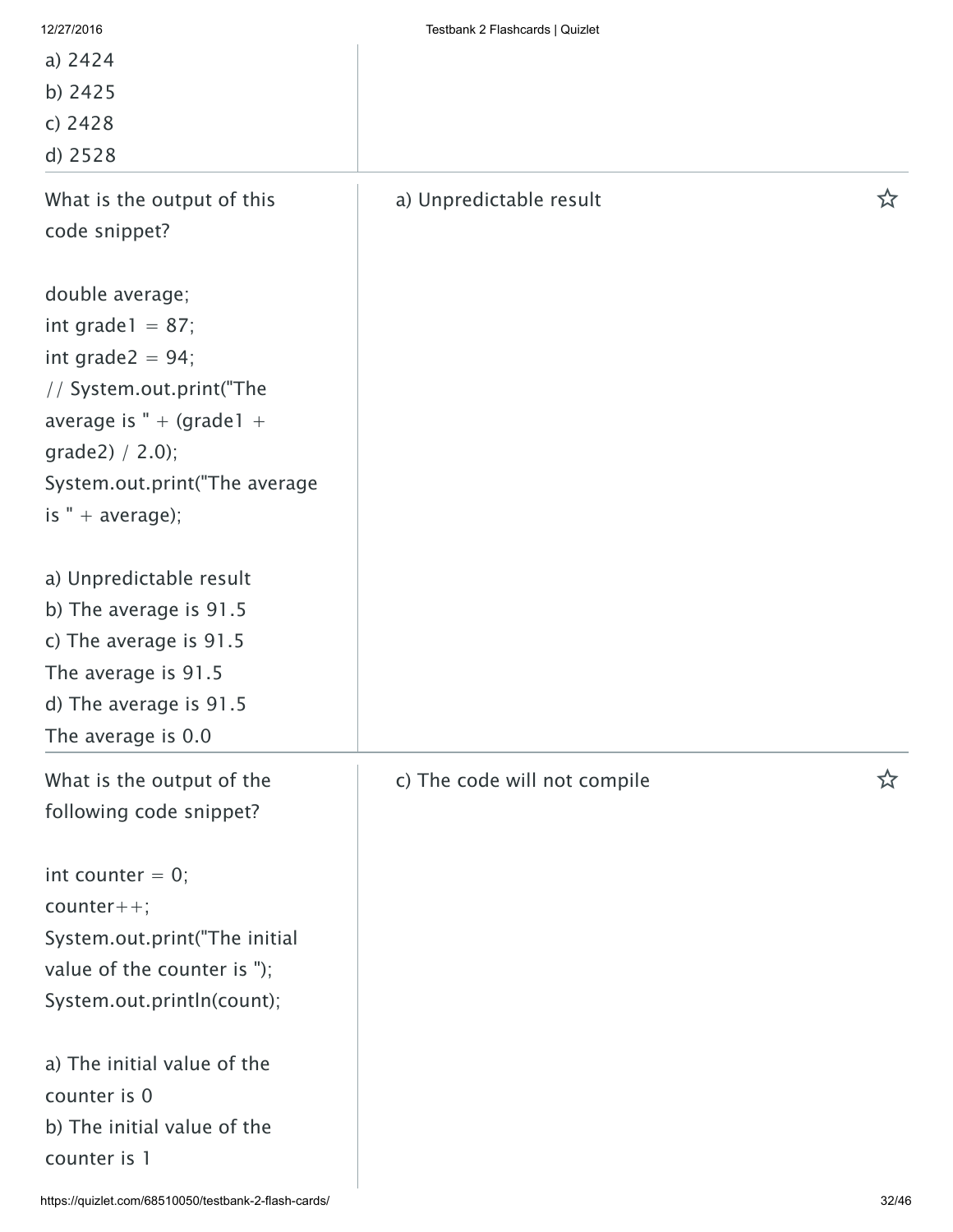| Testbank 2 Flashcards   Quizlet                                          |   |
|--------------------------------------------------------------------------|---|
| $b)$ I, III                                                              | ☆ |
|                                                                          |   |
|                                                                          |   |
| d) Powers of two because of base 2<br>representation within the computer | ☆ |
|                                                                          |   |
| $a)$ 2                                                                   | ☆ |
|                                                                          |   |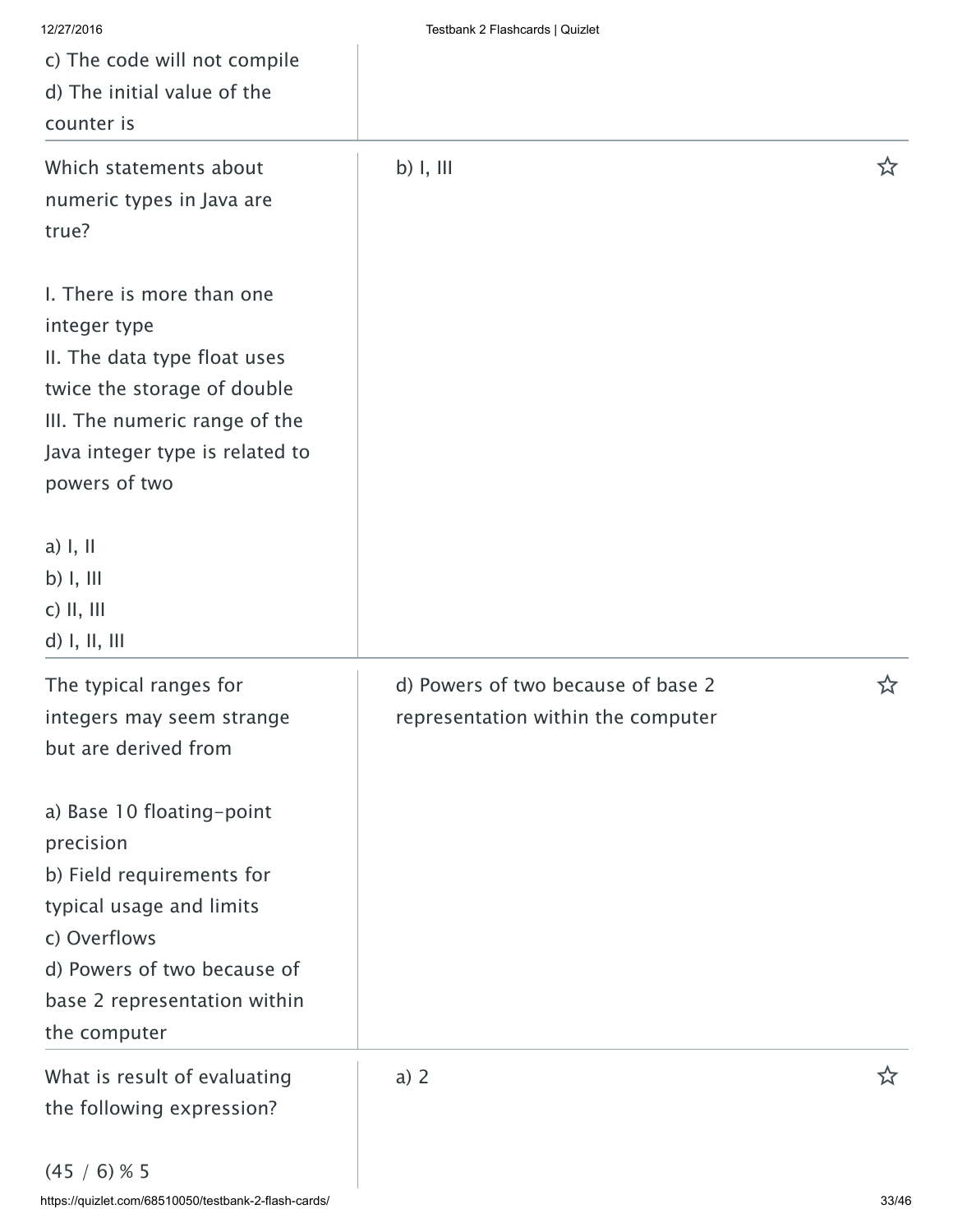| a) $2$<br>b) $7$<br>c) 2.5<br>$d)$ 3                                                                                                                                                                                                                      |                                                            |   |
|-----------------------------------------------------------------------------------------------------------------------------------------------------------------------------------------------------------------------------------------------------------|------------------------------------------------------------|---|
| What is the difference<br>between the result of the<br>following two Java<br>statements?                                                                                                                                                                  | c) Statement I compiles, but II does not                   | ☆ |
| I. int cents = $(int)(100 * price$<br>$+ 0.5$ ;<br>II. int cents = $(100 * price +$<br>0.5);                                                                                                                                                              |                                                            |   |
| a) Statement I causes<br>truncation, but II does not<br>b) Statement II causes<br>truncation, but I does not<br>c) Statement I compiles, but II<br>does not<br>d) Statement II compiles, but I<br>does not                                                |                                                            |   |
| The first step in problem<br>solving is                                                                                                                                                                                                                   | b) To understand the problem and its inputs<br>and outputs | ☆ |
| a) To write the expression<br>that calculates the answer<br>b) To understand the problem<br>and its inputs and outputs<br>c) To do examples by hand<br>that confirm the solution will<br>work<br>d) To write Java code that can<br>be executed and tested |                                                            |   |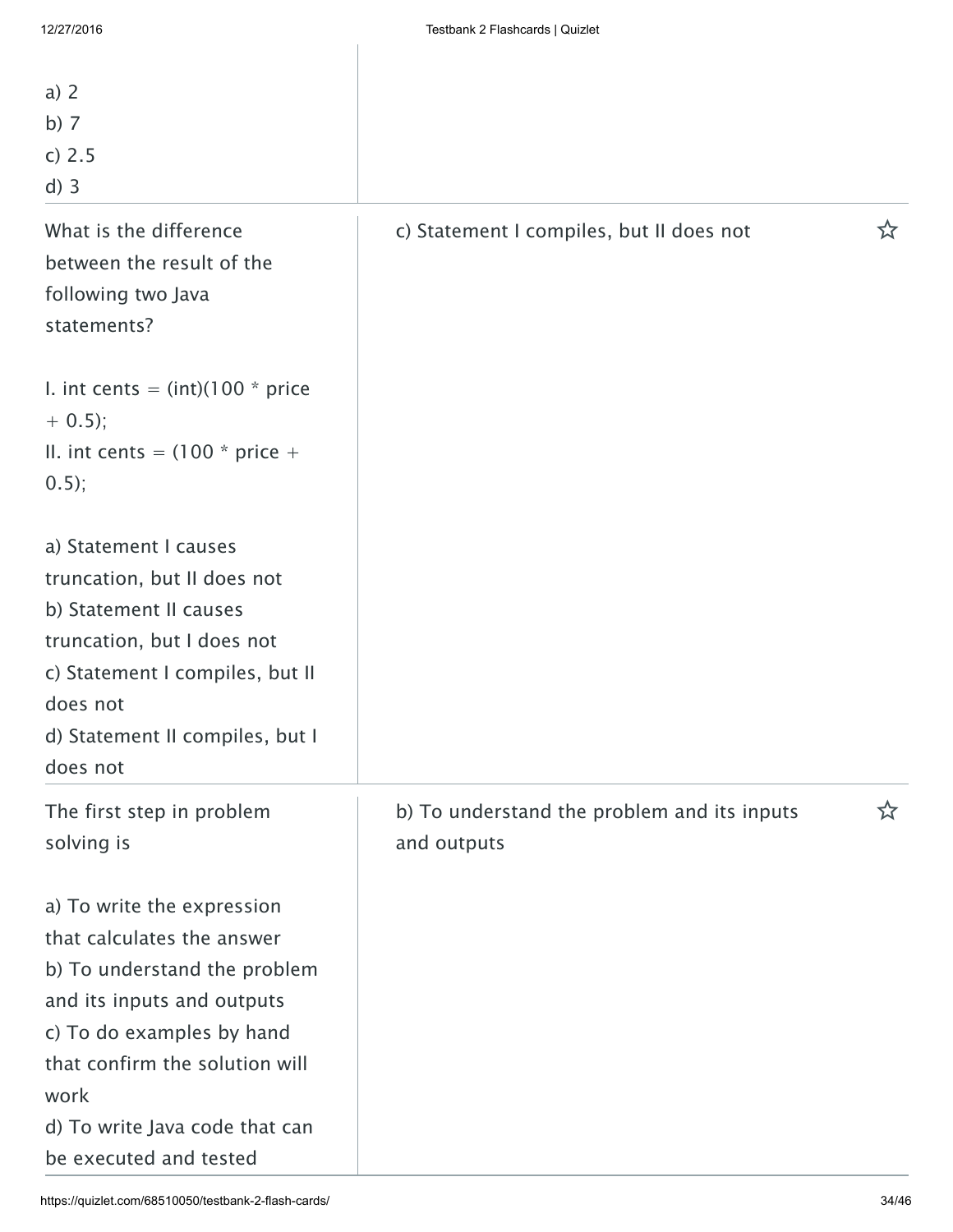| 12/27/2016 | Testbank 2 Flashcards   Quizlet |  |
|------------|---------------------------------|--|
|            |                                 |  |

b) Before writing Java code, as a guide for a  $\hat{X}$ general solution

| d) Before working out<br>examples by hand in order to<br>guide those examples           |                                                                                                                                |   |
|-----------------------------------------------------------------------------------------|--------------------------------------------------------------------------------------------------------------------------------|---|
| The problem solving process<br>emphasizes a "first, do-it-by-<br>hand" approach because | d) if programmers cannot compute a solution<br>by hand, it is unlikely they will be able to write<br>a program that can do it. | ☆ |
| a) Pseudocode is not able to                                                            |                                                                                                                                |   |
| capture the subtleties of                                                               |                                                                                                                                |   |
| complex problems.                                                                       |                                                                                                                                |   |
| b) it is faster to do                                                                   |                                                                                                                                |   |
| computations by hand than to                                                            |                                                                                                                                |   |
| do them by computer.                                                                    |                                                                                                                                |   |
| c) this guarantees that                                                                 |                                                                                                                                |   |
| programs will be correct.                                                               |                                                                                                                                |   |
| d) if programmers cannot                                                                |                                                                                                                                |   |
| compute a solution by hand,                                                             |                                                                                                                                |   |
| it is unlikely they will be able                                                        |                                                                                                                                |   |
| to write a program that can                                                             |                                                                                                                                |   |
| do it.                                                                                  |                                                                                                                                |   |
| What is the output of the<br>following code snippet?                                    | c) Code will not compile                                                                                                       | ☆ |

At what point in the problem-

solving process should one

a) After writing Java code, as

b) Before writing Java code, as a guide for a general solution

pseudocode and data types

a way to summarize the

write pseudocode?

code's algorithm

c) After defining Java

variables so that the

make sense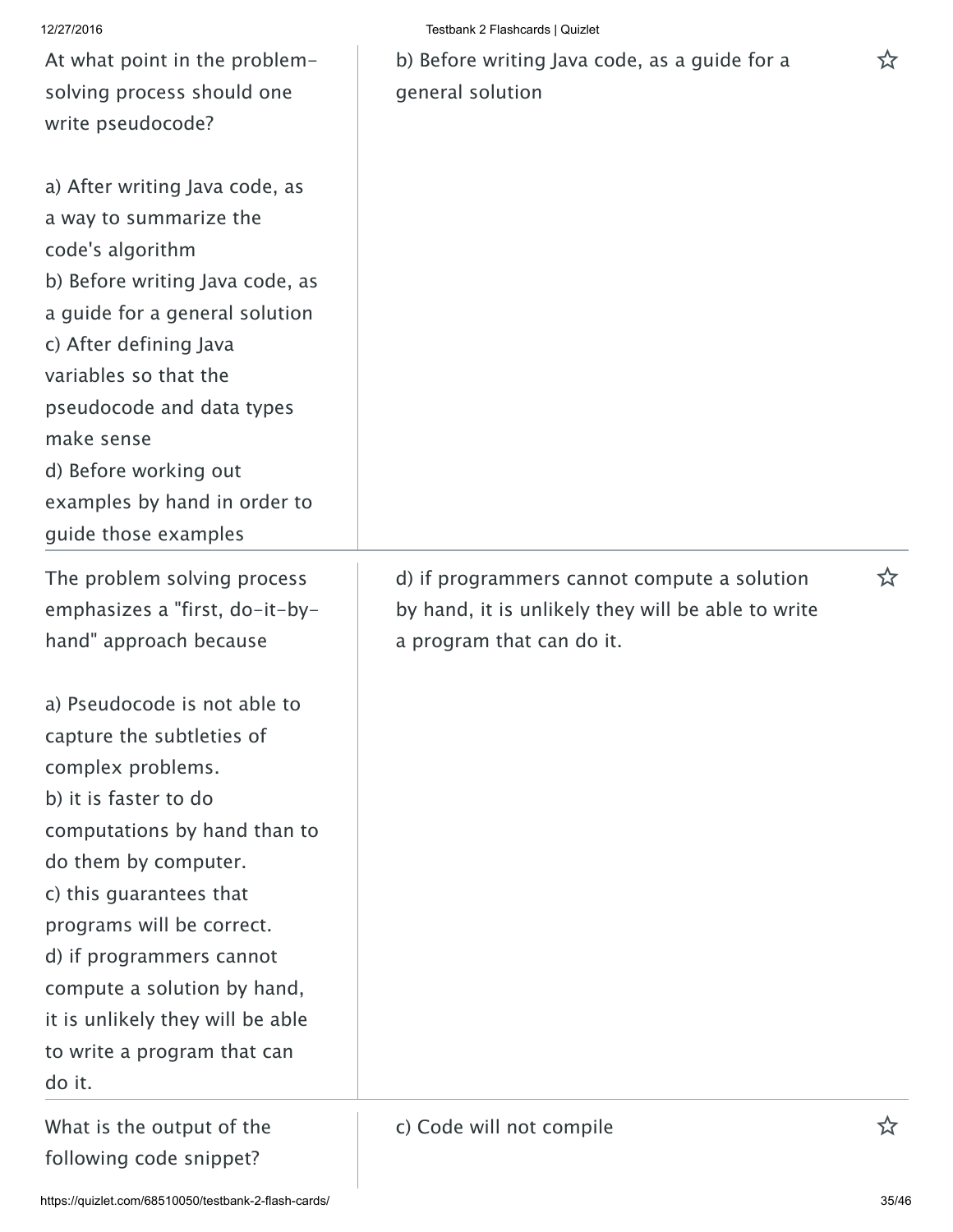| String firstname $=$ "William";<br>String lastname;<br>System.out.println("First: " +<br>first);<br>System.out.println("Last: " +<br>lastname);                                                                                                                                                                                                                                                     |                                                                                                         |   |
|-----------------------------------------------------------------------------------------------------------------------------------------------------------------------------------------------------------------------------------------------------------------------------------------------------------------------------------------------------------------------------------------------------|---------------------------------------------------------------------------------------------------------|---|
| a) First: William<br>Last:<br>b) First: William<br>Last: lastname<br>c) Code will not compile<br>d) Unpredictable output                                                                                                                                                                                                                                                                            |                                                                                                         |   |
| What is the correct way to<br>invoke methods on variables<br>in Java that are strings?<br>a) Methods can only be<br>invoked on string constants,<br>not on variables.<br>b) For each method there is a<br>special operator that must be<br>used.<br>c) There are no methods<br>available in Java for string<br>variables.<br>d) Invoke them using the<br>variable name and the dot (.)<br>notation. | d) Invoke them using the variable name and the<br>dot (.) notation.                                     | ☆ |
| Suppose a phone number,<br>stored as a ten-character<br>string (of digits only) called<br>phoneNumber, must be<br>converted into a string that                                                                                                                                                                                                                                                      | d) String newNumber = " $($ " +<br>phoneNumber.substring(0, 3) + ")" +<br>phoneNumber.substring(3, 10); | ☆ |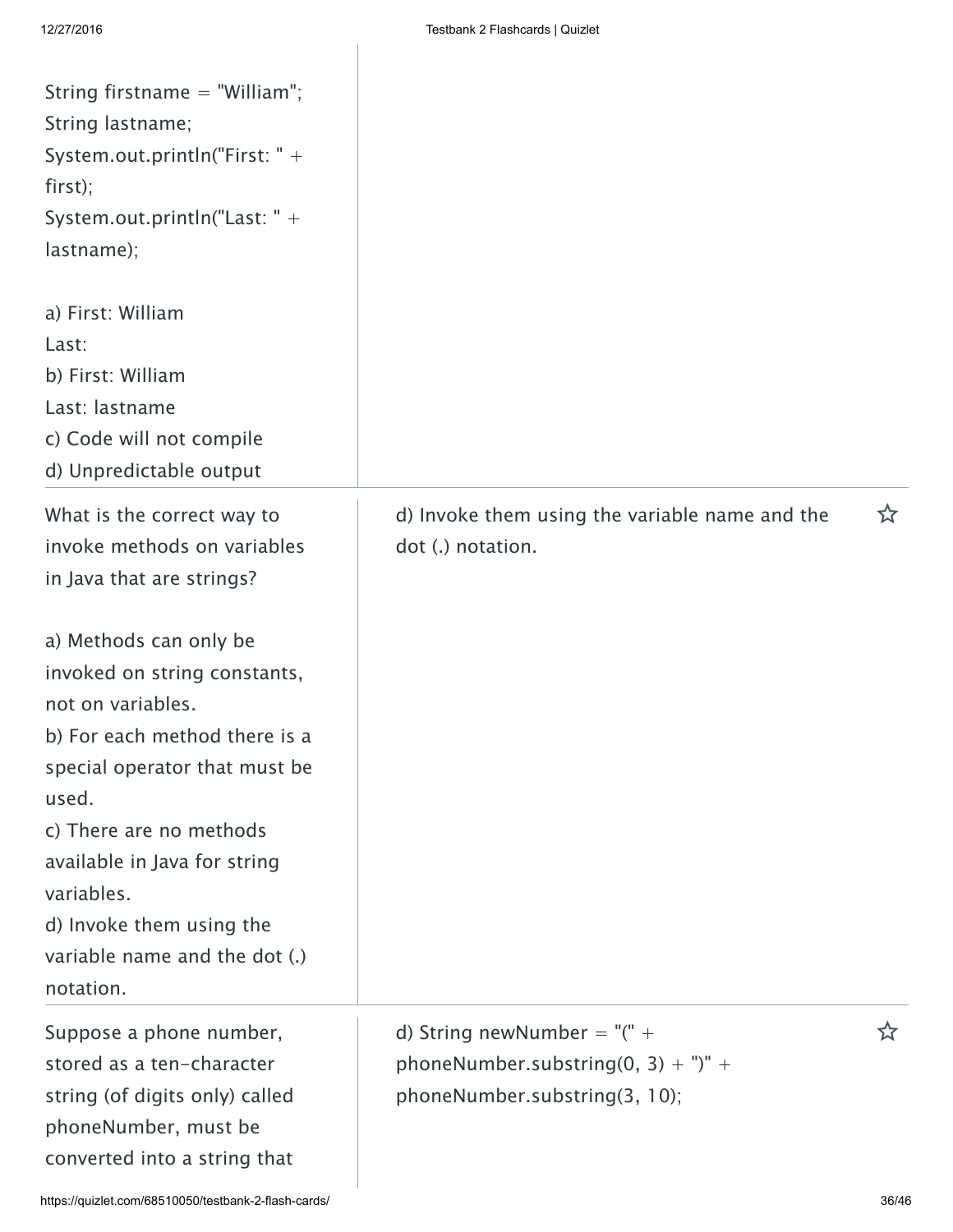has parentheses around the area code. Which statement

| 12/27/2016 | Testbank 2 Flashcards   Quizlet |
|------------|---------------------------------|
|            |                                 |

| below will do that?                                                                                                                                                                                                                                                                                                                                                       |                                                |   |
|---------------------------------------------------------------------------------------------------------------------------------------------------------------------------------------------------------------------------------------------------------------------------------------------------------------------------------------------------------------------------|------------------------------------------------|---|
| a) String newNumber = " $($ " +<br>phoneNumber.substring(3, 0)<br>$(+$ ")";<br>b) String newNumber = " $($ " +<br>")" + phoneNumber;<br>c) String newNumber = " $($ " +<br>phoneNumber.substring(1, 3)<br>$+$ ")" +<br>phoneNumber.substring(3,<br>7);<br>d) String newNumber = " $($ " +<br>phoneNumber.substring(0, 3)<br>$+$ ")" +<br>phoneNumber.substring(3,<br>10); |                                                |   |
| Which of the following<br>options defines an integer<br>variable?                                                                                                                                                                                                                                                                                                         | c) int age;                                    | ☆ |
| a) char age;<br>b) integer age;<br>c) int age;<br>d) age: int;                                                                                                                                                                                                                                                                                                            |                                                |   |
| Which statement is true about<br>variable names in Java?                                                                                                                                                                                                                                                                                                                  | b) They can contain an underscore symbol ("_") | ☆ |
| a) They can contain the<br>percent sign (%)<br>b) They can contain an<br>underscore symbol ("_")<br>c) They can contain spaces                                                                                                                                                                                                                                            |                                                |   |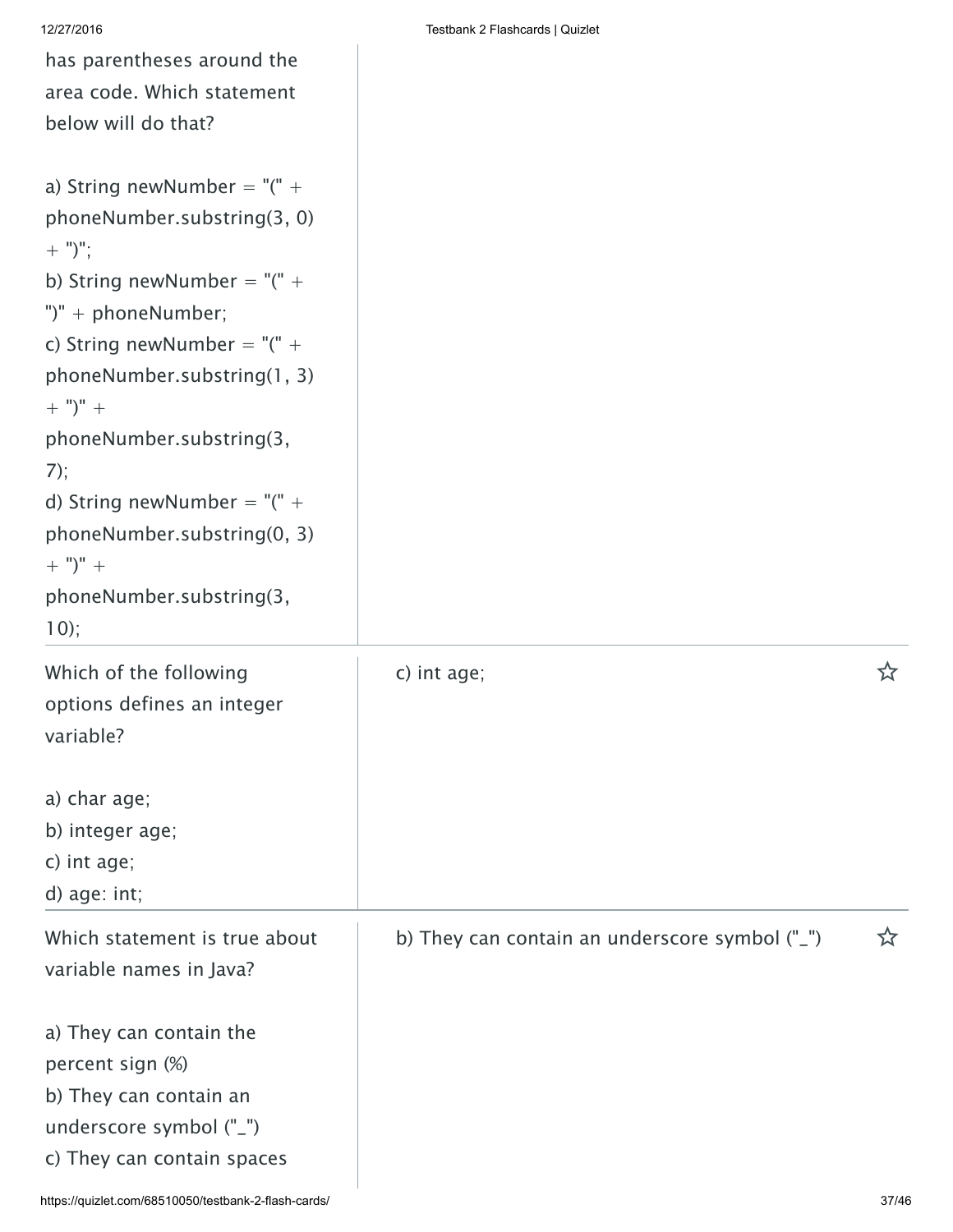| 12/27/2016                                           | Testbank 2 Flashcards   Quizlet                |       |  |
|------------------------------------------------------|------------------------------------------------|-------|--|
| d) They must make sense as a                         |                                                |       |  |
| word                                                 |                                                |       |  |
| Consider the following Java                          | d) Only III, IV, and V are valid Java variable | ☆     |  |
| variable names:                                      | names.                                         |       |  |
| I. 1 stinstance                                      |                                                |       |  |
| II. basicInt%                                        |                                                |       |  |
| III. empName_                                        |                                                |       |  |
| IV. addressLine1                                     |                                                |       |  |
| V. DISCOUNT                                          |                                                |       |  |
| Which of the following                               |                                                |       |  |
| options is correct?                                  |                                                |       |  |
| a) Only IV is a valid Java                           |                                                |       |  |
| variable name.                                       |                                                |       |  |
| b) Only I and IV are valid Java                      |                                                |       |  |
| variable names.                                      |                                                |       |  |
| c) Only I, IV, and V are valid                       |                                                |       |  |
| Java variable names.                                 |                                                |       |  |
| d) Only III, IV, and V are valid                     |                                                |       |  |
| Java variable names.                                 |                                                |       |  |
| Which is the appropriate time                        | a) When you define it                          |       |  |
| to initialize a variable?                            |                                                |       |  |
| a) When you define it                                |                                                |       |  |
| b) When you use it                                   |                                                |       |  |
| c) At the end of the program                         |                                                |       |  |
| d) Before the main function                          |                                                |       |  |
| What is the result of the                            | d) Does not compile                            | ኢን    |  |
| following code snippet?                              |                                                |       |  |
| double bottles;                                      |                                                |       |  |
| double bottleVolume =                                |                                                |       |  |
| bottles $* 2;$                                       |                                                |       |  |
| System.out.println(bottleVolu                        |                                                |       |  |
| https://quizlet.com/68510050/testbank-2-flash-cards/ |                                                | 38/46 |  |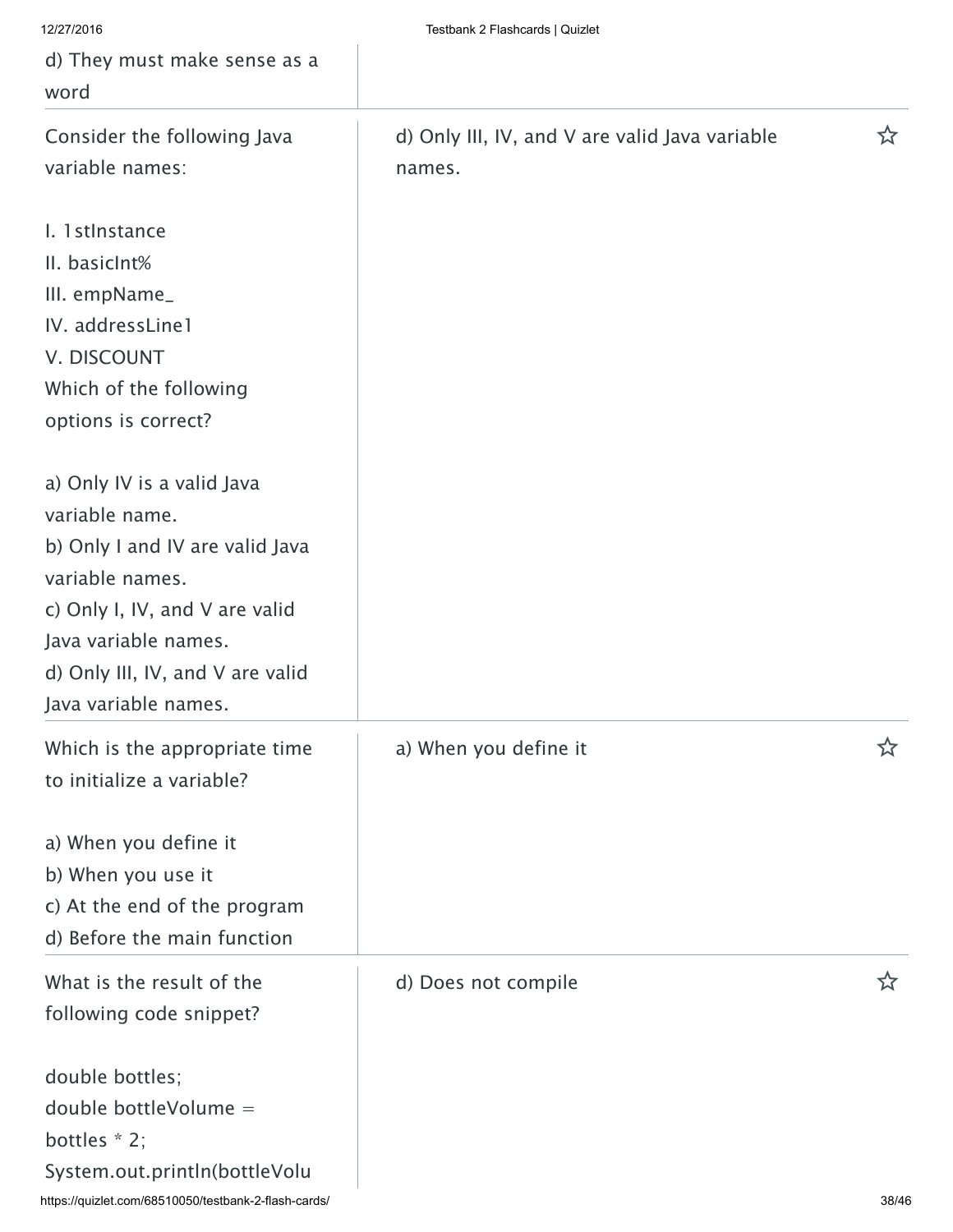| 12/27/2016                                                                                                                                                                                                                                                                    | Testbank 2 Flashcards   Quizlet                                    |   |
|-------------------------------------------------------------------------------------------------------------------------------------------------------------------------------------------------------------------------------------------------------------------------------|--------------------------------------------------------------------|---|
| $me$ ;                                                                                                                                                                                                                                                                        |                                                                    |   |
| $a)$ 0<br>$b)$ 1<br>c) $2$<br>d) Does not compile                                                                                                                                                                                                                             |                                                                    |   |
| Which one of the following is<br>a correct method for defining<br>and initializing an integer<br>variable with name value?<br>a) int value $=$ 30;                                                                                                                            | a) int value $=$ 30;                                               | ☆ |
| b) Int value $=$ 30;<br>c) int value $= .30$ ;<br>d) Int value $= .30;$                                                                                                                                                                                                       |                                                                    |   |
| What is wrong with the<br>following code snippet?                                                                                                                                                                                                                             | b) The code snippet uses a variable that has<br>not been declared. | ☆ |
| int size $= 42$ ;<br>$cost = 9.99;$<br>System.out.println("size $=$ " +<br>size);<br>System.out.println(" $cost = "$<br>$+$ cost);                                                                                                                                            |                                                                    |   |
| a) The code snippet uses a<br>variable that has not yet been<br>initialized.<br>b) The code snippet uses a<br>variable that has not been<br>declared.<br>c) The code snippet attempts<br>to assign a decimal value to<br>an integer variable.<br>d) The code snippet attempts |                                                                    |   |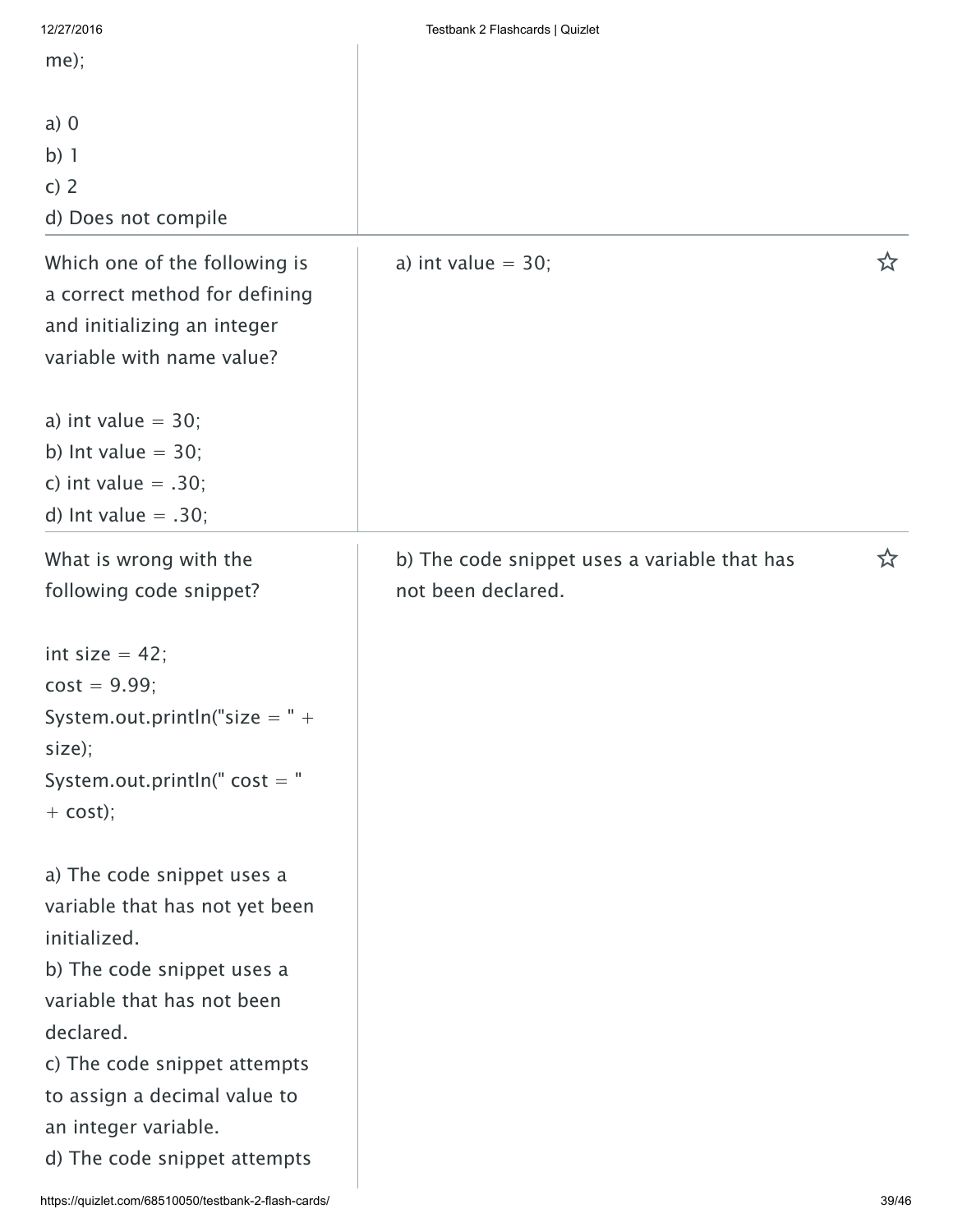| 12/27/2016                                                                                                                                                     | Testbank 2 Flashcards   Quizlet                       |   |
|----------------------------------------------------------------------------------------------------------------------------------------------------------------|-------------------------------------------------------|---|
| to assign an integer value to a                                                                                                                                |                                                       |   |
| decimal variable.                                                                                                                                              |                                                       |   |
| Which one of the following<br>reserved words is used in Java<br>to represent a value without a<br>fractional part?                                             | b) int                                                | ☆ |
| a) integer<br>b) int<br>c) Int<br>d) Float                                                                                                                     |                                                       |   |
| In an airline reservation<br>system, the number of<br>available seats in an airplane<br>is required. Which data type<br>should be used to store this<br>value? | c) int                                                | ☆ |
| a) double                                                                                                                                                      |                                                       |   |
| b) float                                                                                                                                                       |                                                       |   |
| c) int                                                                                                                                                         |                                                       |   |
| d) long                                                                                                                                                        |                                                       |   |
| In an airline reservation<br>system, the cost of an airline<br>ticket is required. Which data<br>type should be used to store<br>this value?                   | c) double                                             | ☆ |
| a) int                                                                                                                                                         |                                                       |   |
| b) byte                                                                                                                                                        |                                                       |   |
| c) double                                                                                                                                                      |                                                       |   |
| d) short                                                                                                                                                       |                                                       |   |
| What is wrong with the<br>following code snippet?                                                                                                              | d) The price variable is assigned a decimal<br>value. | ☆ |

I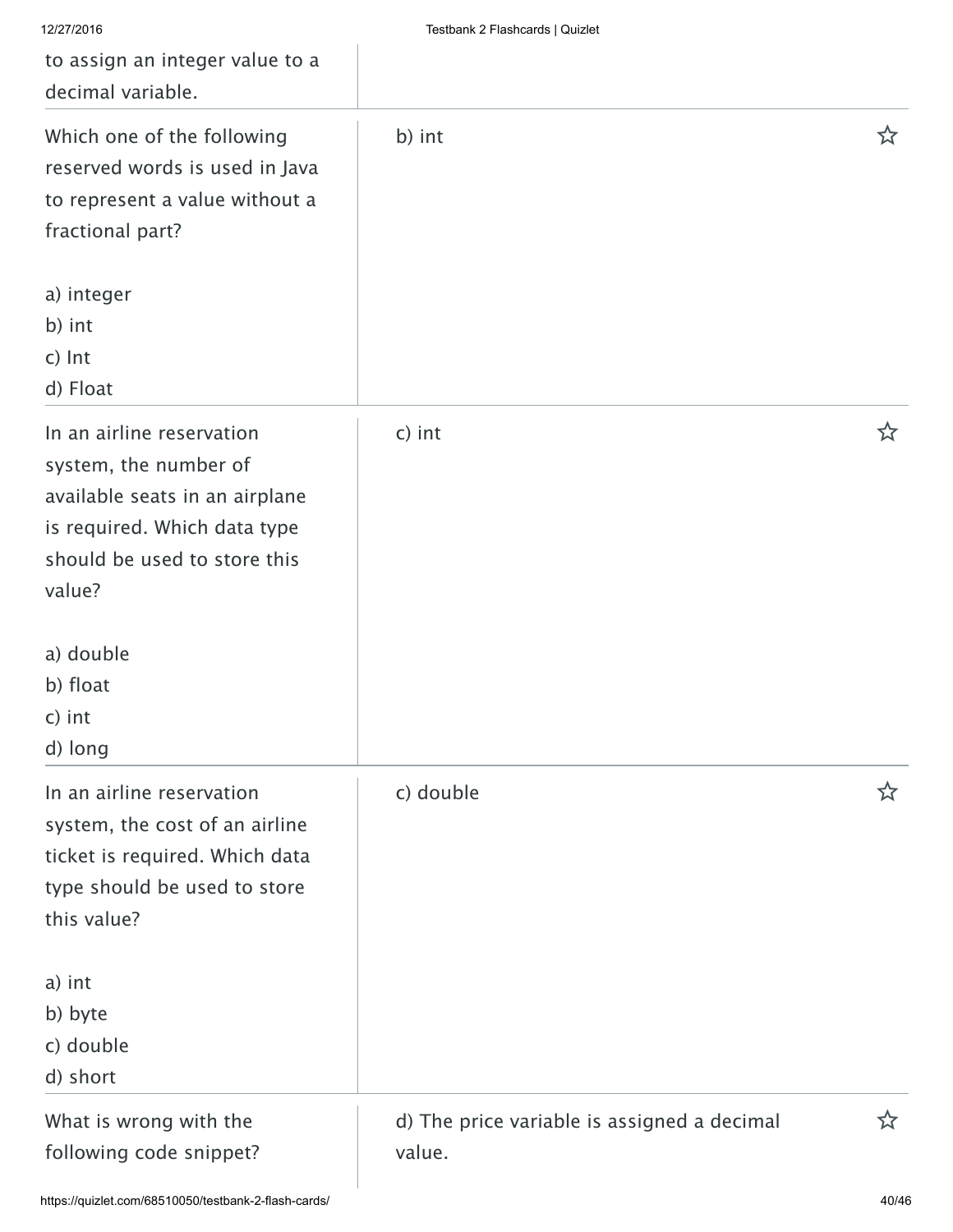$\overline{\phantom{a}}$ 

| int price;<br>price $= 9.42$ ;                                                                                                                                                                                                 |                                    |   |
|--------------------------------------------------------------------------------------------------------------------------------------------------------------------------------------------------------------------------------|------------------------------------|---|
| a) The price variable is never<br>initialized.<br>b) The data type for the price<br>variable is not specified.<br>c) The price variable is never<br>assigned a value.<br>d) The price variable is<br>assigned a decimal value. |                                    |   |
| Which one of the following is<br>an assignment statement?                                                                                                                                                                      | b) $a = 20$ ;                      | ☆ |
| a) int $a = 20$ ;<br>b) $a = 20$ ;<br>c) assign $a = 20$ ;<br>d) assign 20 to a;                                                                                                                                               |                                    |   |
| Which one of the following<br>types of statements is an<br>instruction to replace the<br>existing value of a variable<br>with another value?                                                                                   | c) Assignment                      | ☆ |
| a) Update<br>b) Declaration<br>c) Assignment<br>d) Initialization                                                                                                                                                              |                                    |   |
| What is the meaning of $x = 0$ ;<br>in Java?                                                                                                                                                                                   | b) It sets the variable x to zero. | ☆ |
| a) It checks whether x equals<br>0.<br>b) It sets the variable x to                                                                                                                                                            |                                    |   |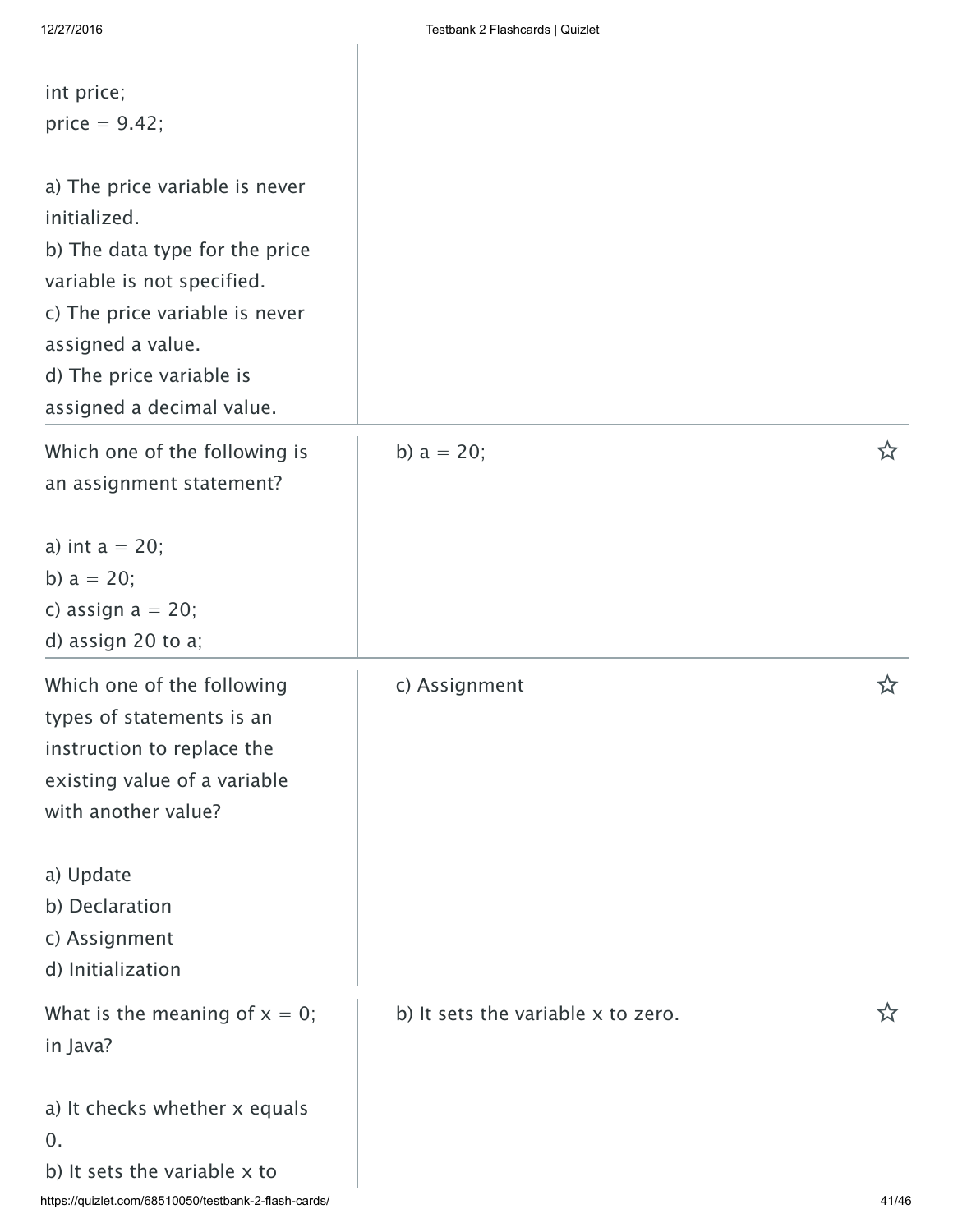| 12/27/2016                                                                                                                  | Testbank 2 Flashcards   Quizlet      |   |
|-----------------------------------------------------------------------------------------------------------------------------|--------------------------------------|---|
| zero.                                                                                                                       |                                      |   |
| c) It defines a variable named                                                                                              |                                      |   |
| x and initializes it with 0.                                                                                                |                                      |   |
| d) It is a syntax error because                                                                                             |                                      |   |
| x is not always 0.                                                                                                          |                                      |   |
| What are the values of num1<br>and num2 after this snippet<br>executes?                                                     | b) num $1 = 4.20$ and num $2 = 47.0$ | ☆ |
| double num $1 = 4.20$ ;<br>double num2 = num1 $*$ 10 +<br>5.0;                                                              |                                      |   |
| a) num1 = 4.20 and num2 =<br>63.0                                                                                           |                                      |   |
| b) num1 = 4.20 and num2 =                                                                                                   |                                      |   |
| 47.0                                                                                                                        |                                      |   |
| c) num1 = 42.0 and num2 =                                                                                                   |                                      |   |
| 42.0                                                                                                                        |                                      |   |
| d) num1 = 42.0 and num2 =<br>47.0                                                                                           |                                      |   |
| Which of the following<br>statements places input into<br>the variable value given this<br>line of code?                    | b) int value = in.nextlnt();         |   |
| Scanner in $=$ new                                                                                                          |                                      |   |
| Scanner(System.in);                                                                                                         |                                      |   |
| a) int value $=$ in();<br>b) int value $=$ in.nextlnt();<br>c) int value $=$ in.next();<br>d) int value = $in.nextFloat();$ |                                      |   |
| Assuming that the user inputs<br>a value of 30 for the price                                                                | c) The new price is 27.0             | ☆ |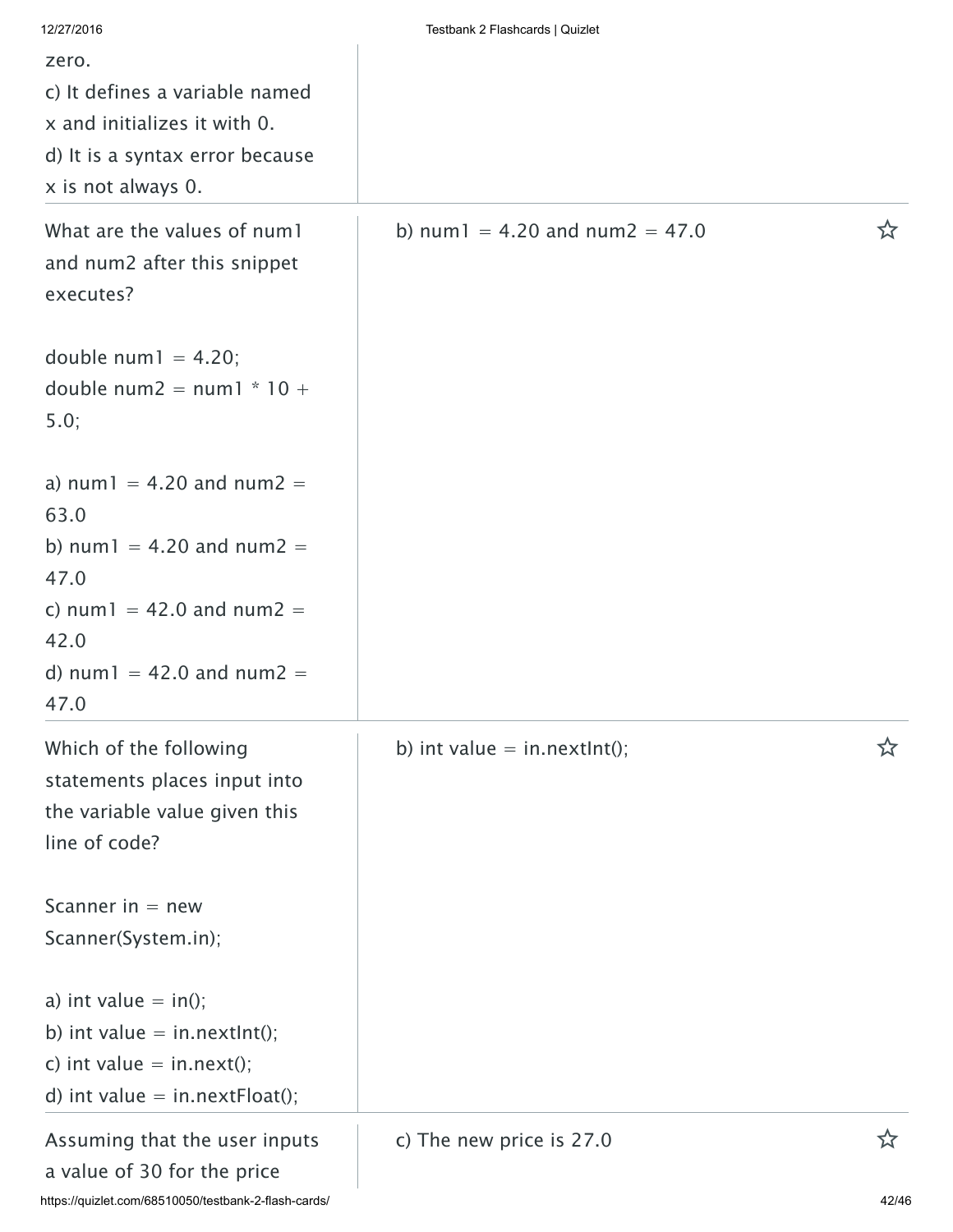and 10 for the discount rate in the following code snippet, what is the output?

Scanner in  $=$  new Scanner(System.in); System.out.print("Enter the price: "); double price = in.nextDouble();

System.out.print("Enter the discount rate: "); double discount  $=$ in.nextDouble();

| System.out.print("The new       |
|---------------------------------|
| price is $"$ );                 |
| System.out.println(price -      |
| price $*($ (discount / 100.0)); |

a) The new price is 30 b) The new price is 20 c) The new price is 27.0

d) The new price is 33.0

Which of the following statements is correct about constants?

a) Constants are written using uppercase letters because the compiler ignores constants declared in lowercase letters.

12/27/2016 Testbank 2 Flashcards | Quizlet

d) Variables defined using final make a code  $\hat{x}$ snippet more readable and easier to maintain.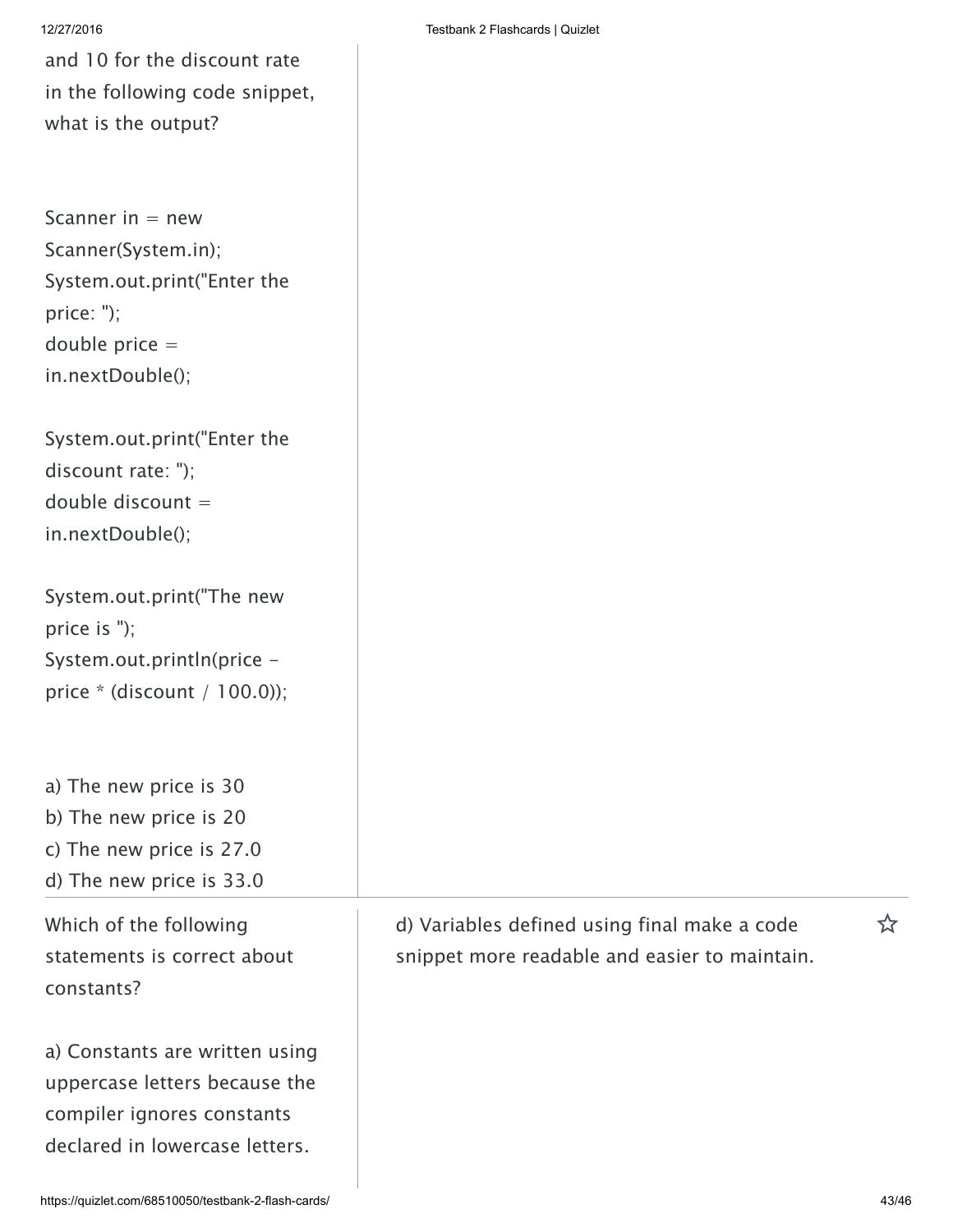| b) The data stored inside a<br>final variable can be changed<br>using an assignment<br>statement.<br>c) You can make a variable<br>constant by using the<br>constant reserved word while<br>declaring the variable.<br>d) Variables defined using<br>final make a code snippet<br>more readable and easier to<br>maintain. |                                    |   |
|----------------------------------------------------------------------------------------------------------------------------------------------------------------------------------------------------------------------------------------------------------------------------------------------------------------------------|------------------------------------|---|
| What is the value of<br>Math.pow(2, 3)?<br>a) 5<br>b)6<br>c) 8<br>d)9                                                                                                                                                                                                                                                      | c) 8                               | ☆ |
| Which one of the following is<br>a correct representation of<br>the given mathematical<br>expression in Java?<br>a) $a - b / 2 % 2$<br>b) $a - b / 2$<br>c) $a - (b / 2) / 2$<br>d) $(a - b / 2) / 2$                                                                                                                      | d) $(a - b / 2) / 2$               | ☆ |
| Given the definition final<br>double $PI = 3.14159$ ; which<br>of the following is the Java<br>equivalent of the<br>mathematical expression $c =$<br>radius2                                                                                                                                                               | c) $c = Pl * Math.pow(radius, 2);$ | ☆ |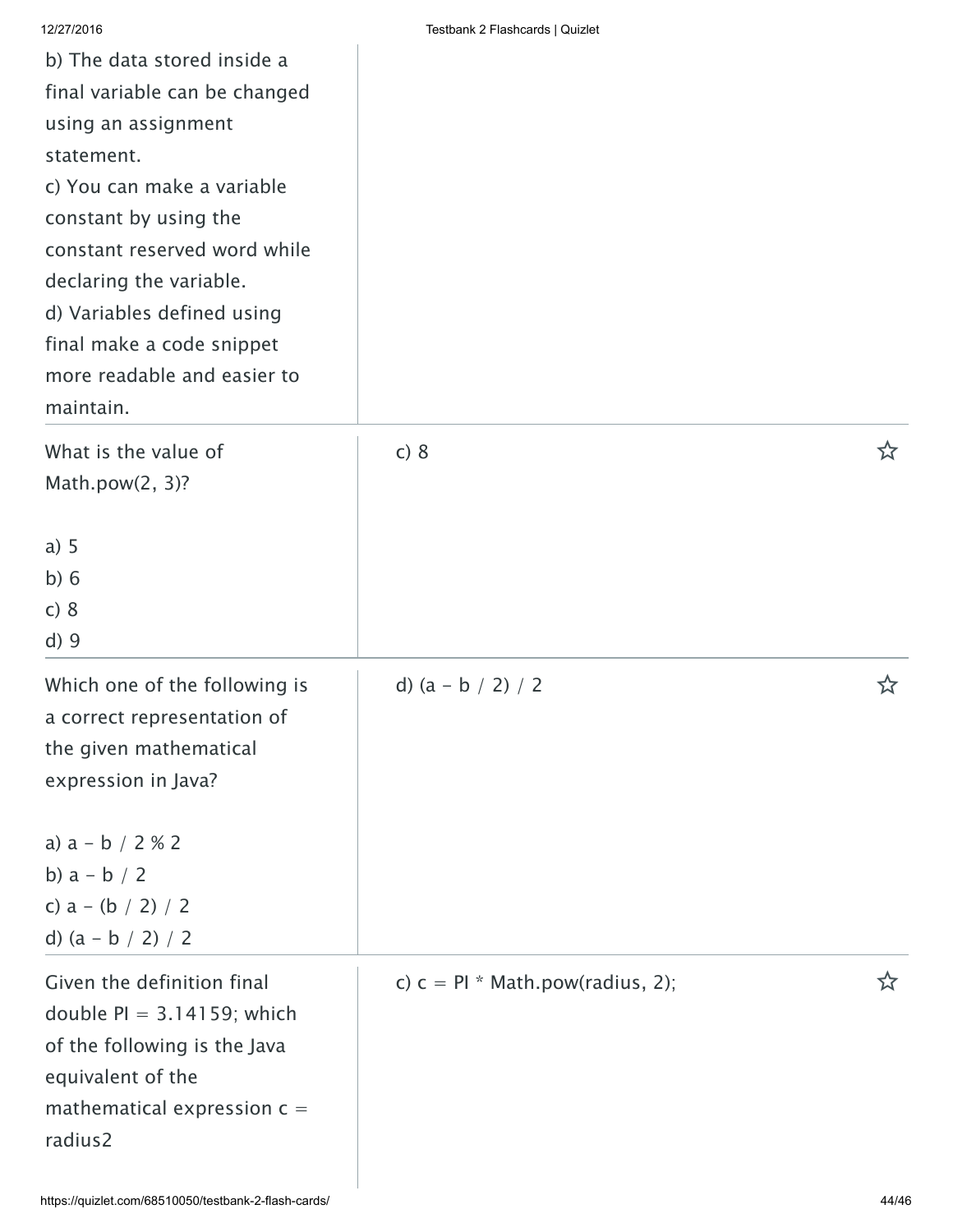|  |  | 12/27/2016 |  |
|--|--|------------|--|

| a) $c = Pl * (radius * 2);$<br>b) $c = Pl * Math.pow(2,$<br>radius);<br>c) $c = Pl * Math.pow(radius,$<br>2);<br>d) $c = Math.pow(Pl * radius,$<br>2);                                                                                                                                    |                                                                           |   |
|-------------------------------------------------------------------------------------------------------------------------------------------------------------------------------------------------------------------------------------------------------------------------------------------|---------------------------------------------------------------------------|---|
| Which of the following is the<br>mathematical equivalent of<br>the following Java expression?                                                                                                                                                                                             | d) $h = (4ab - b2) / c$                                                   | ☆ |
| $h = (4.0 * a * b - Math.pow(b,$<br>$2)$ ) / c;                                                                                                                                                                                                                                           |                                                                           |   |
| a) $h = 4ab - 2b / c$<br>b) $h = (4ab - 2b) / c$<br>c) $h = 4ab - b2 / c$<br>d) $h = (4ab - b2) / c$                                                                                                                                                                                      |                                                                           |   |
| Which of the following<br>statements displays                                                                                                                                                                                                                                             | c) System.out.print("price $=$ ");<br>System.out.printf("%10.2f", price); | ☆ |
| $price = 20.00$<br>a) System.out.print("price $=$<br>");<br>System.out.printf(price);<br>b) System.out.print("price $=$<br>");<br>System.out.printf("%f", price);<br>c) System.out.print("price $=$<br>" $);$<br>System.out.printf("%10.2f",<br>price);<br>d) System.out.print("price $=$ |                                                                           |   |